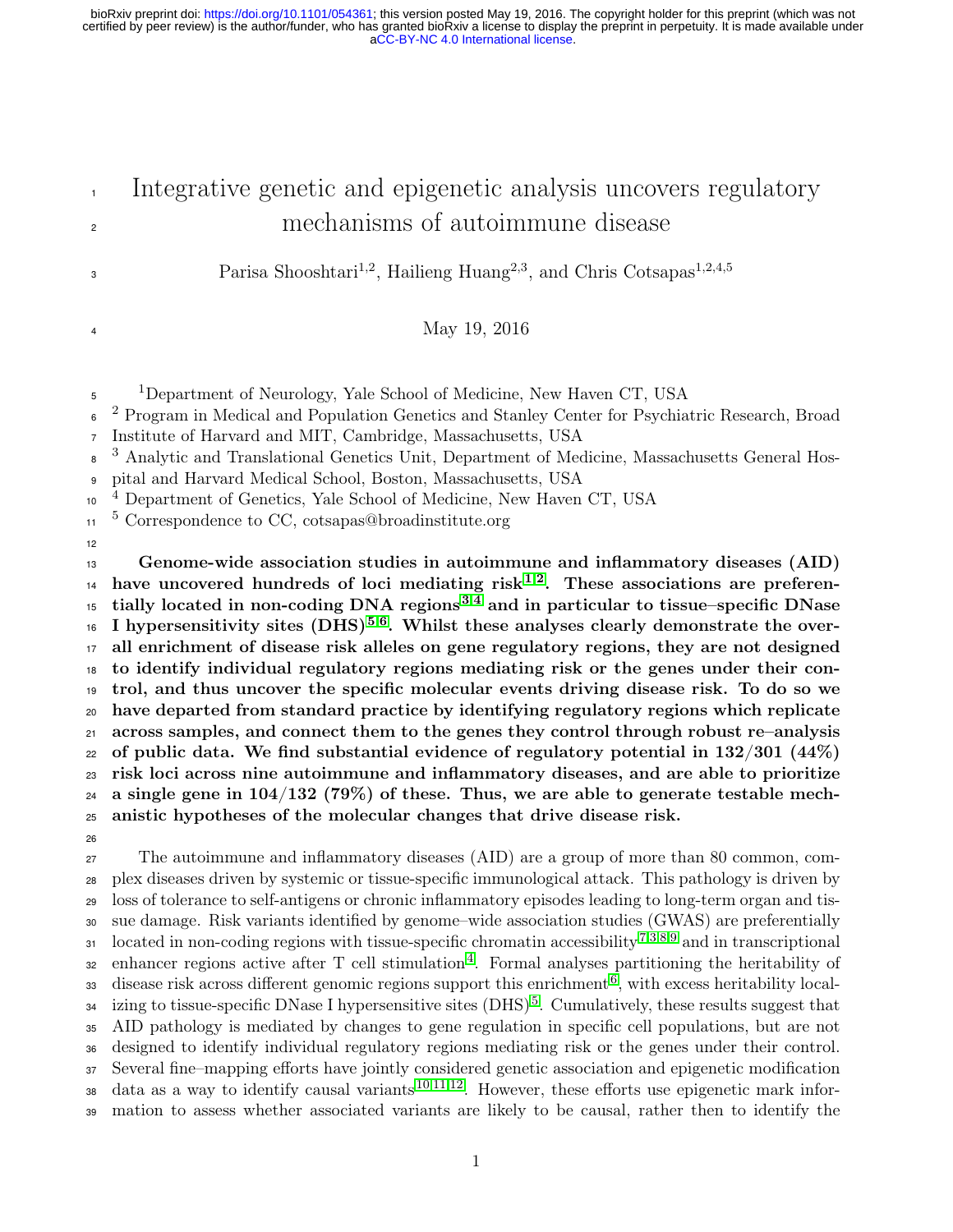regulatory sequences that mediate risk, and the genes they affect.

 We have therefore developed a systematic approach to identify regulatory regions mediating disease risk, and thus generate testable mechanistic hypotheses of the molecular changes that drive disease risk (Supplementary Figure 1). For each association, we first calculate posterior probabilities of association from GWAS data and thence the set of markers forming the 99% credible interval  $(CI)^{13,32,14}$  $(CI)^{13,32,14}$  $(CI)^{13,32,14}$  $(CI)^{13,32,14}$  $(CI)^{13,32,14}$ . We then overlap CI SNPs with DHS in the region to identify which regulatory regions may harbor risk, and from these SNPs calculate the fraction of posterior probability attributable to each DHS. We chose DHS as they are general markers of chromatin accessibility and typically only 150-250 base pairs long, compared to other histone modifications which can span tens to hundreds of kilobasepairs. Next, we identify genes controlled by each DHS by correlating chromatin accessi- bility state to expression levels of nearby genes. We use the atlas of tissues available at Roadmap  $\mu_3$  Epigenomics Project (REP) data <sup>[15](#page-10-0)[,16](#page-10-1)</sup>, where both DHS and gene expression have been measured in the same samples. Finally, we combine the posterior probability of disease association of each DHS and the correlation between that DHS and the expression levels of nearby genes to calculate a per–gene posterior probability of disease association. This allows us to estimate the probability that a gene mediates disease risk, and to rank genes in a locus by these values.

 DHS peaks, as all epigenetic marks, are called in each sample separately <sup>[17](#page-11-0)</sup>. We therefore clus- tered DHS peaks to identify those corresponding to the same underlying regulatory site, so we could correlate accessibility state of the same site to gene expression data (Supplementary Figure 2). In 56 REP tissues with at least two replicate DHS sequencing runs, we called 22,060,505 narrow– 23 sense 150bp peaks at a false discovery rate  $FDR < 1\%$ , which fell into 1,994,675 DHS clusters of 250–400bp each, covering 14.8% of the autosomal genome. Of these, 1,079,138 (54.1%) covering 25 8.5% of the genome passed nominal significance in a statistical replication test  $(\chi^2_1 \text{ test}, p < 0.05)$ . This subset explains essentially all the heritability attributable to all peaks in multiple sclerosis and inflammatory bowel disease GWAS (Supplementary Figure 3), indicating they represent the majority of regulatory regions relevant to AID risk. Of these 56 REP tissues, 22 also have gene expression measurements, from which we calculated the correlation between DHS accessibility state and transcript levels. We therefore restricted our present analysis to 1,079,138 DHS clusters and 13771 genes across these 22 REP tissues, though we note our framework can be used with any regulatory feature and expression dataset, and is publicly available.

 With this framework, we dissected 301 genome–wide significant associations to one of nine AID, using publicly available summary association statistics from samples genotyped on the Immunochip, as a targeted genotyping  $\arctan^{18,19}$  $\arctan^{18,19}$  $\arctan^{18,19}$  $\arctan^{18,19}$  (available at immunobase.org; Table 1). We first collated all re- ported genome–wide significant associations reported for each disease, then restricted our analysis to the loci genotyped at high density on the Immunochip<sup>[13](#page-9-2)[,32](#page-13-0)</sup>. We excluded the Major Histocom-39 patibility Locus, where complex LD patterns make credible interval mapping challenging  $2^{\circ}$ . For each association, we calculated posterior probabilities of association for all markers and defined 41 credible interval SNP sets <sup>[13,](#page-9-2)[14](#page-9-3)</sup>. We find a median of 4 (standard deviation, sd = 7.8) DHS clusters 42 overlap CI SNPs, out of a median 822 (sd  $= 205.2$ ) DHS clusters in each 2Mb window around an association (Figure 1A), indicating this data integration step alone vastly reduces the number of potentially disease–relevant regulatory regions.

 To assess how likely each association is to be mediated by a variants on a regulatory region, we  $\alpha$ <sup>7</sup> compute their regulatory potential  $\rho$ , as the proportion of the posterior probability of association [4](#page-7-3)8 localizing to DHS clusters. Consistent with previous observations  $3,21,4$  $3,21,4$ , we find that risk often local-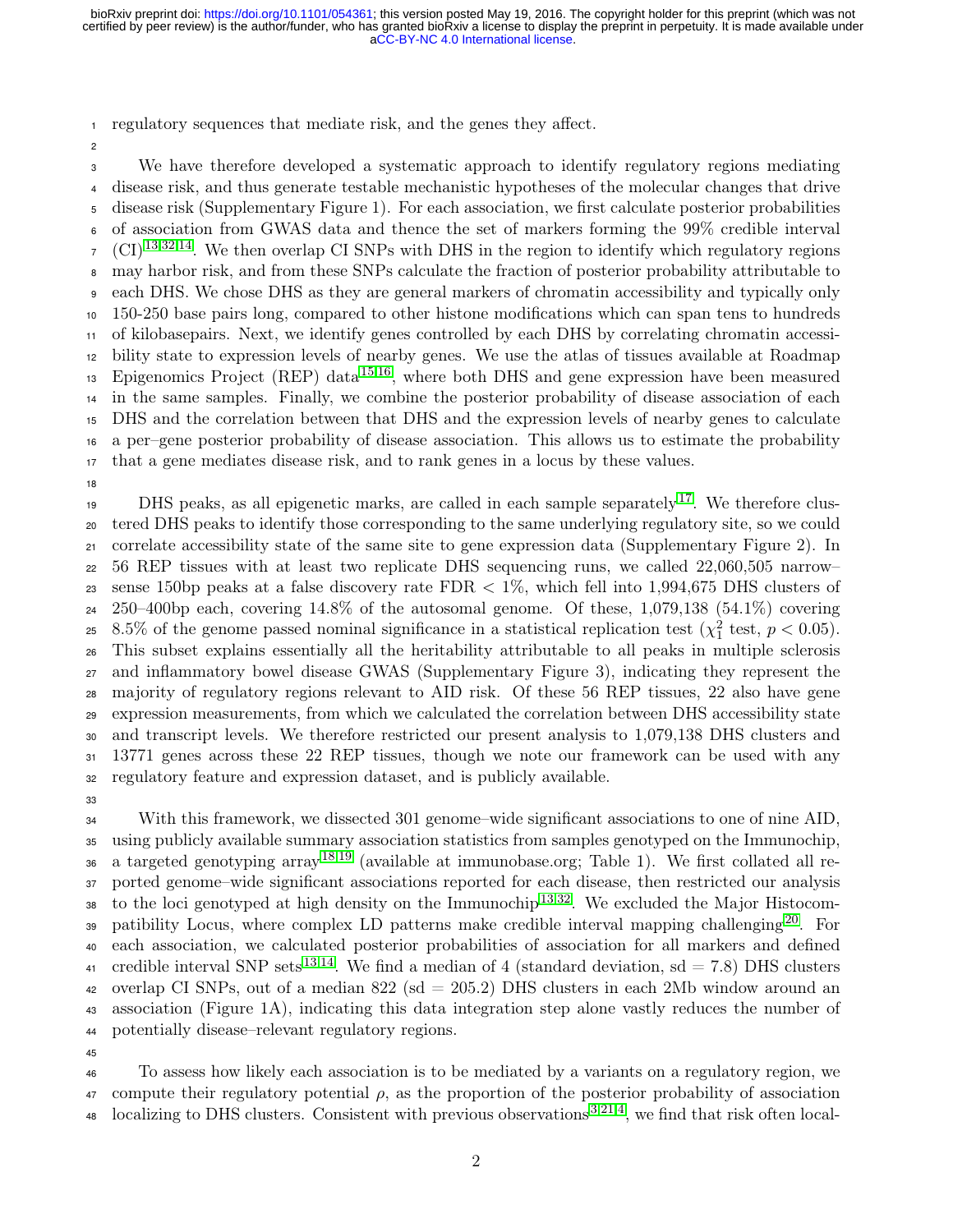izes to DHS clusters: over 25% of the posterior is located on DHS clusters in 132/301 (44%) of loci,

and over 50% of the posterior in 53/301 loci (18%) (Figure 1C). We reasoned that if DHS clusters

harboring CI SNPs actually mediate risk, their accessibility state should be perturbed by the vari-

ants they harbor, and they should be accessible in disease–relevant cell populations. We find that

 $\sigma$  CI SNPs on DHS clusters are more likely to induce allele–specific accessibility <sup>[22](#page-11-5)</sup> (Fisher exact test  $p = 7e^{-6}$ , Figure 1E), and that these DHS clusters are more likely to be accessible in immune cell

 subpopulations (Figure 1F). These results show our approach identifies disease–relevant regulatory events, and support the view that common genetic variants influence disease risk by altering the

accessibility of gene regulatory regions.

 Having validated that our analysis was identifying genuine regulatory risk effects, we next turned to identifying specific disease–mediating DHS clusters and the genes they control (Supplementary 13 Table 1 and Supplementary Table 2). We focused on the 132 loci where regulatory potential  $\rho > 0.25$ , as these associations may be mediated by genetic perturbation of a regulatory region. We found <sup>15</sup> that an average of two DHS clusters  $sd = 4.0$  account for  $> 90\%$  of the total association posterior attributable to all DHS clusters in these loci, indicating we can resolve most loci to a small number of candidate regulators (Supplementary Figure 4). By correlating the accessibility state (open or closed) of each DHS cluster to the expression of nearby genes across 22 REP tissues, we were able to prioritize a median of 3/14 genes per locus (Figure 1B and Supplementary Table 2), and could 20 attribute a gene–wise proportion of posterior probability  $\gamma > 0.25$  to a single gene in 104/132 (79%) loci. Surprisingly, the top–scoring genes are not the closest to the most associated variant in 92/104 (88%) of these cases, suggesting that risk–relevant regulatory regions exerting influence over genes 23 at considerable distances (Table 2). The DHS clusters with high  $\rho$  values are more likely to be marked as active enhancers of transcription, which can bind distant promoters through long–range 25 DNA looping events<sup>[23,](#page-11-6)[24](#page-11-7)[,25](#page-11-8)</sup>, further supporting this conclusion (Supplementary Figure 5). 

 In several cases, we found evidence supporting a previous hypothesis for a causal gene in a locus. For example, we were able to resolve an association to multiple sclerosis (MS) risk on chro-29 mosome 1 to two DHS clusters, both of which implicate the  $CD58$  gene ( $\gamma = 0.49$ , Figure 2). CD58 encodes lymophocyte–function associated antigen 3 (LFA3), a co–stimulatory molecule ex- pressed by antigen presenting cells, mediating their interaction with circulating T cells by binding 32 lymophocyte–function associated antigen 2 (LFA2)<sup>[26](#page-12-0)</sup>. The latter is encoded by the  $CD2$  gene im- mediately proximal to CD58, but does not show strong evidence of control by risk–mediating DHS <sup>34</sup> clusters ( $\gamma = 0.12$ ). The protective MS effect in this region is associated with an increase in CD58 35 expression, leading to an up–regulation of the transcription factor  $FoxP3$  via  $CD2$ . This results <sup>36</sup> in enhanced functioning of  $CD4+CD25^{high}$  regulatory T cells, thought to be defective in MS pa- $\sigma$  is tients<sup>[26](#page-12-0)</sup>. Similarly, we are able to prioritize ETS2 for an inflammatory bowel disease association 38 (IBD) on chromosome 21 ( $\gamma = 0.92$ , Supplementary Figure 6), CD40 for another MS association 39 on chromosome 20 ( $\gamma = 0.31$ , Supplementary Figure 7), and IRF8 for a rheumatoid arthritis (RA) 40 association on chromosome 16 ( $\gamma = 0.43$ , Supplementary Figure 8).

 Many Immunochip loci harbor associations to multiple diseases, suggesting that a portion of risk <sup>43</sup> is shared<sup>[27,](#page-12-1)[28](#page-12-2)</sup>. Consistent with this observation, we found that 24 Immunochip loci had  $\rho > 0.25$  for more than one disease, representing 59 of the 301 initially considered associations. Of these, 17/24 loci showed regulatory potential in two AID, with four, two, and a single locus showing regulatory potential to three, four and five AID, respectively. Due to the correlation imposed by linkage disequilibrium, it remains challenging to conclude that associations to different traits in the same locus represent a true shared effect, where the same underlying causal variant drives risk for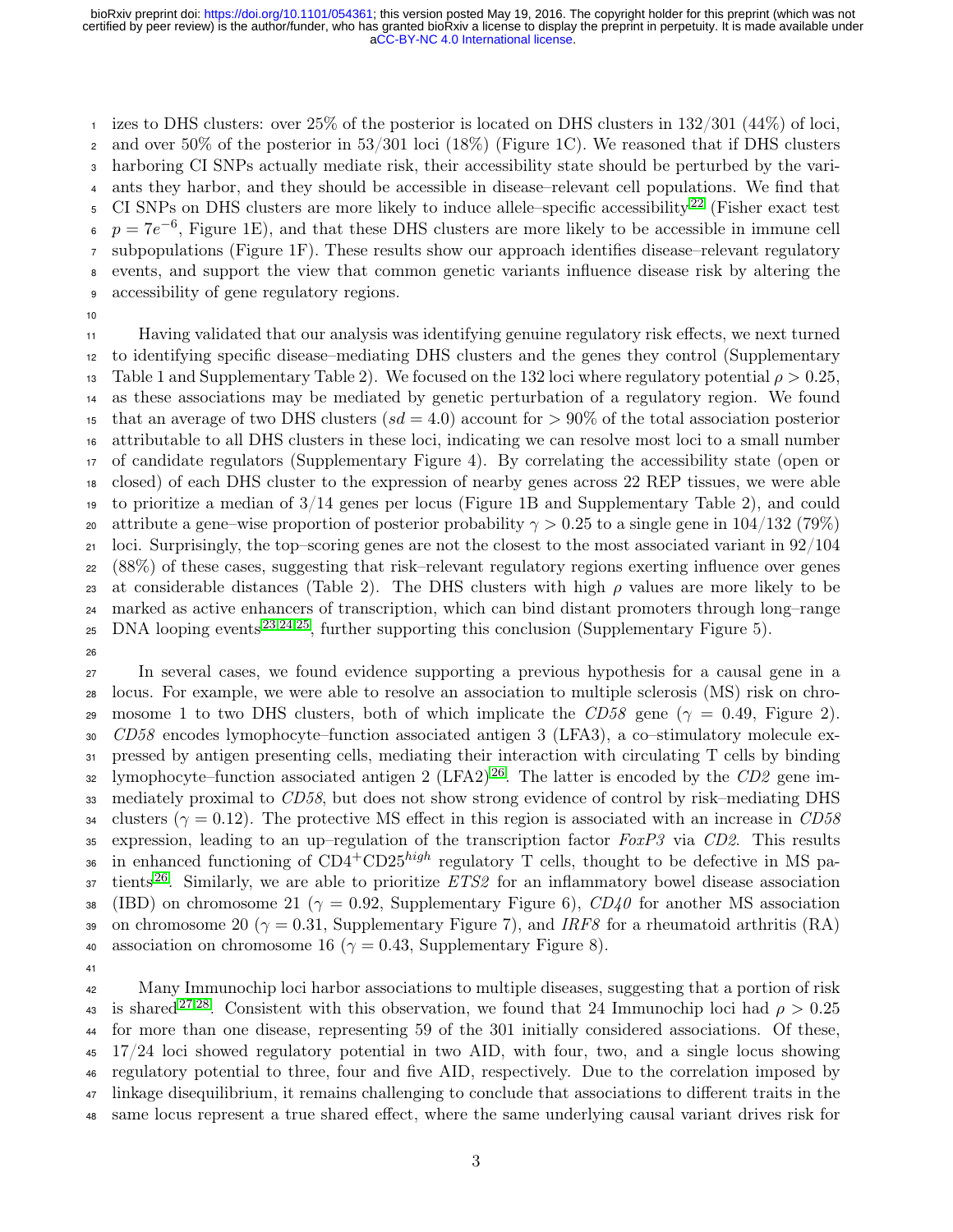<sup>1</sup> multiple diseases<sup>[29](#page-12-3)</sup>. We therefore sought to establish if associations to different diseases in these 24 loci identify the same DHS clusters and prioritize the same genes, indicating a shared effect. We found striking examples of shared and distinct effects across these 24 loci. For example, five diseases show association to a region of chromosome 6, with the most significant SNPs residing in the coding  $\frac{1}{5}$  region of BACH2. We are able to prioritize the associations for autoimmune thyroid disease (AITD), MS and type I diabetes (T1D) to a single DHS cluster each, and independently prioritize MDN1 as 7 the most likely target gene for these effects ( $\gamma_{AITD} = 0.81$ ,  $\gamma_{MS} = 0.42$ , and  $\gamma_{T1D} = 0.73$ , Figure 3). Our model only attributes a small proportion of the overall posterior probability of association to 9 BACH2 for these diseases ( $\gamma_{AITD} = 0.14$ ,  $\gamma_{MS} = 0.09$ , and  $\gamma_{T1D} = 0.13$ ). In contrast, we find that the associations for IBD and celiac disease (CEL) each identify different DHS clusters and prioritize 11 MAP3K7 ( $\gamma_{IBD} = 0.59$ ) and GABBR2 ( $\gamma_{CEL} = 0.13$ ), respectively, despite the credible intervals for these diseases essentially overlapping those for AITD, MS and T1D (Figure 3). We note that the 13 most associated SNPs for MS, AITD, and T1D are the same ( $rs72928038$ ), and the  $R^2$  between this SNP and the most associated SNPs of IBD (rs1847472) and CEL (rs7753008) are 0.34 and 0.25, 15 respectively. Similarly, we identify the same DHS cluster and prioritize  $CTLA4$  ( $\gamma_{AITD} = 0.47$ , 16  $\gamma_{RA} = 0.38$ , and  $\gamma_{T1D} = 0.52$ ) and  $ICOS$  ( $\gamma_{AITD} = 0.41$ ,  $\gamma_{RA} = 0.33$ , and  $\gamma_{T1D} = 0.46$ ) for AITD, RA and T1D associations on chromosome 2 (Supplementary Figure 9). We are thus able to begin resolving associations across multiple diseases into shared and distinct effects in the same locus. 

 To more generally assess how our approach resolves shared associations, we assessed the overlap between shared signals in the 24 loci. We compared the overlap between 51 pairs of associations in terms of most associated markers, credible interval sets, DHS clusters harboring CI variants, and genes identified (Table 3). We found that, whilst the overlap between lead variants was low, we could more often identify the same DHS clusters and prioritize the same genes (Fisher exact test 25 between proportion of lead SNPs and prioritized genes  $p = 0.014$ ). We found the rate of prioritized gene overlap is correlated to linkage disequilibrium between lead variants (Supplementary Figure 10), suggesting that though GWAS may not identify the same variant representing a shared associ- ation, shared effects can clearly be identified by considering the likely functional effects in a locus. These observations hold true when we only consider the 17 loci harboring two disease associations (Supplementary Table 3 and Supplementary Figure 10), indicating our conclusions are not based on biases in a minority of loci harboring many associations. Thus, our approach can uncover biological  $p^3$  pleiotropy<sup>[30](#page-13-1)</sup> across diseases even when the identity of the causal variant remains unknown, beyond the comparison of credible interval sets.

 We have described an approach to detect gene regulatory regions driving disease risk and through them, the genes likely to mediate pathogenesis, through robust re–analysis of public data. We find substantial evidence of regulatory potential in a substantial proportion (44%) of loci across nine AID, and resolve these to a single gene in 104/132 (79%) controlled by regulatory regions active in immune cells. In the majority of loci we examine, we do not prioritize the gene closest to the maxi- mally associated marker. This suggests that risk–mediating regulatory elements act at considerable distances, either by influencing the overall transcriptional landscape of the region or by acting on in-42 dividual genes at a distance through DNA looping events mediated by DNA–protein interactions<sup>[31](#page-13-2)</sup>. These competing explanations make different predictions: the former implies many genes will be controlled by the risk–mediating regulator, whereas the latter predicts a limited number of targets. As we are able to prioritize a single gene in the majority of cases, our results strongly suggest that risk is mediated by changes to specific gene regulatory programs affecting particular genes, which must be involved in pathogenesis.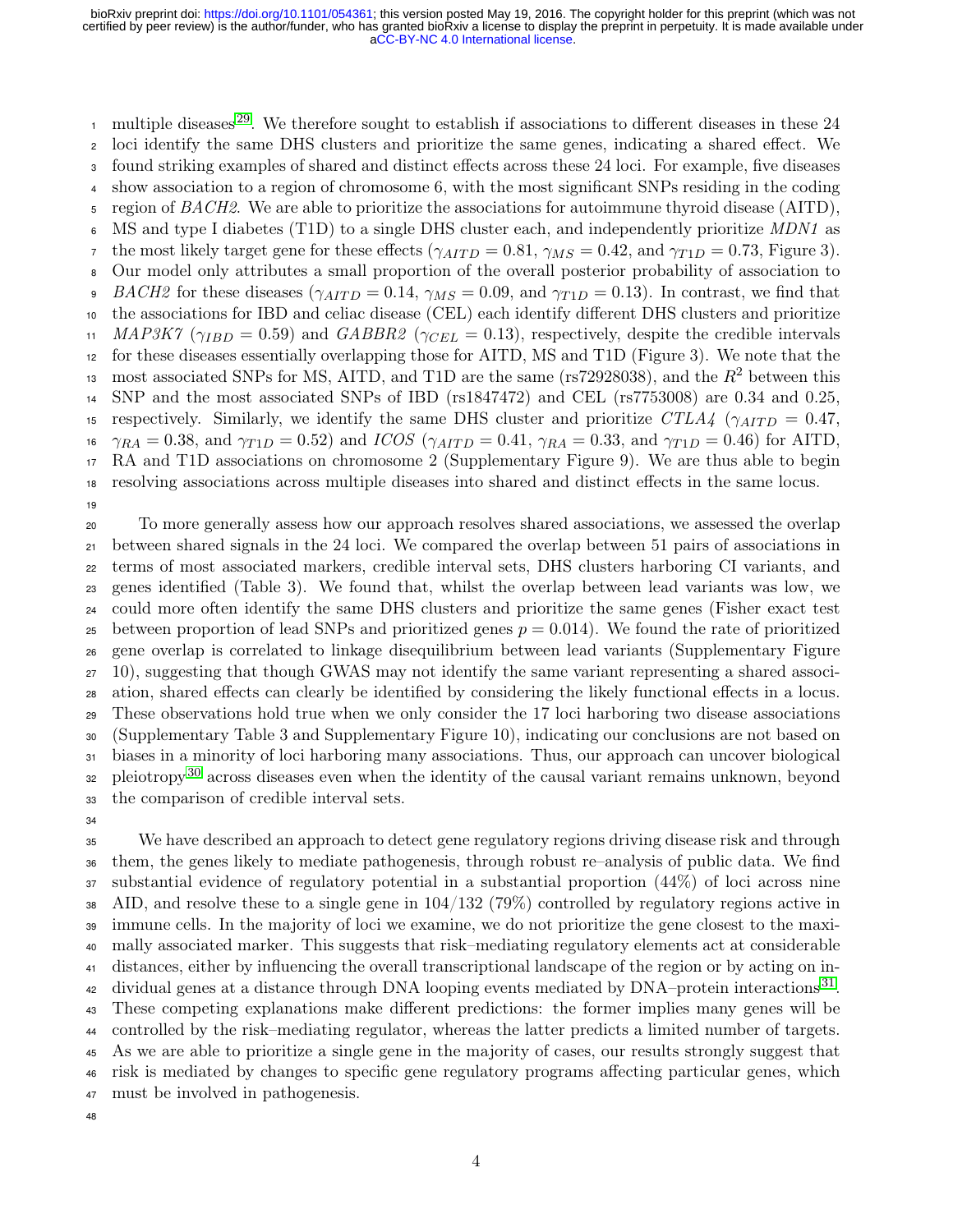More broadly, the observation that most common, complex disease risk aggregates in gene regu-<sup>2</sup> latory regions<sup>[3,](#page-7-2)[4](#page-7-3)[,5](#page-7-4)</sup> has made the translation of genetic association results into molecular and cellular mechanisms challenging. Fine–mapping is limited in resolution by linkage disequilibrium, making association data alone insufficient to identify a causal variant driving risk in a locus. For exam-5 ple, in a recent Immunochip study of multiple sclerosis , we were able to reduce  $14/66$  (21%) Immunochip regions to 90% credible interval sets of fewer than 15 variants, and 5/66 to fewer than  $\frac{1}{7}$  5 variants, though increases in sample size will raise the resolution of these approaches  $^{14}$  $^{14}$  $^{14}$ . Unlike coding variants, inferring function of non–coding polymorphisms remains challenging, though efforts <sup>9</sup> to integrate functional genomics and population genetics data into composite functional scores <sup>[33,](#page-14-0)[34](#page-14-1)</sup> to or integrating genetic and epigenetic data are gaining some traction on this problem. Our own work complements these efforts by focusing on identifying individual regulators and the genes they control to generate testable hypotheses of the molecular basis of disease mechanism. 

#### Methods

 DNase I Hypersensitivity data peak–calling, clustering, and quality control We ob- tained processed DNase I hypersensitivity (BED format) sequencing reads for 350 Roadmap Epige[n](http://www.genboree.org/EdaccData/Current-Release/experiment-sample/Chromatin_Accessibility/)omics Project (REP) samples <sup>[15](#page-10-0)[,16](#page-10-1)</sup> corresponding to 73 cell types from [http://www.genboree.org/](http://www.genboree.org/EdaccData/Current-Release/experiment-sample/Chromatin_Accessibility/) [EdaccData/Current-Release/experiment-sample/Chromatin\\_Accessibility/](http://www.genboree.org/EdaccData/Current-Release/experiment-sample/Chromatin_Accessibility/). For each sam-19 ple, we called 150bp DNase I hypersensitive sites (DHS) passing a  $1\%$  FDR threshold  $17$ . We found 56 tissues with at least two replicates, which our statistical replication design requires, and limited our analysis to these. Where more than two replicates were available, we chose the two replicates with the smallest Jaccard distance between their DHS peaks positions on the genome. 

 To identify corresponding DHS across samples, we calculated the overlap between neighboring peaks across the 112 replicate samples as:

$$
s_{i,j} = O_{i,j}/max(l_i, l_j)
$$

26 where,  $O_{i,j}$  is the number of base pairs shared by DHS i and j, and  $l_i$  and  $l_j$  are the length of DHS i and j respectively. We then grouped DHS with a graph-based approach, the Markov Clustering  $_{28}$  Algorithm<sup>[35](#page-14-2)</sup> (MCL) using the default parameters, and defined the coordinates of a DHS cluster as the extreme positions covered by DHS peaks included in that cluster. Finally, we define each clus- ter as accessible in a sample if we observe at least one DHS peak within its boundaries in that sample. 

 Both peak calling and MCL clustering are naive to sample labels, so we can test for evidence that DHS clusters replicate in this analysis. We expect that DHS clusters representing true regulatory regions should be consistently accessible or unaccessible in replicate samples. We can thus calculate a replication statistic for DHS cluster d as:

$$
S_d = -2 \times ln(\frac{p^{2n_1} \times (2pq)^{n_2} \times q^{2n_3}}{a^{n_1} \times b^{n_2} \times c^{n_3}}); S \sim \chi_1^2
$$

36 where  $n_1$  is the number of cell types where DHS cluster d is active in both replicates;  $n_2$  is the number of cell types where the cluster is active in only one of the two replicates; and  $n_3$  is the 38 number of cell types where the cluster is inactive in both replicates. For  $N = 56$  tissues in our data 39  $a = n_1/N$ ,  $b = n_2/N$  and  $c = n_3/N$ . Further, if r is the number of samples where DHS cluster is active, then  $p = r/(2 \times N)$ , and q is  $1 - p$ . Note that we distinguish between the number of cell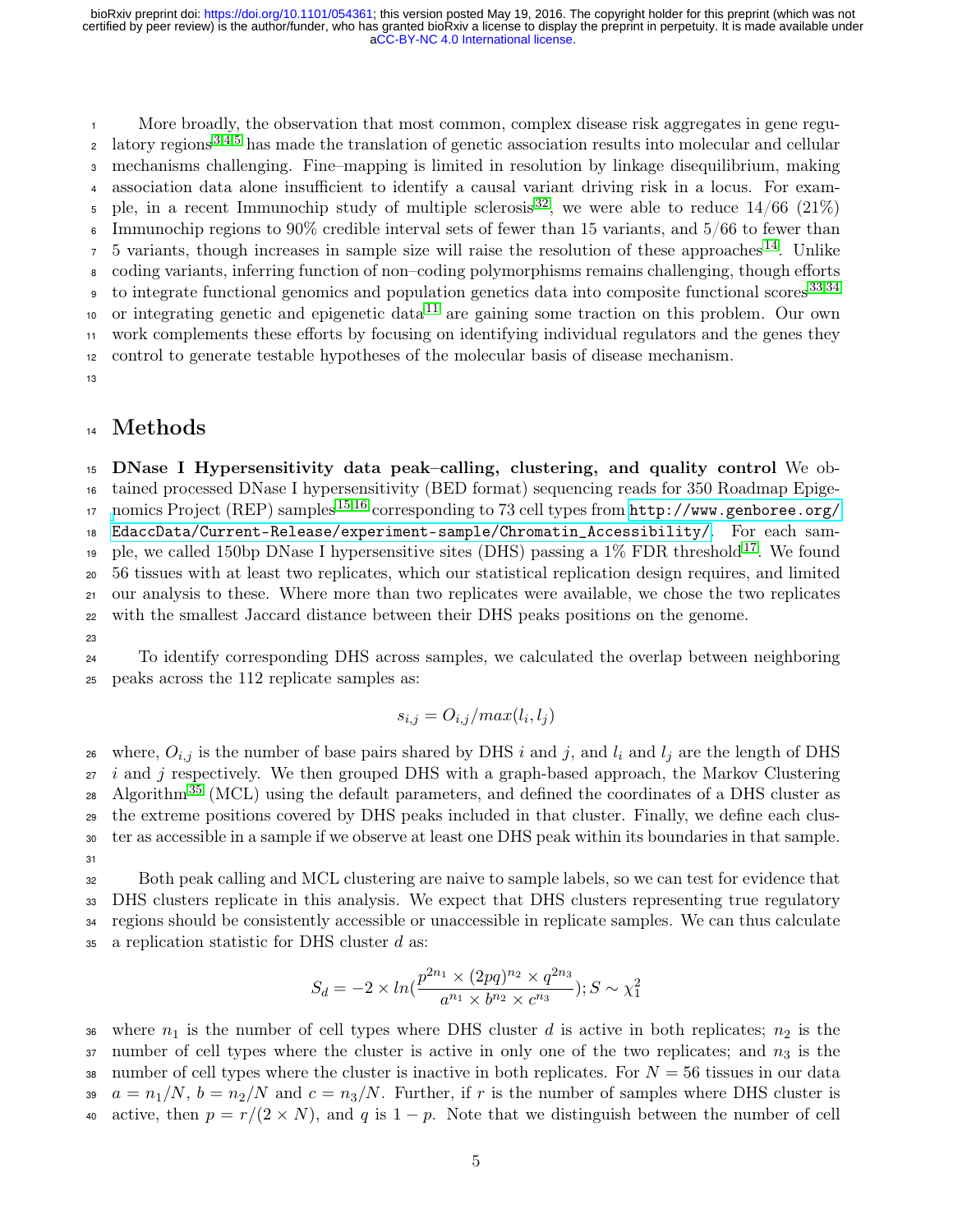types ( $N = 56$ ) and number of samples considered ( $2 \times N = 112$ ). We expect  $S_d$  to follow a  $\chi_1^2$ 1 2 distribution, and selected DHS clusters passing a nominal significance threshold of  $p_d \leq 0.05$ . To <sup>3</sup> assess if DHS clusters capture the majority of disease–relevant signal, we compared the proportion 4 of disease heritability  $(h^2g)$  explained by all DHS detected peaks in a tissue to that explained by the  $\frac{1}{5}$  active DHS clusters we annotated <sup>[6](#page-8-0)</sup>. For this we used genome–wide association summary statistics 6 for  $\text{MS}^{36}$  $\text{MS}^{36}$  $\text{MS}^{36}$  and IBD<sup>[37](#page-14-4)</sup>.

 Expression profile processing and analysis across REP tissues There are 88 Roadmap Epigenomics Project (REP) samples corresponding to 27 cell types profiled on the Affymetrix HuEx-0 1 0-st-v2 exon array, which we downloaded as raw CEL files on  $9/25/2013$  from [http://www.](http://www.genboree.org/EdaccData/Current-Release/experiment-sample/Expression_Array/) [genboree.org/EdaccData/Current-Release/experiment-sample/Expression\\_Array/](http://www.genboree.org/EdaccData/Current-Release/experiment-sample/Expression_Array/). We pro-cessed these data using standard methods available from the BioConductor project<sup>[38](#page-15-0)</sup>. Briefly, we filtered cross-hybridizing probesets, corrected background intensities with RMA and quantile normalizated the remaining probeset intensities across samples. We then collapsed probesets to transcript-level intensities, and mapped transcripts to genes using the current Gencode annotations for human genes (version 12), removing any transcripts without a single exact match to a gene annotation. We then identified the 22 tissues with matched DHS data, averaged measurements over all replicates of each tissue, and quantile normalized the resulting dataset, comprising 13822 transcripts mapping to 13771 unique geneIDs.

20

7

<sup>21</sup> Credible interval mapping for Immunochip loci We obtained publicly available sum-<sup>22</sup> mary association statistics from case/control cohorts profiled on the Immunochip (Immunobase, 23 [http://www.immunobase.org](http://www. immunobase.org); accessed May 2015) for autoimmune thyroid disease  $(ATD)^{39}$  $(ATD)^{39}$  $(ATD)^{39}$ , celiac <sup>24</sup> disease (CEL)<sup>[40](#page-16-0)</sup>, inflammatory bowel disease (IBD)<sup>[41](#page-16-1)</sup>, juvenile idiopathic arthritis (JIA)<sup>[42](#page-18-0)</sup>, mul- $\epsilon$  tiple sclerosis (MS)<sup>[32](#page-13-0)</sup>, primary biliary cirrhosis (PBC)<sup>[43](#page-18-1)</sup>, psoriasis (PSO)<sup>[44](#page-19-0)</sup>, rheumatoid arthritis  $(RA)^{45}$  $(RA)^{45}$  $(RA)^{45}$ , and type 1 diabetes (T1D)<sup>[46](#page-20-0)</sup> (Table 1). For each of the nine diseases, we compiled a list  $\alpha$  of genome–wide significant associations from the largest published GWAS<sup>[39](#page-15-1)[,40](#page-16-0)[,32,](#page-13-0)[47,](#page-21-0)[46](#page-20-0)[,42,](#page-18-0)[44](#page-19-0)[,37](#page-14-4)[,45](#page-19-1)</sup>. We <sup>28</sup> then pruned this list of lead SNPs to include only those that overlap densely genotyped regions of <sup>29</sup> Immunochip data and were present in the 1000 Genomes European ancestry cohorts  $^{48}$  $^{48}$  $^{48}$ . We excluded <sup>30</sup> the Major Histocompatibility Complex (MHC) region on chromosome 6, where fine–mapping has  $_{31}$  been previously reported<sup>[20](#page-11-3)</sup>. As summary statistics for conditional associations are not available, we <sup>32</sup> limited our analyses to primary reported signals in each disease.

33

<sup>34</sup> We identified credible interval SNPs explaining 99% of the posterior probability of association  $\text{5}$  for the remaining lead SNPs<sup>[13,](#page-9-2)[14](#page-9-3)</sup>. For each lead SNP, we identified SNPs within 2Mb in linkage <sup>36</sup> disequilibrium  $r^2 \geq 0.1$  in the non–Finnish European 1000 Genomes reference panels<sup>[48](#page-23-0)</sup>. For each <sup>37</sup> set S of these SNPs, we calculated posterior probabilities of association as

$$
PP_s = e^{\chi_s^2/2} / \sum_{i \in S} e^{\chi_i^2/2}
$$

38 where  $\chi_i^2$  is the Immunochip association chi-square test statistics of SNP *i*. We then selected the <sup>39</sup> smallest number of SNPs required to explain 99% of the posterior probability. 40

<sup>41</sup> Calculating regulatory potential of disease loci We first overlapped credible interval (CI) <sup>42</sup> SNPs with our DHS clusters, then computed the posterior probability of association attributable 43 to each DHS cluster  $d$  as

$$
\rho_d = \sum_{s \in CI} PP_s \times O_d(s)
$$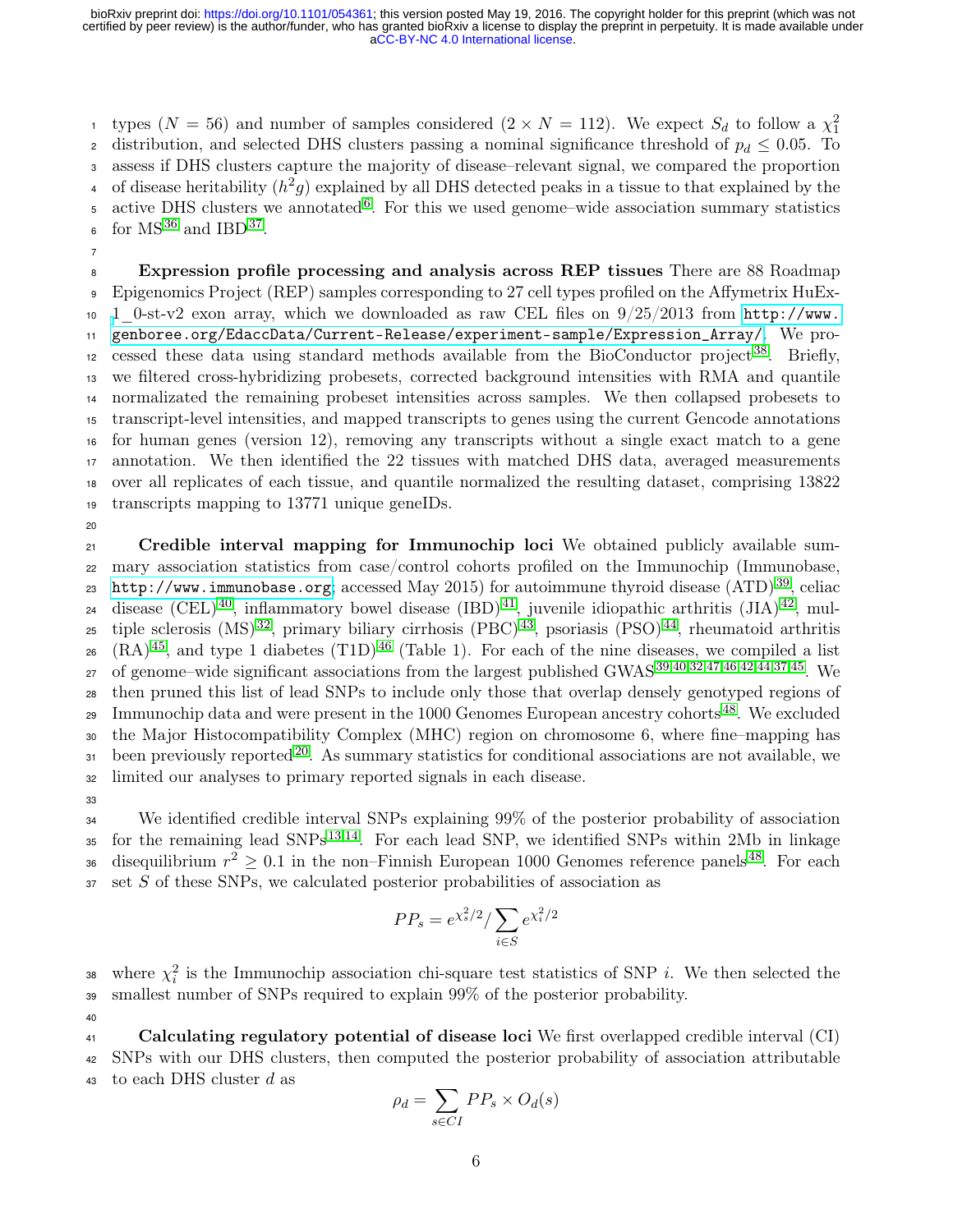<sup>1</sup> where  $PP_s$  is the posterior probability of association for SNP s.  $O_d(s)$  is equal to one if SNP s is

2 located on DHS cluster  $d$  or the 100 bp flanking region each side of DHS cluster  $d$ , and it is zero

<sup>3</sup> otherwise. For SNPs overlapping two or more DHS clusters or their 100 bp flanking regions, we

4 divided its posterior probability  $PP_s$  between those DHS clusters equally. We then calculated the

<sup>5</sup> regulatory potential of each disease risk locus over all DHSs in the locus as

$$
\rho = \sum_{d \in D} \rho_d
$$

 $\epsilon$  where D is the set of all DHS clusters in the region.

 Calculating posterior probabilities of association for each gene in a risk locus We 9 identified all genes within 1Mb of the lead SNP for each locus, and for all DHS clusters with  $(\rho_d >$  0), computed the correlation between transcript levels and DHS accessibility across the 22 REP tissues with a two–sided Wilcoxon rank sum test. To account for the correlation structure between expression levels, we estimated the expected null empirically. We first decorrelate the matrix of <sup>13</sup> gene expression levels to  $(W_{PCA})$  using PCA whitening, then use the Cholesky decomposition of the covariance matrix (L) to obtain the expected null as  $G_{Null} = L'W_{PCA}$  (Supplementary Figures and 12). For any given DHS cluster d, we computed the Wilcoxon rank sum test statistics to between d and all genes of  $G_{Null}$ . This formed our null Wilcoxon rank sum test statistics  $(W_{Null}^d)$ . From this null, we computed empirical P-values of significance of correlation between DHS cluster  $d$  and gene  $g$  as

$$
P_{d,g} = \frac{2 \times (1 + |W^d_{Null} > w^d_g| + |W^d_{Null} = w^d_g|/2)}{1 + |W^d_{Null}|}
$$

<sup>19</sup> Where  $w_g^d$  is the Wilcoxon rank sum test statistics between DHS cluster d and gene g, and |.| denotes the number of events satisfying the enclosed criterion. This formulation accounts for the two–sided test. We used a permutation-based approach to assess the significance of the correlation between DHS clusters and gene expression using a random set of 2000 genes from across the genome. We correlated each random gene to each DHS cluster, and compared test genes against this expected distribution of correlation coefficients to obtain an empirical P value (Supplementary Figure 12). 25

<sup>26</sup> We next calculated the proportion of posterior probability of association transmitted from DHS 27 cluster d to gene q as

$$
\beta_{d,g} = e^{\chi^2_{d,g}/2} / \sum_{g_i} e^{\chi^2_{d,g_i}/2}
$$

28 where  $\chi^2_{d,g_i}$  is the chi-squared test statistic corresponding to the empirical correlation P value for 29 DHS cluster d and gene  $g_i$ . From this we computed the total posterior transmitted from DHS cluster 30  $d$  to gene  $g$  as

$$
\gamma_{d,g} = \rho_d \times \beta_{d,g}
$$

31 For each gene, we then sum over all DHS clusters D to obtain the overall posterior probability of <sup>32</sup> association:

$$
\gamma_g = \sum_{d \in D} \rho_d \times \beta_{d,g}
$$

33 In practice, if  $P_{d,g} > 0.25$  we set  $\beta_{d,g}$  to zero to control noise from small values (Supplementary <sup>34</sup> Figure 13)

35

7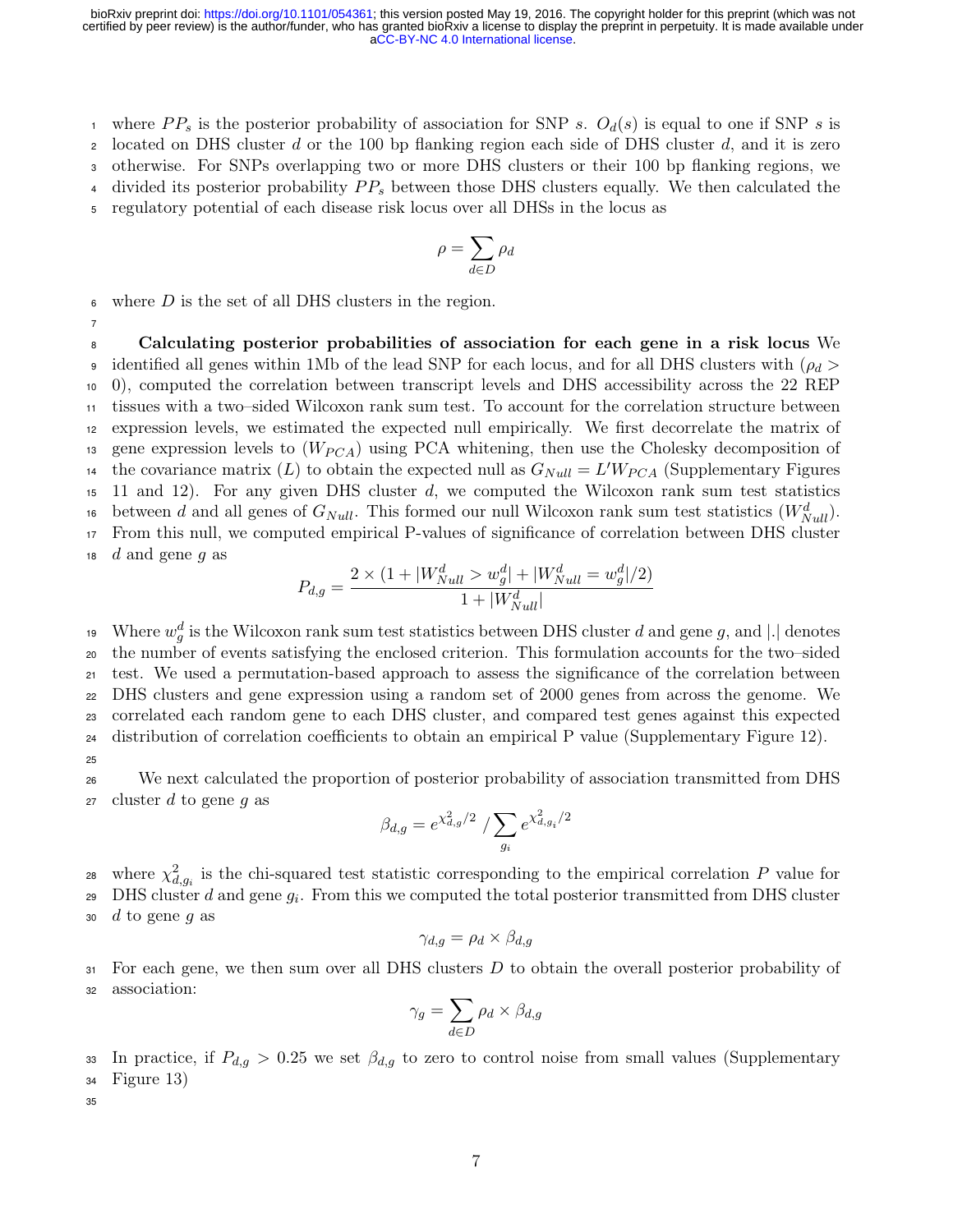Enrichment of allele–specific accessibility, tissue specificity and functional class for 2 DHS clusters From Maurano *et. al.*<sup>[22](#page-11-5)</sup> we obtained a list of  $64,597/362,284$  SNPs across the genome associated to allele–specific DHS accessibility in heterozygous individuals at 5% FDR. For each disease, we calculated if credible interval SNPs overlapping DHS are likelier to show allelic imbalance than expected by chance using Fisher's exact test. We also calculated this for all CI SNPs from all diseases as a joint set. We found this enrichment to be consistent across minor allele frequency bins (Supplementary Figure 14).

 We used Fisher's exact test to determine if DHS clusters harboring credible interval SNPs are preferentially active in each tissue. For each tissue, we compare the proportion of active DHS clusters to the genome–wide expectation of active DHS clusters in that tissue. We used the same <sup>12</sup> process to determine enrichment for functional categories defined by ChromHMM<sup>?</sup>, and identified genomic functions of DHS clusters through overlapping them with annotated ChromHMM regions (Supplementary Figure 5).

## Acknowledgements

 C.C. and P.S. were partly supported by a shared research agreement with Biogen, Inc, who had no role in designing or interpreting this study. We are grateful to the International Multiple Sclerosis Genetics Consortium and the International Inflammatory Bowel Disease Genetics Consortium, and specifically to Mark Daly and Stephan Ripke, for access to GWAS summary statistics from their respective meta–analyses.

### References

- <span id="page-7-0"></span> [1] A. Zhernakova, C. C. van Diemen, and C. Wijmenga. Detecting shared pathogenesis from the  $_{24}$  shared genetics of immune-related diseases. Nat. Rev. Genet.,  $10(1):43-55$ , Jan 2009.
- <span id="page-7-1"></span> [2] L. A. Zenewicz, C. Abraham, R. A. Flavell, and J. H. Cho. Unraveling the genetics of autoim-munity. Cell, 140(6):791–797, Mar 2010.
- <span id="page-7-2"></span> [3] M. T. Maurano, R. Humbert, E. Rynes, R. E. Thurman, E. Haugen, H. Wang, A. P. Reynolds, R. Sandstrom, H. Qu, J. Brody, A. Shafer, F. Neri, K. Lee, T. Kutyavin, S. Stehling-Sun, A. K. Johnson, T. K. Canfield, E. Giste, M. Diegel, D. Bates, R. S. Hansen, S. Neph, P. J. Sabo, S. Heimfeld, A. Raubitschek, S. Ziegler, C. Cotsapas, N. Sotoodehnia, I. Glass, S. R. Sunyaev, R. Kaul, and J. A. Stamatoyannopoulos. Systematic localization of common disease-associated variation in regulatory DNA. Science, 337(6099):1190–1195, Sep 2012.
- <span id="page-7-3"></span> [4] K. K. Farh, A. Marson, J. Zhu, M. Kleinewietfeld, W. J. Housley, S. Beik, N. Shoresh, H. Whit- ton, R. J. Ryan, A. A. Shishkin, M. Hatan, M. J. Carrasco-Alfonso, D. Mayer, C. J. Luckey, N. A. Patsopoulos, P. L. De Jager, V. K. Kuchroo, C. B. Epstein, M. J. Daly, D. A. Hafler, and B. E. Bernstein. Genetic and epigenetic fine mapping of causal autoimmune disease variants. Nature, 518(7539):337–343, Feb 2015.

<span id="page-7-4"></span> [5] A. Gusev and et. al. Partitioning heritability of regulatory and cell-type-specific variants across 39 11 common diseases. Am. J. Hum. Genet.,  $95(5):535-552$ , Nov 2014.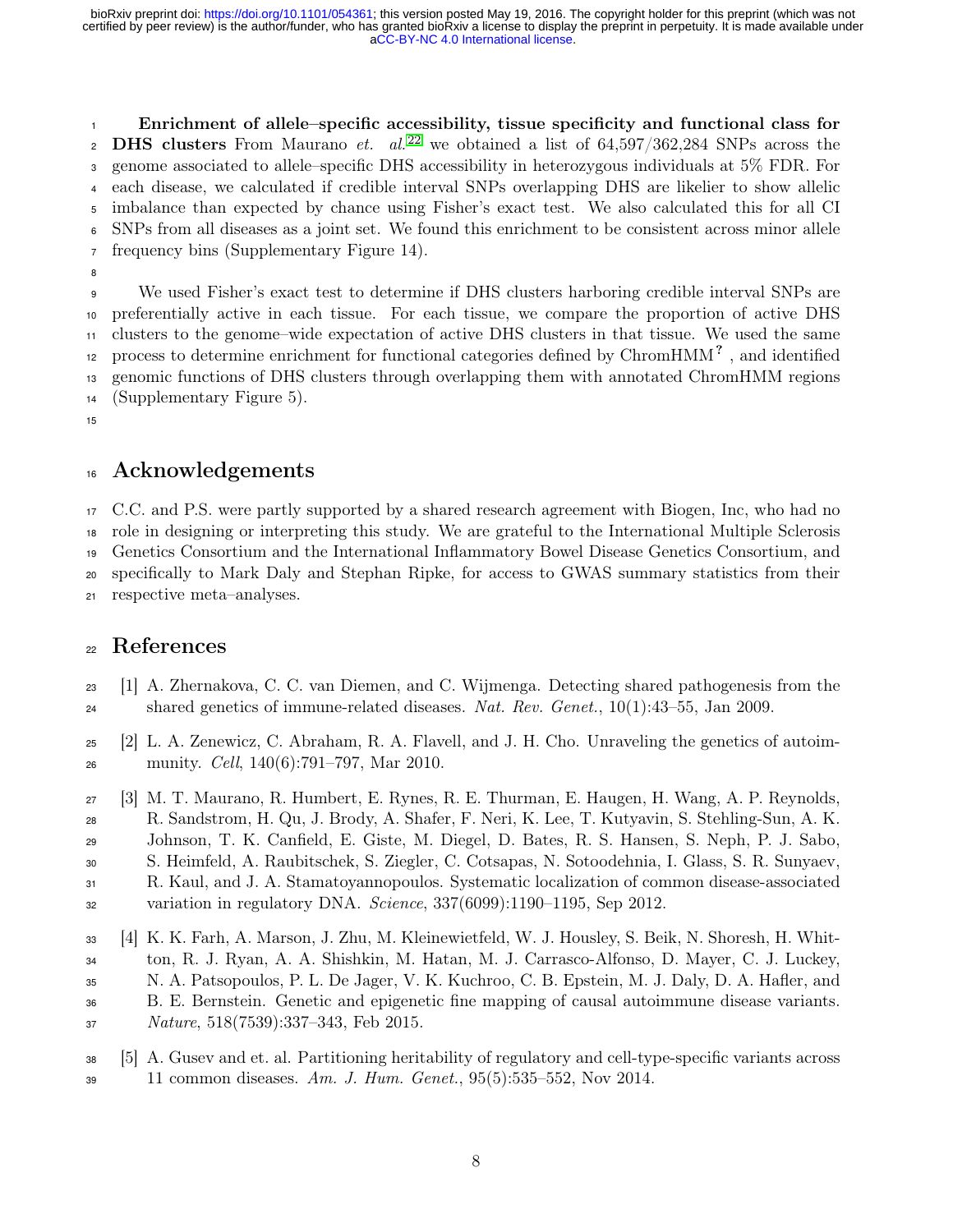<span id="page-8-0"></span> [6] H. K. Finucane, B. Bulik-Sullivan, A. Gusev, G. Trynka, Y. Reshef, P. R. Loh, V. Anttila, H. Xu, C. Zang, K. Farh, S. Ripke, F. R. Day, S. Purcell, E. Stahl, S. Lindstrom, J. R. Perry, Y. Okada, S. Raychaudhuri, M. J. Daly, N. Patterson, B. M. Neale, and A. L. Price. Partitioning heritability by functional annotation using genome-wide association summary statistics. Nat. 5 Genet.,  $47(11):1228-1235$ , Nov 2015.

<span id="page-8-1"></span> [7] G. Trynka, C. Sandor, B. Han, H. Xu, B. E. Stranger, X. S. Liu, and S. Raychaudhuri. Chro- matin marks identify critical cell types for fine mapping complex trait variants. Nat. Genet.,  $\frac{45(2):124-130}{8}$ , Feb 2013.

<span id="page-8-2"></span> [8] K. J. Karczewski, J. T. Dudley, K. R. Kukurba, R. Chen, A. J. Butte, S. B. Montgomery, and M. Snyder. Systematic functional regulatory assessment of disease-associated variants. Proc. Natl. Acad. Sci. U.S.A., 110(23):9607–9612, Jun 2013.

<span id="page-8-3"></span> [9] O. Corradin, A. Saiakhova, B. Akhtar-Zaidi, L. Myeroff, J. Willis, R. Cowper-Sal lari, M. Lupien, S. Markowitz, and P. C. Scacheri. Combinatorial effects of multiple enhancer variants in linkage disequilibrium dictate levels of gene expression to confer susceptibility to common traits. Genome Res., 24(1):1–13, Jan 2014.

<span id="page-8-4"></span> [10] J. Z. Liu, M. A. Almarri, D. J. Gaffney, G. F. Mells, L. Jostins, H. J. Cordell, S. J. Ducker, D. B. Day, M. A. Heneghan, J. M. Neuberger, P. T. Donaldson, A. J. Bathgate, A. Burroughs, M. H. Davies, D. E. Jones, G. J. Alexander, J. C. Barrett, R. N. Sandford, C. A. Anderson, G. Alexander, A. Bathgate, A. Burroughs, H. Cordell, M. Davies, P. Donaldson, M. Heneghan, D. Jones, G. Mells, J. Neuberger, C. Thain, R. Sandford, B. Street, C. Lye, C. Lai, T. Yapp, R. Sturgess, C. Healey, M. Czajkowski, S. Peter, J. Thornton, S. Mann, K. Kapur, R. Marley, G. Foster, J. Ramage, R. Harvey, N. MacDougall, C. J. Shorrock, G. Lipscomb, P. Southern, N. Parnell, J. Tibble, D. Gorard, G. Mells, M. Dawwas, R. Aspinall, S. Dolwani, M. Fox- ton, H. Mitchison, I. Gooding, M. Patel, R. Ede, A. Austin, R. Dawood, J. Sayer, C. Hovell, N. Fisher, M. Carter, K. Koss, A. Piotrowicz, D. Banait, D. Neal, G. Lim, A. Ala, A. Saeed, J. Brown, S. Thomas, M. Wilkinson, J. Ridpath, T. Ngatchu, S. Levi, R. Ransford, R. Dick- inson, R. Shidrawi, G. Abouda, I. Rees, I. Salam, F. Ali, M. Narain, A. Brown, S. Khakoo, S. Williams, M. Williams, A. Chilton, R. Westbrook, M. Heneghan, C. Rodrigues, M. Davies, M. Aldersley, C. Millson, S. Sen, G. Bird, L. Smith, K. Yoong, N. Rajendran, R. Mathew, G. MacFaul, A. Shah, C. Evans, S. Saha, P. Bramley, A. Fraser, P. Mills, T. Shallcross, D. de Las Heras, C. Sheen, R. Crofton, A. Prach, A. Shepherd, H. Kennedy, S. Rushbrook, R. Przemioslo, C. McDonald, B. Javaid, B. Chaudhury, J. Metcalf, D. Ramanaden, J. Gasem, R. Evans, U. Shmueli, A. Naqvi, J. Collier, H. Klass, M. Ninkovic, M. Cramp, P. Goggin, B. Hoeroldt, G. Lipscomb, E. Williams, H. Hussaini, R. Devon, R. Ayres, J. Makanyanga, A. Burroughs, P. Richardson, M. Lombard, D. Robertson, M. Farrant, A. Tanner, S. Singhal, S. Babu, D. Gleeson, J. Butterworth, K. George, H. Curtis, A. McNair, I. Nasr, A. Dou- glas, J. Shearman, K. Nash, M. Wright, G. Bray, J. Mclindon, D. Das, G. Whatley, S. Lean, N. Sivaramakrishnan, S. Ducker, D. Jones, D. Preston, A. Douds, M. Brookes, V. S. Wong, S. Pereira, M. Carbone, J. Neuberger, G. Watts, F. Gordon, E. Unitt, A. Grant, M. Cox, S. Whalley, J. Fraser, A. Li, A. Bell, H. Gordon, A. Singhal, I. Ahmad, L. NHS, Y. Ang, J. Gotto, A. Turnbull, C. A. Anderson, J. C. Barrett, J. A. Floyd, C. S, R. McGinnis, N. So- ranzo, J. Sambrook, J. Stephens, W. H. Ouwehand, W. L. McArdle, S. M. Ring, D. P. Strachan, G. Alexander, J. C. Barrett, C. M. Bulik, P. J. Conlon, A. Dominiczak, A. Duncanson, A. Hill, G. Lord, A. P. Maxwell, L. Morgan, L. Peltonen, R. N, N. Sheerin, N. Soranzo, F. O. Vannberg, J. C. Barrett, P. Concannon, E. Gray, S. E. Hunt, C. Langford, S. Potter, S. Rich, and D. Simp-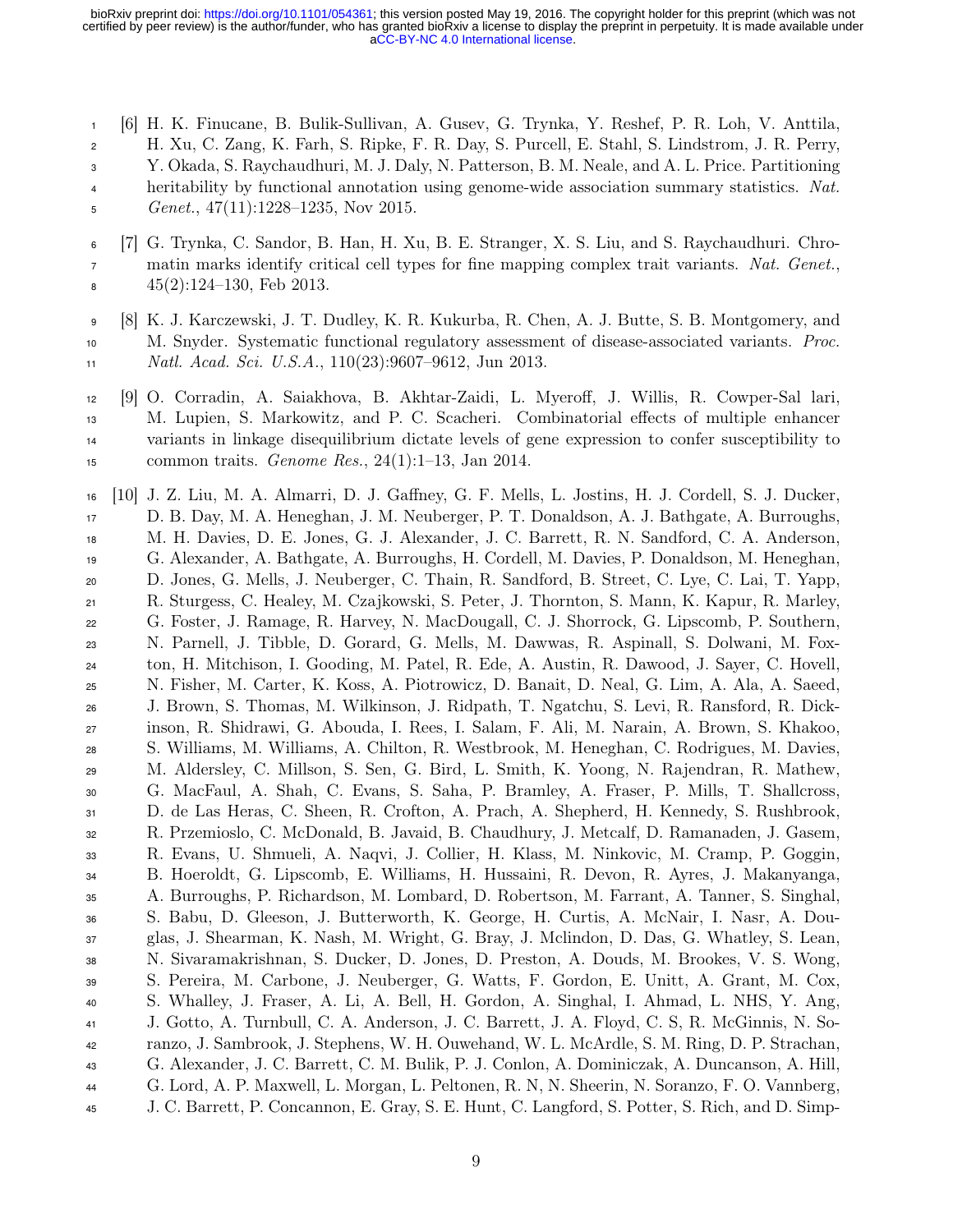kin. Dense fine-mapping study identifies new susceptibility loci for primary biliary cirrhosis.

- Nat. Genet., 44(10):1137–1141, Oct 2012.
- <span id="page-9-0"></span> [11] G. Kichaev and B. Pasaniuc. Leveraging Functional-Annotation Data in Trans-ethnic Fine-Mapping Studies. Am. J. Hum. Genet., 97(2):260–271, Aug 2015.
- <span id="page-9-1"></span> [12] M. A. Schaub, A. P. Boyle, A. Kundaje, S. Batzoglou, and M. Snyder. Linking disease associ- ations with regulatory information in the human genome. Genome Res., 22(9):1748–1759, Sep 2012.
- <span id="page-9-2"></span> [13] J. B. Maller, G. McVean, J. Byrnes, D. Vukcevic, K. Palin, Z. Su, J. M. Howson, A. Auton, S. Myers, A. Morris, M. Pirinen, M. A. Brown, P. R. Burton, M. J. Caulfield, A. Compston, M. Farrall, A. S. Hall, A. T. Hattersley, A. V. Hill, C. G. Mathew, M. Pembrey, J. Sat- sangi, M. R. Stratton, J. Worthington, N. Craddock, M. Hurles, W. Ouwehand, M. Parkes, N. Rahman, A. Duncanson, J. A. Todd, D. P. Kwiatkowski, N. J. Samani, S. C. Gough, M. I. McCarthy, P. Deloukas, P. Donnelly, J. Aerts, T. Ahmad, H. Arbury, A. Attwood, A. Auton, S. G. Ball, A. J. Balmforth, C. Barnes, J. C. Barrett, I. Barroso, A. Barton, A. J. Bennett, S. Bhaskar, K. Blaszczyk, J. Bowes, O. J. Brand, P. S. Braund, F. Bredin, G. Breen, M. J. Brown, I. N. Bruce, J. Bull, O. S. Burren, J. Burton, J. Byrnes, S. Caesar, N. Cardin, C. M. Clee, A. J. Coffey, J. M. Connell, D. F. Conrad, J. D. Cooper, A. F. Dominiczak, K. Downes, H. E. Drummond, D. Dudakia, A. Dunham, B. Ebbs, D. Eccles, S. Edkins, C. Edwards, A. El- liot, P. Emery, D. M. Evans, G. Evans, S. Eyre, A. Farmer, I. N. Ferrier, E. Flynn, A. Forbes, L. Forty, J. A. Franklyn, T. M. Frayling, R. M. Freathy, E. Giannoulatou, P. Gibbs, P. Gilbert, K. Gordon-Smith, E. Gray, E. Green, C. J. Groves, D. Grozeva, R. Gwilliam, A. Hall, N. Ham- mond, M. Hardy, P. Harrison, N. Hassanali, H. Hebaishi, S. Hines, A. Hinks, G. A. Hitman, L. Hocking, C. Holmes, E. Howard, P. Howard, J. M. Howson, D. Hughes, S. Hunt, J. D. Isaacs, M. Jain, D. P. Jewell, T. Johnson, J. D. Jolley, I. R. Jones, L. A. Jones, G. Kirov, C. F. Langford, H. Lango-Allen, G. M. Lathrop, J. Lee, K. L. Lee, C. Lees, K. Lewis, C. M. Lindgren, M. Maisuria-Armer, J. Maller, J. Mansfield, J. L. Marchini, P. Martin, D. C. Massey, W. L. McArdle, P. McGuffin, K. E. McLay, G. McVean, A. Mentzer, M. L. Mimmack, A. E. Morgan, A. P. Morris, C. Mowat, P. B. Munroe, S. Myers, W. Newman, E. R. Nimmo, M. C. O'Donovan, A. Onipinla, N. R. Ovington, M. J. Owen, K. Palin, A. Palotie, K. Parnell, R. Pear- son, D. Pernet, J. R. Perry, A. Phillips, V. Plagnol, N. J. Prescott, I. Prokopenko, M. A. Quail, S. Rafelt, N. W. Rayner, D. M. Reid, A. Renwick, S. M. Ring, N. Robertson, S. Robson, E. Rus- sell, D. St Clair, J. G. Sambrook, J. D. Sanderson, S. J. Sawcer, H. Schuilenburg, C. E. Scott, R. Scott, S. Seal, S. Shaw-Hawkins, B. M. Shields, M. J. Simmonds, D. J. Smyth, E. Somaskan- tharajah, K. Spanova, S. Steer, J. Stephens, H. E. Stevens, K. Stirrups, M. A. Stone, D. P. Strachan, Z. Su, D. P. Symmons, J. R. Thompson, W. Thomson, M. D. Tobin, M. E. Travers, C. Turnbull, D. Vukcevic, L. V. Wain, M. Walker, N. M. Walker, C. Wallace, M. Warren-Perry, N. A. Watkins, J. Webster, M. N. Weedon, A. G. Wilson, M. Woodburn, B. P. Wordsworth, C. Yau, A. H. Young, E. Zeggini, M. A. Brown, P. R. Burton, M. J. Caulfield, A. Compston, M. Farrall, S. C. Gough, A. S. Hall, A. T. Hattersley, A. V. Hill, C. G. Mathew, M. Pembrey, J. Satsangi, M. R. Stratton, J. Worthington, M. E. Hurles, A. Duncanson, W. H. Ouwehand, M. Parkes, N. Rahman, J. A. Todd, N. J. Samani, D. P. Kwiatkowski, M. I. McCarthy, N. Crad- dock, P. Deloukas, and P. Donnelly. Bayesian refinement of association signals for 14 loci in 3 common diseases. Nat. Genet., 44(12):1294–1301, Dec 2012.

<span id="page-9-3"></span> [14] H. Huang and et. al. Association mapping of inflammatory bowel disease loci to single variant resolution. BioRxiv, 2015.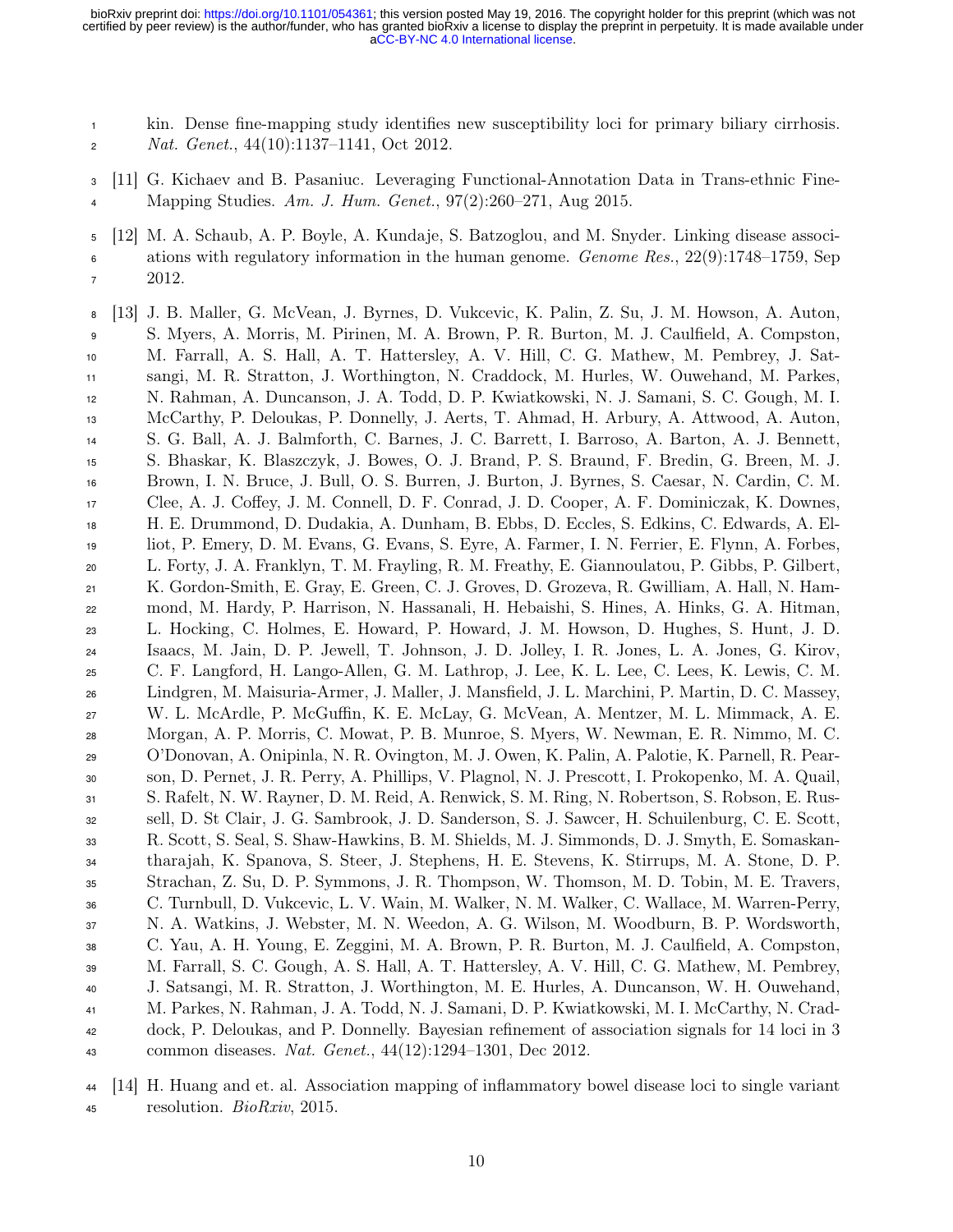<span id="page-10-0"></span> [15] B. E. Bernstein, J. A. Stamatoyannopoulos, J. F. Costello, B. Ren, A. Milosavljevic, A. Meiss- ner, M. Kellis, M. A. Marra, A. L. Beaudet, J. R. Ecker, P. J. Farnham, M. Hirst, E. S. Lander, T. S. Mikkelsen, and J. A. Thomson. The NIH Roadmap Epigenomics Mapping Consortium. Nat. Biotechnol., 28(10):1045–1048, Oct 2010.

<span id="page-10-1"></span> [16] A. Kundaje, W. Meuleman, J. Ernst, M. Bilenky, A. Yen, A. Heravi-Moussavi, P. Kheradpour, Z. Zhang, J. Wang, M. J. Ziller, V. Amin, J. W. Whitaker, M. D. Schultz, L. D. Ward, A. Sarkar, G. Quon, R. S. Sandstrom, M. L. Eaton, Y. C. Wu, A. R. Pfenning, X. Wang, M. Claussnitzer, Y. Liu, C. Coarfa, R. A. Harris, N. Shoresh, C. B. Epstein, E. Gjoneska, D. Leung, W. Xie, R. D. Hawkins, R. Lister, C. Hong, P. Gascard, A. J. Mungall, R. Moore, E. Chuah, A. Tam, T. K. Canfield, R. S. Hansen, R. Kaul, P. J. Sabo, M. S. Bansal, A. Carles, J. R. Dixon, K. H. Farh, S. Feizi, R. Karlic, A. R. Kim, A. Kulkarni, D. Li, R. Lowdon, G. Elliott, T. R. Mercer, S. J. Neph, V. Onuchic, P. Polak, N. Rajagopal, P. Ray, R. C. Sallari, K. T. Siebenthall, N. A. Sinnott-Armstrong, M. Stevens, R. E. Thurman, J. Wu, B. Zhang, X. Zhou, A. E. Beaudet, L. A. Boyer, P. L. De Jager, P. J. Farnham, S. J. Fisher, D. Haussler, S. J. Jones, W. Li, M. A. Marra, M. T. McManus, S. Sunyaev, J. A. Thomson, T. D. Tlsty, L. H. Tsai, W. Wang, R. A. Waterland, M. Q. Zhang, L. H. Chadwick, B. E. Bernstein, J. F. Costello, J. R. Ecker, M. Hirst, A. Meissner, A. Milosavljevic, B. Ren, J. A. Stamatoyannopoulos, T. Wang, M. Kellis, A. Kundaje, W. Meuleman, J. Ernst, M. Bilenky, A. Yen, A. Heravi-Moussavi, P. Kheradpour, Z. Zhang, J. Wang, M. J. Ziller, V. Amin, J. W. Whitaker, M. D. Schultz, L. D. Ward, A. Sarkar, G. Quon, R. S. Sandstrom, M. L. Eaton, Y. C. Wu, A. Pfenning, X. Wang, M. Claussnitzer, Y. Liu, C. Coarfa, R. A. Harris, N. Shoresh, C. B. Epstein, E. Gjoneska, D. Leung, W. Xie, R. D. Hawkins, R. Lister, C. Hong, P. Gascard, A. J. Mungall, R. Moore, E. Chuah, A. Tam, T. K. Canfield, R. S. Hansen, R. Kaul, P. J. Sabo, M. S. Bansal, A. Carles, J. R. Dixon, K. H. Farh, S. Feizi, R. Karlic, A. R. Kim, A. Kulkarni, D. Li, R. Lowdon, G. Elliott, T. R. Mer- cer, S. J. Neph, V. Onuchic, P. Polak, N. Rajagopal, P. Ray, R. C. Sallari, K. T. Siebenthall, N. A. Sinnott-Armstrong, M. Stevens, R. E. Thurman, J. Wu, B. Zhang, X. Zhou, N. Ab- dennur, M. Adli, M. Akerman, L. Barrera, J. Antosiewicz-Bourget, T. Ballinger, M. J. Barnes, D. Bates, R. J. Bell, D. A. Bennett, K. Bianco, C. Bock, P. Boyle, J. Brinchmann, P. Caballero- Campo, R. Camahort, M. J. Carrasco-Alfonso, T. Charnecki, H. Chen, Z. Chen, J. B. Cheng, S. Cho, A. Chu, W. Y. Chung, C. Cowan, Q. Athena Deng, V. Deshpande, M. Diegel, B. Ding, T. Durham, L. Echipare, L. Edsall, D. Flowers, O. Genbacev-Krtolica, C. Gifford, S. Gillespie, E. Giste, I. A. Glass, A. Gnirke, M. Gormley, H. Gu, J. Gu, D. A. Hafler, M. J. Hangauer, M. Hariharan, M. Hatan, E. Haugen, Y. He, S. Heimfeld, S. Herlofsen, Z. Hou, R. Humbert, R. Issner, A. R. Jackson, H. Jia, P. Jiang, A. K. Johnson, T. Kadlecek, B. Kamoh, M. Kapidzic, J. Kent, A. Kim, M. Kleinewietfeld, S. Klugman, J. Krishnan, S. Kuan, T. Kutyavin, A. Y. Lee, K. Lee, J. Li, N. Li, Y. Li, K. L. Ligon, S. Lin, Y. Lin, J. Liu, Y. Liu, C. J. Luckey, Y. P. Ma, C. Maire, A. Marson, J. S. Mattick, M. Mayo, M. McMaster, H. Metsky, T. Mikkelsen, D. Miller, M. Miri, E. Mukamel, R. P. Nagarajan, F. Neri, J. Nery, T. Nguyen, H. O'Geen, S. Paithankar, T. Papayannopoulou, M. Pelizzola, P. Plettner, N. E. Propson, S. Raghura- man, B. J. Raney, A. Raubitschek, A. P. Reynolds, H. Richards, K. Riehle, P. Rinaudo, J. F. Robinson, N. B. Rockweiler, E. Rosen, E. Rynes, J. Schein, R. Sears, T. Sejnowski, A. Shafer, L. Shen, R. Shoemaker, M. Sigaroudinia, I. Slukvin, S. Stehling-Sun, R. Stewart, S. L. Subrama- nian, K. Suknuntha, S. Swanson, S. Tian, H. Tilden, L. Tsai, M. Urich, I. Vaughn, J. Vierstra, S. Vong, U. Wagner, H. Wang, T. Wang, Y. Wang, A. Weiss, H. Whitton, A. Wildberg, H. Witt, K. J. Won, M. Xie, X. Xing, I. Xu, Z. Xuan, Z. Ye, C. A. Yen, P. Yu, X. Zhang, X. Zhang, J. Zhao, Y. Zhou, J. Zhu, Y. Zhu, S. Ziegler, A. E. Beaudet, L. A. Boyer, P. L. De Jager, P. J. Farnham, S. J. Fisher, D. Haussler, S. J. Jones, W. Li, M. A. Marra, M. T. McManus, S. Sun-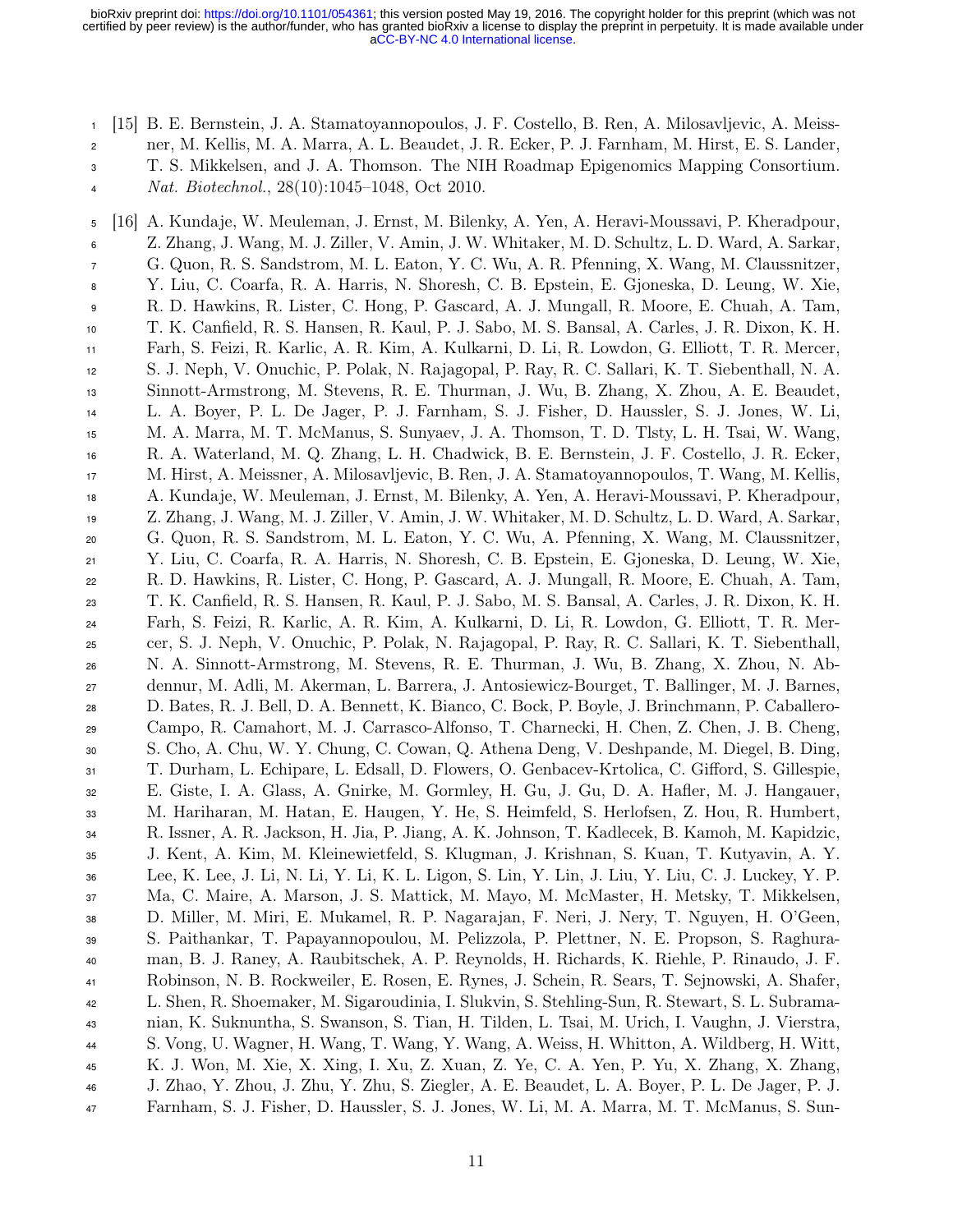yaev, J. A. Thomson, T. D. Tlsty, L. H. Tsai, W. Wang, R. A. Waterland, M. Q. Zhang, L. H. Chadwick, B. E. Bernstein, J. F. Costello, J. R. Ecker, M. Hirst, A. Meissner, A. Milosavljevic, B. Ren, J. A. Stamatoyannopoulos, T. Wang, M. Kellis, B. E. Bernstein, J. F. Costello, J. R. Ecker, M. Hirst, A. Meissner, A. Milosavljevic, B. Ren, J. A. Stamatoyannopoulos, T. Wang, and M. Kellis. Integrative analysis of 111 reference human epigenomes. Nature, 518(7539): 317–330, Feb 2015.

- <span id="page-11-0"></span> [17] S. John, P. J. Sabo, R. E. Thurman, M. H. Sung, S. C. Biddie, T. A. Johnson, G. L. Hager, and J. A. Stamatoyannopoulos. Chromatin accessibility pre-determines glucocorticoid receptor binding patterns. Nat. Genet., 43(3):264–268, Mar 2011.
- <span id="page-11-1"></span> [18] A. Cortes and M. A. Brown. Promise and pitfalls of the Immunochip. Arthritis Res. Ther., 13 (1):101, 2011.
- <span id="page-11-2"></span> [19] M. Parkes, A. Cortes, D. A. van Heel, and M. A. Brown. Genetic insights into common 13 pathways and complex relationships among immune-mediated diseases. Nat. Rev. Genet., 14 (9):661–673, Sep 2013.
- <span id="page-11-3"></span> [20] L. Moutsianas, L. Jostins, A. H. Beecham, A. T. Dilthey, D. K. Xifara, M. Ban, T. S. Shah, N. A. Patsopoulos, L. Alfredsson, C. A. Anderson, K. E. Attfield, S. E. Baranzini, J. Barrett, T. M. Binder, D. Booth, D. Buck, E. G. Celius, C. Cotsapas, S. D'Alfonso, C. A. Dendrou, P. Donnelly, B. Dubois, B. Fontaine, L. Lar Fugger, A. Goris, P. A. Gourraud, C. Graetz, B. Hemmer, J. Hillert, I. Kockum, S. Leslie, C. M. Lill, F. Martinelli-Boneschi, J. R. Oksenberg, T. Olsson, A. Oturai, J. Saarela, H. B. S?ndergaard, A. Spurkland, B. Taylor, J. Winkelmann, F. Zipp, J. L. Haines, M. A. Pericak-Vance, C. C. Spencer, G. Stewart, D. A. Hafler, A. J. Ivinson, H. F. Harbo, S. L. Hauser, P. L. De Jager, A. Compston, J. L. McCauley, S. Sawcer, and G. McVean. Class II HLA interactions modulate genetic risk for multiple sclerosis. Nat. Genet., 47(10):1107–1113, Oct 2015.
- <span id="page-11-4"></span> [21] G. Trynka, H. J. Westra, K. Slowikowski, X. Hu, H. Xu, B. E. Stranger, R. J. Klein, B. Han, and S. Raychaudhuri. Disentangling the Effects of Colocalizing Genomic Annotations to Func-27 tionally Prioritize Non-coding Variants within Complex-Trait Loci. Am. J. Hum. Genet., 97 (1):139–152, Jul 2015.
- <span id="page-11-5"></span> [22] M. T. Maurano, E. Haugen, R. Sandstrom, J. Vierstra, A. Shafer, R. Kaul, and J. A. Stama- toyannopoulos. Large-scale identification of sequence variants influencing human transcription factor occupancy in vivo. Nat. Genet., 47(12):1393–1401, Dec 2015.
- <span id="page-11-6"></span> [23] T. Cremer and C. Cremer. Chromosome territories, nuclear architecture and gene regulation  $\alpha$  in mammalian cells. *Nat. Rev. Genet.*, 2(4):292–301, Apr 2001.
- <span id="page-11-7"></span> [24] D. U. Gorkin, D. Leung, and B. Ren. The 3D genome in transcriptional regulation and pluripo-tency. Cell Stem Cell, 14(6):762–775, Jun 2014.

<span id="page-11-8"></span> [25] Z. Tang, O. J. Luo, X. Li, M. Zheng, J. J. Zhu, P. Szalaj, P. Trzaskoma, A. Magalska, J. Wlo- darczyk, B. Ruszczycki, P. Michalski, E. Piecuch, P. Wang, D. Wang, S. Z. Tian, M. Penrad- Mobayed, L. M. Sachs, X. Ruan, C. L. Wei, E. T. Liu, G. M. Wilczynski, D. Plewczynski, G. Li, and Y. Ruan. CTCF-Mediated Human 3D Genome Architecture Reveals Chromatin 40 Topology for Transcription. Cell,  $163(7):1611-1627$ , Dec 2015.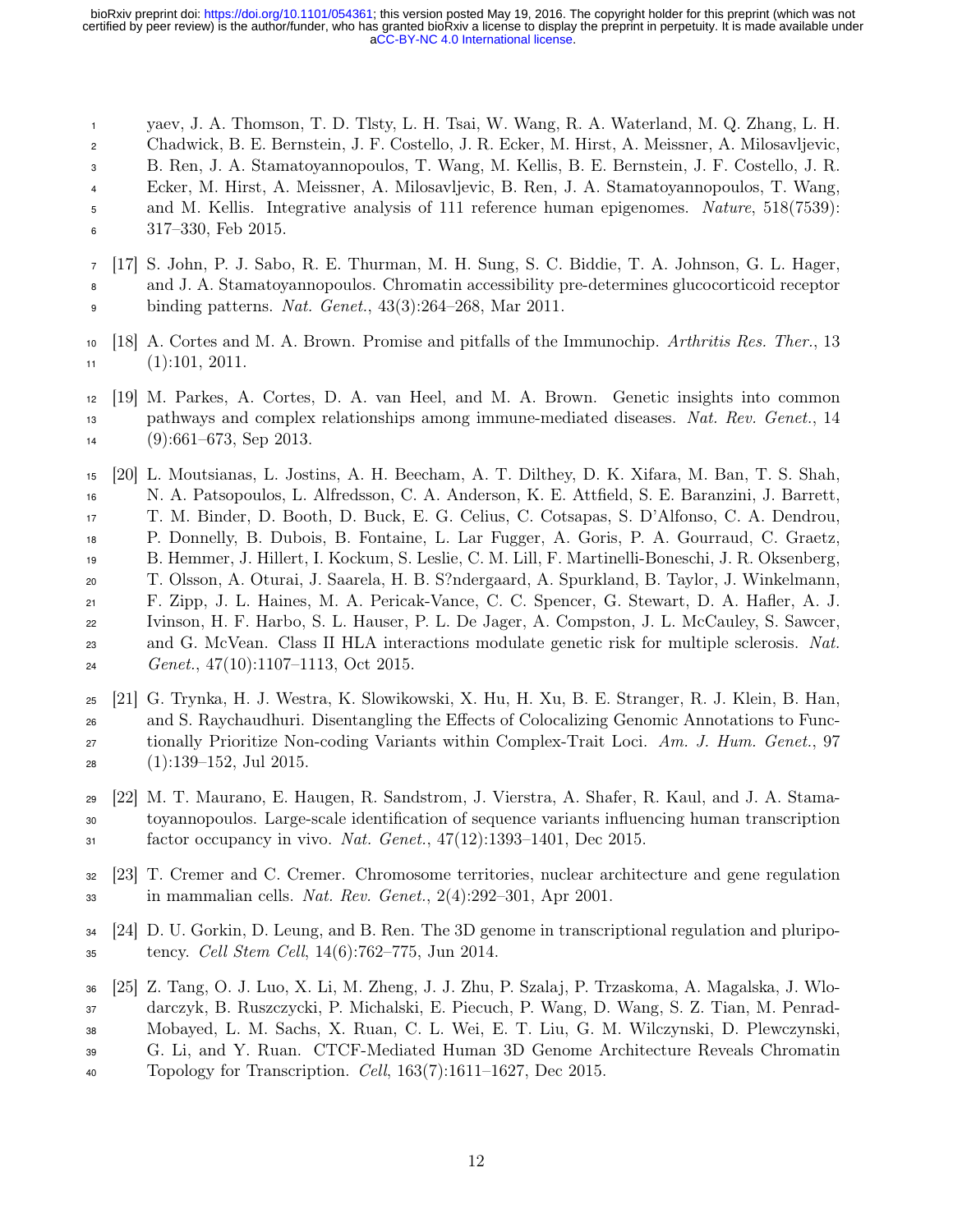<span id="page-12-0"></span> [26] P. L. De Jager, C. Baecher-Allan, L. M. Maier, A. T. Arthur, L. Ottoboni, L. Barcellos, J. L. McCauley, S. Sawcer, A. Goris, J. Saarela, R. Yelensky, A. Price, V. Leppa, N. Patterson, P. I. de Bakker, D. Tran, C. Aubin, S. Pobywajlo, E. Rossin, X. Hu, C. W. Ashley, E. Choy, J. D. Rioux, M. A. Pericak-Vance, A. Ivinson, D. R. Booth, G. J. Stewart, A. Palotie, L. Peltonen, B. Dubois, J. L. Haines, H. L. Weiner, A. Compston, S. L. Hauser, M. J. Daly, D. Reich, J. R. Oksenberg, and D. A. Hafler. The role of the CD58 locus in multiple sclerosis. Proc. Natl. Acad. Sci. U.S.A., 106(13):5264–5269, Mar 2009.

<span id="page-12-1"></span> [27] D. Ellinghaus, L. Jostins, S. L. Spain, A. Cortes, J. Bethune, B. Han, Y. R. Park, S. Ray- chaudhuri, J. G. Pouget, M. Hubenthal, T. Folseraas, Y. Wang, T. Esko, A. Metspalu, H. J. Westra, L. Franke, T. H. Pers, R. K. Weersma, V. Collij, M. D'Amato, J. Halfvarson, A. B. Jensen, W. Lieb, F. Degenhardt, A. J. Forstner, A. Hofmann, S. Schreiber, U. Mrowietz, B. D. Juran, K. N. Lazaridis, S. Brunak, A. M. Dale, R. C. Trembath, S. Weidinger, M. Weichenthal, E. Ellinghaus, J. T. Elder, J. N. Barker, O. A. Andreassen, D. P. McGovern, T. H. Karlsen, J. C. Barrett, M. Parkes, M. A. Brown, and A. Franke. Analysis of five chronic inflammatory diseases identifies 27 new associations and highlights disease-specific patterns at shared loci. Nat. Genet., 48(5):510–518, May 2016.

<span id="page-12-2"></span> [28] C. Cotsapas, B. F. Voight, E. Rossin, K. Lage, B. M. Neale, C. Wallace, G. R. Abecasis, J. C. Barrett, T. Behrens, J. Cho, P. L. De Jager, J. T. Elder, R. R. Graham, P. Gregersen, L. Klareskog, K. A. Siminovitch, D. A. van Heel, C. Wijmenga, J. Worthington, J. A. Todd, D. A. Hafler, S. S. Rich, and M. J. Daly. Pervasive sharing of genetic effects in autoimmune disease. PLoS Genet., 7(8):e1002254, Aug 2011.

<span id="page-12-3"></span> [29] B. K. Bulik-Sullivan, P. R. Loh, H. K. Finucane, S. Ripke, J. Yang, N. Patterson, M. J. Daly, A. L. Price, B. M. Neale, S. Ripke, B. M. Neale, A. Corvin, J. T. Walters, K. H. Farh, P. A. Holmans, P. Lee, B. Bulik-Sullivan, D. A. Collier, H. Huang, T. H. Pers, I. Agartz, E. Agerbo, M. Albus, M. Alexander, F. Amin, S. A. Bacanu, M. Begemann, R. A. Belliveau, J. Bene, S. E. Bergen, E. Bevilacqua, T. B. Bigdeli, D. W. Black, R. Bruggeman, N. G. Buccola, R. L. Buckner, W. Byerley, W. Cahn, G. Cai, M. J. Cairns, D. Campion, R. M. Cantor, V. J. Carr, N. Carrera, S. V. Catts, K. D. Chambert, R. C. Chan, R. Y. Chen, E. Y. Chen, W. Cheng, E. F. Cheung, S. A. Chong, C. Cloninger, D. Cohen, N. Cohen, P. Cormican, N. Craddock, B. Crespo- Facorro, J. J. Crowley, D. Curtis, M. Davidson, K. L. Davis, F. Degenhardt, J. Del Favero, L. E. DeLisi, D. Demontis, D. Dikeos, T. Dinan, S. Djurovic, G. Donohoe, E. Drapeau, J. Duan, F. Dudbridge, N. Durmishi, P. Eichhammer, J. Eriksson, V. Escott-Price, L. Essioux, A. H. Fanous, M. S. Farrell, J. Frank, L. Franke, R. Freedman, N. B. Freimer, M. Friedl, J. I. Fried- man, M. Fromer, G. Genovese, L. Georgieva, E. S. Gershon, I. Giegling, P. Giusti-Rodriguez, S. Godard, J. I. Goldstein, V. Golimbet, S. Gopal, J. Gratten, L. de Haan, C. Hammer, M. L. Hamshere, M. Hansen, T. Hansen, V. Haroutunian, A. M. Hartmann, F. A. Henskens, S. Herms, J. N. Hirschhorn, P. Hoffmann, A. Hofman, M. V. Hollegaard, D. M. Hougaard, M. Ikeda, I. Joa, A. Julia, R. S. Kahn, L. Kalaydjieva, S. Karachanak-Yankova, J. Karjalainen, D. Kavanagh, M. C. Keller, B. J. Kelly, J. L. Kennedy, A. Khrunin, Y. Kim, J. Klovins, J. A. Knowles, B. Konte, V. Kucinskas, Z. A. Kucinskiene, H. Kuzelova-Ptackova, A. K. Kahler, C. Laurent, J. L. Keong, S. Lee, S. E. Legge, B. Lerer, M. Li, T. Li, K. Y. Liang, J. Lieberman, S. Lim- borska, C. M. Loughland, J. Lubinski, J. Lonnqvist, M. Macek, P. K. Magnusson, B. S. Maher, W. Maier, J. Mallet, S. Marsal, M. Mattheisen, M. Mattingsdal, R. W. McCarley, C. Mc- Donald, A. M. McIntosh, S. Meier, C. J. Meijer, B. Melegh, I. Melle, R. I. Mesholam-Gately, A. Metspalu, P. T. Michie, L. Milani, V. Milanova, Y. Mokrab, D. W. Morris, O. Mors, K. C. Murphy, R. M. Murray, I. Myin-Germeys, B. Muller-Myhsok, M. Nelis, I. Nenadic, D. A. Nert-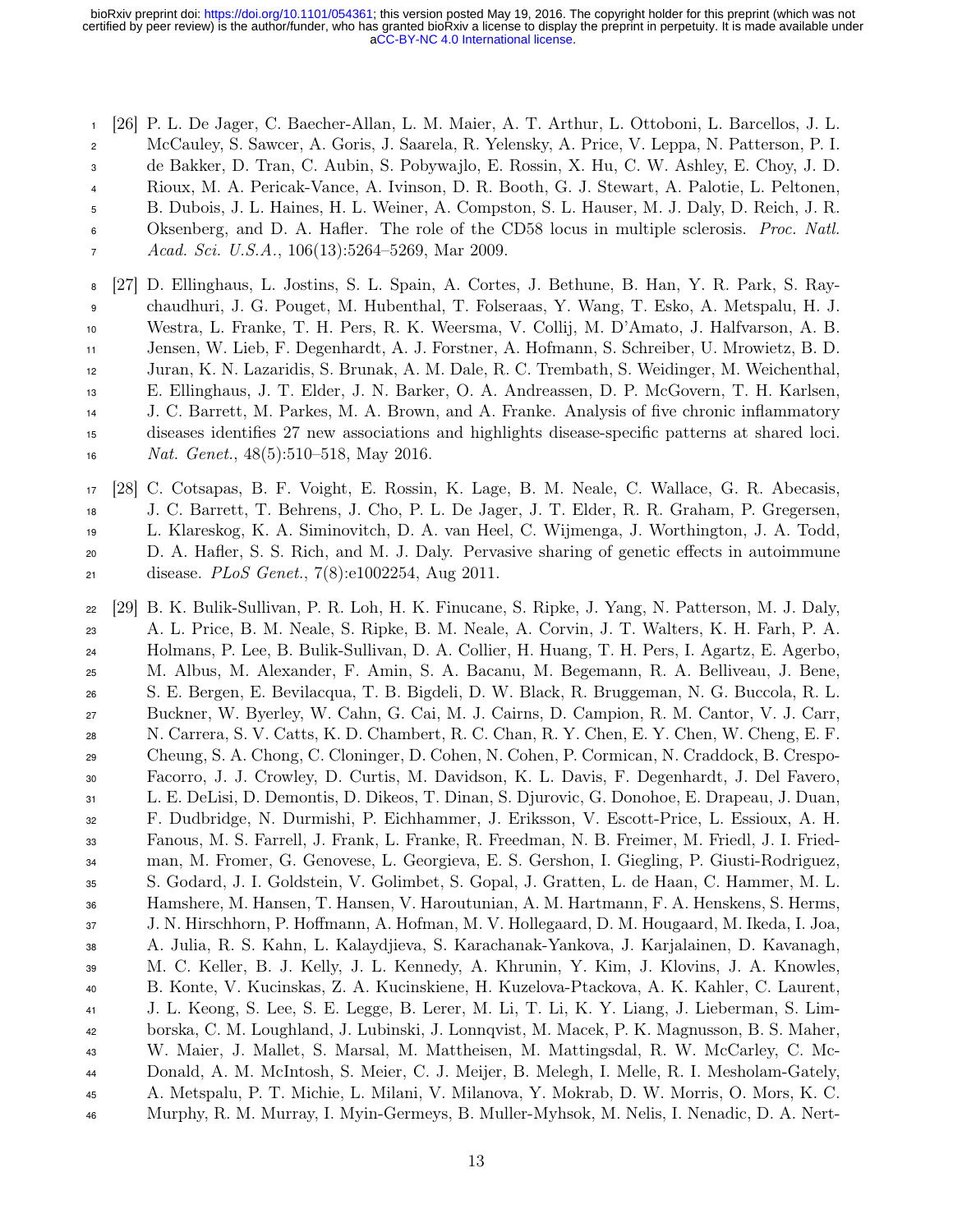ney, G. Nestadt, K. K. Nicodemus, L. Nikitina-Zake, L. Nisenbaum, A. Nordin, E. O'Callaghan, C. O'Dushlaine, F. A. O'Neill, S. Y. Oh, A. Olincy, L. Olsen, J. Van Os, C. Pantelis, G. N. Papadimitriou, S. Papiol, E. Parkhomenko, M. T. Pato, T. Paunio, M. Pejovic-Milovancevic, D. O. Perkins, O. Pietilainen, J. Pimm, A. J. Pocklington, J. Powell, A. Price, A. E. Pulver, S. M. Purcell, D. Quested, H. B. Rasmussen, A. Reichenberg, M. A. Reimers, A. L. Richards, J. L. Roffman, P. Roussos, D. M. Ruderfer, V. Salomaa, A. R. Sanders, U. Schall, C. R. Schubert, T. G. Schulze, S. G. Schwab, E. M. Scolnick, R. J. Scott, L. J. Seidman, J. Shi, E. Sigurdsson, T. Silagadze, J. M. Silverman, K. Sim, P. Slominsky, J. W. Smoller, H. C. So, C. C. Spencer, E. A. Stahl, H. Stefansson, S. Steinberg, E. Stogmann, R. E. Straub, E. Streng- man, J. Strohmaier, T. Stroup, M. Subramaniam, J. Suvisaari, D. M. Svrakic, J. P. Szatkiewicz, E. Soderman, S. Thirumalai, D. Toncheva, P. A. Tooney, S. Tosato, J. Veijola, J. Waddington, D. Walsh, D. Wang, Q. Wang, B. T. Webb, M. Weiser, D. D. Wildenauer, N. M. Williams, S. Williams, S. H. Witt, A. R. Wolen, E. H. Wong, B. K. Wormley, J. Q. Wu, H. S. Xi, C. C. Zai, X. Zheng, F. Zimprich, N. R. Wray, K. Stefansson, P. M. Visscher, R. Adolfsson, O. A. Andreassen, D. H. Blackwood, E. Bramon, J. D. Buxbaum, A. D. B?rglum, S. Cichon, A. Dar- vasi, E. Domenici, H. Ehrenreich, T. Esko, P. V. Gejman, M. Gill, H. Gurling, C. M. Hultman, N. Iwata, A. V. Jablensky, E. G. Jonsson, K. S. Kendler, G. Kirov, J. Knight, T. Lencz, D. F. Levinson, Q. S. Li, J. Liu, A. K. Malhotra, S. A. McCarroll, A. McQuillin, J. L. Moran, P. B. Mortensen, B. J. Mowry, M. M. Nothen, R. A. Ophoff, M. J. Owen, A. Palotie, C. N. Pato, T. L. Petryshen, D. Posthuma, M. Rietschel, B. P. Riley, D. Rujescu, P. C. Sham, P. Sklar, D. St Clair, D. R. Weinberger, J. R. Wendland, T. Werge, M. J. Daly, P. F. Sullivan, and M. C. O'Donovan. LD Score regression distinguishes confounding from polygenicity in genome-wide 23 association studies. Nat. Genet.,  $47(3):291-295$ , Mar 2015.

<span id="page-13-1"></span> [30] N. Solovieff, C. Cotsapas, P. H. Lee, S. M. Purcell, and J. W. Smoller. Pleiotropy in complex traits: challenges and strategies. Nat. Rev. Genet., 14(7):483–495, Jul 2013.

<span id="page-13-2"></span> [31] L. J. Davison, C. Wallace, J. D. Cooper, N. F. Cope, N. K. Wilson, D. J. Smyth, J. M. Howson, N. Saleh, A. Al-Jeffery, K. L. Angus, H. E. Stevens, S. Nutland, S. Duley, R. M. Coulson, N. M. Walker, O. S. Burren, C. M. Rice, F. Cambien, T. Zeller, T. Munzel, K. Lackner, S. Blakenberg, P. Fraser, B. Gottgens, J. A. Todd, T. Attwood, S. Belz, P. Braund, F. Cambien, J. Cooper, A. Crisp-Hihn, P. Diemert, P. Deloukas, N. Foad, J. Erdmann, A. H. Goodall, J. Gracey, E. Gray, R. G. Williams, S. Heimerl, C. Hengstenberg, J. Jolley, U. Krishnan, H. Lloyd- Jones, I. Lugauer, P. Lundmark, S. Maouche, J. S. Moore, D. Muir, E. Murray, C. P. Nelson, J. Neudert, D. Niblett, K. O'Leary, W. H. Ouwehand, H. Pollard, A. Rankin, C. M. Rice, H. Sager, N. J. Samani, J. Sambrook, G. Schmitz, M. Scholz, L. Schroeder, H. Schunkert, A. C. Syvannen, S. Tennstedt, and C. Wallace. Long-range DNA looping and gene expression analyses identify DEXI as an autoimmune disease candidate gene. Hum. Mol. Genet., 21(2): 322–333, Jan 2012.

<span id="page-13-0"></span> [32] A. H. Beecham, N. A. Patsopoulos, D. K. Xifara, M. F. Davis, A. Kemppinen, C. Cotsapas, T. S. Shah, C. Spencer, D. Booth, A. Goris, A. Oturai, J. Saarela, B. Fontaine, B. Hemmer, C. Mar- tin, F. Zipp, S. D'Alfonso, F. Martinelli-Boneschi, B. Taylor, H. F. Harbo, I. Kockum, J. Hillert, T. Olsson, M. Ban, J. R. Oksenberg, R. Hintzen, L. F. Barcellos, C. Agliardi, L. Alfredsson, M. Alizadeh, C. Anderson, R. Andrews, H. B. S?ndergaard, A. Baker, G. Band, S. E. Baranzini, N. Barizzone, J. Barrett, C. Bellenguez, L. Bergamaschi, L. Bernardinelli, A. Berthele, V. Bib- eracher, T. M. Binder, H. Blackburn, I. L. Bomfim, P. Brambilla, S. Broadley, B. Brochet, L. Brundin, D. Buck, H. Butzkueven, S. J. Caillier, W. Camu, W. Carpentier, P. Cavalla, E. G. Celius, I. Coman, G. Comi, L. Corrado, L. Cosemans, I. Cournu-Rebeix, B. A. Cree, D. Cusi,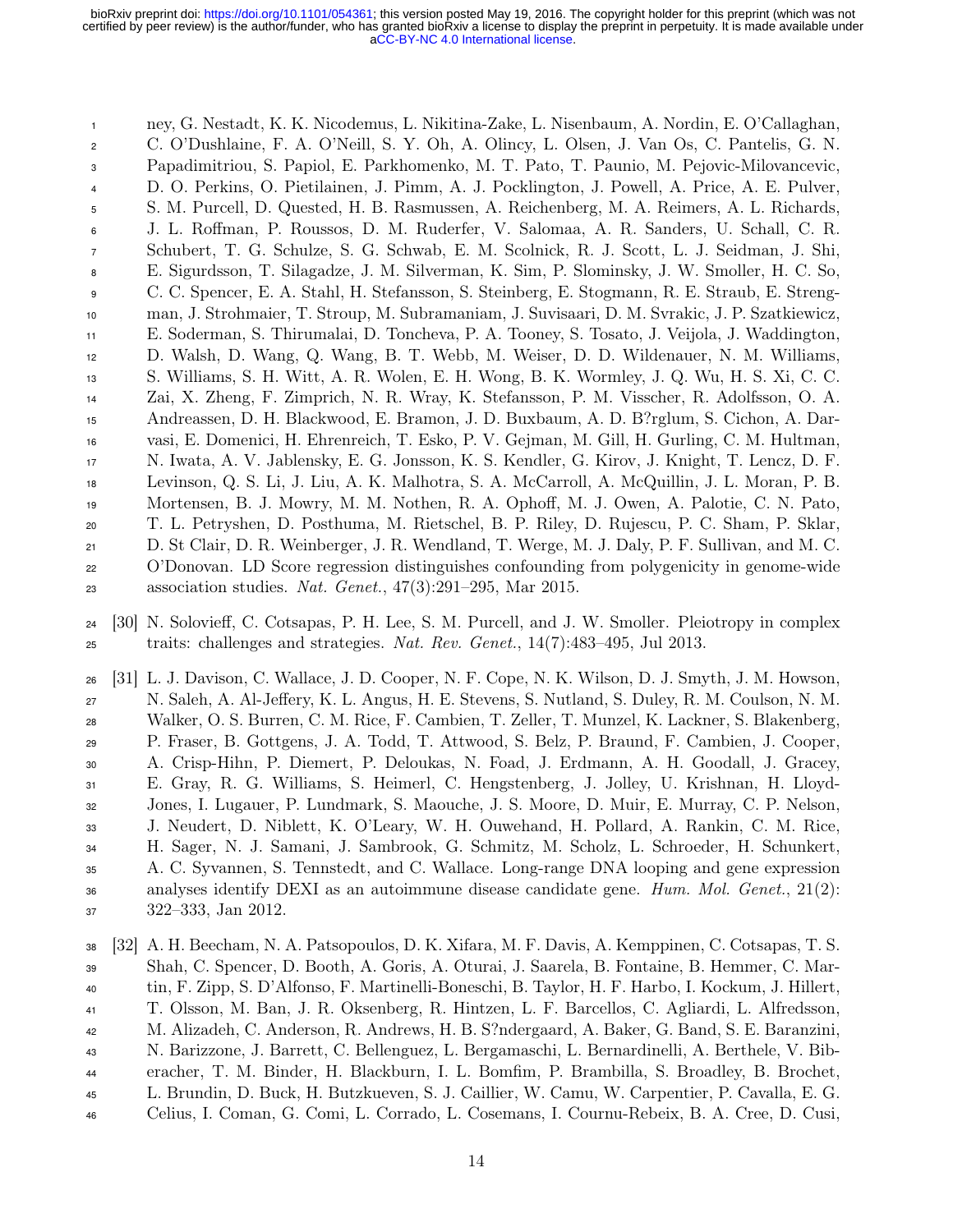V. Damotte, G. Defer, S. R. Delgado, P. Deloukas, A. di Sapio, A. T. Dilthey, P. Donnelly, B. Dubois, M. Duddy, S. Edkins, I. Elovaara, F. Esposito, N. Evangelou, B. Fiddes, J. Field, A. Franke, C. Freeman, I. Y. Frohlich, D. Galimberti, C. Gieger, P. A. Gourraud, C. Graetz, A. Graham, V. Grummel, C. Guaschino, A. Hadjixenofontos, H. Hakonarson, C. Halfpenny, G. Hall, P. Hall, A. Hamsten, J. Harley, T. Harrower, C. Hawkins, G. Hellenthal, C. Hillier, J. Hobart, M. Hoshi, S. E. Hunt, M. Jagodic, I. Jel?i?, A. Jochim, B. Kendall, A. Kermode, T. Kilpatrick, K. Koivisto, I. Konidari, T. Korn, H. Kronsbein, C. Langford, M. Larsson, M. Lathrop, C. Lebrun-Frenay, J. Lechner-Scott, M. H. Lee, M. A. Leone, V. Leppa, G. Lib- eratore, B. A. Lie, C. M. Lill, M. Linden, J. Link, F. Luessi, J. Lycke, F. Macciardi, S. Man- nisto, C. P. Manrique, R. Martin, V. Martinelli, D. Mason, G. Mazibrada, C. McCabe, I. L. Mero, J. Mescheriakova, L. Moutsianas, K. M. Myhr, G. Nagels, R. Nicholas, P. Nilsson, F. Piehl, M. Pirinen, S. E. Price, H. Quach, M. Reunanen, W. Robberecht, N. P. Robert- son, M. Rodegher, D. Rog, M. Salvetti, N. C. Schnetz-Boutaud, F. Sellebjerg, R. C. Selter, C. Schaefer, S. Shaunak, L. Shen, S. Shields, V. Siffrin, M. Slee, P. S. Sorensen, M. Sorosina, M. Sospedra, A. Spurkland, A. Strange, E. Sundqvist, V. Thijs, J. Thorpe, A. Ticca, P. Tien- ari, C. van Duijn, E. M. Visser, S. Vucic, H. Westerlind, J. S. Wiley, A. Wilkins, J. F. Wilson, J. Winkelmann, J. Zajicek, E. Zindler, J. L. Haines, M. A. Pericak-Vance, A. J. Ivinson, G. Stewart, D. Hafler, S. L. Hauser, A. Compston, G. McVean, P. De Jager, S. J. Sawcer, and J. L. McCauley. Analysis of immune-related loci identifies 48 new susceptibility variants for 20 multiple sclerosis. Nat. Genet.,  $45(11):1353-1360$ , Nov 2013.

- <span id="page-14-0"></span> [33] M. Kircher, D. M. Witten, P. Jain, B. J. O'Roak, G. M. Cooper, and J. Shendure. A general framework for estimating the relative pathogenicity of human genetic variants. Nat. Genet., 46 23 (3):310–315, Mar 2014.
- <span id="page-14-1"></span> [34] S. Petrovski, A. B. Gussow, Q. Wang, M. Halvorsen, Y. Han, W. H. Weir, A. S. Allen, and D. B. Goldstein. The Intolerance of Regulatory Sequence to Genetic Variation Predicts Gene Dosage Sensitivity. PLoS Genet., 11(9):e1005492, Sep 2015.
- <span id="page-14-2"></span> [35] A. J. Enright, S. Van Dongen, and C. A. Ouzounis. An efficient algorithm for large-scale detection of protein families. Nucleic Acids Res., 30(7):1575–1584, Apr 2002.
- <span id="page-14-3"></span> [36] N. A. Patsopoulos, F. Esposito, J. Reischl, S. Lehr, D. Bauer, J. Heubach, R. Sandbrink, C. Pohl, G. Edan, L. Kappos, D. Miller, J. Montalban, C. H. Polman, M. S. Freedman, H. P. Hartung, B. G. Arnason, G. Comi, S. Cook, M. Filippi, D. S. Goodin, D. Jeffery, P. O'Connor, G. C. Ebers, D. Langdon, A. T. Reder, A. Traboulsee, F. Zipp, S. Schimrigk, J. Hillert, M. Bahlo, D. R. Booth, S. Broadley, M. A. Brown, B. L. Browning, S. R. Browning, H. Butzkueven, W. M. Carroll, C. Chapman, S. J. Foote, L. Griffiths, A. G. Kermode, T. J. Kilpatrick, J. Lechner-Scott, M. Marriott, D. Mason, P. Moscato, R. N. Heard, M. P. Pender, V. M. Perreau, D. Perera, J. P. Rubio, R. J. Scott, M. Slee, J. Stankovich, G. J. Stewart, B. V. Taylor, N. Tubridy, E. Willoughby, J. Wiley, P. Matthews, F. M. Boneschi, A. Compston, J. Haines, S. L. Hauser, J. McCauley, A. Ivinson, J. R. Oksenberg, M. Pericak-Vance, S. J. Sawcer, P. L. De Jager, D. A. Hafler, and P. I. de Bakker. Genome-wide meta-analysis identifies novel multiple sclerosis susceptibility loci. Ann. Neurol., 70(6):897–912, Dec 2011.
- <span id="page-14-4"></span> [37] J. Z. Liu, S. van Sommeren, H. Huang, S. C. Ng, R. Alberts, A. Takahashi, S. Ripke, J. C. Lee, L. Jostins, T. Shah, S. Abedian, J. H. Cheon, J. Cho, N. E. Daryani, L. Franke, Y. Fuyuno, A. Hart, R. C. Juyal, G. Juyal, W. H. Kim, A. P. Morris, H. Poustchi, W. G. Newman, V. Midha, T. R. Orchard, H. Vahedi, A. Sood, J. J. Sung, R. Malekzadeh, H. J. Westra, K. Ya-mazaki, S. K. Yang, J. C. Barrett, A. Franke, B. Z. Alizadeh, M. Parkes, T. B K, M. J. Daly,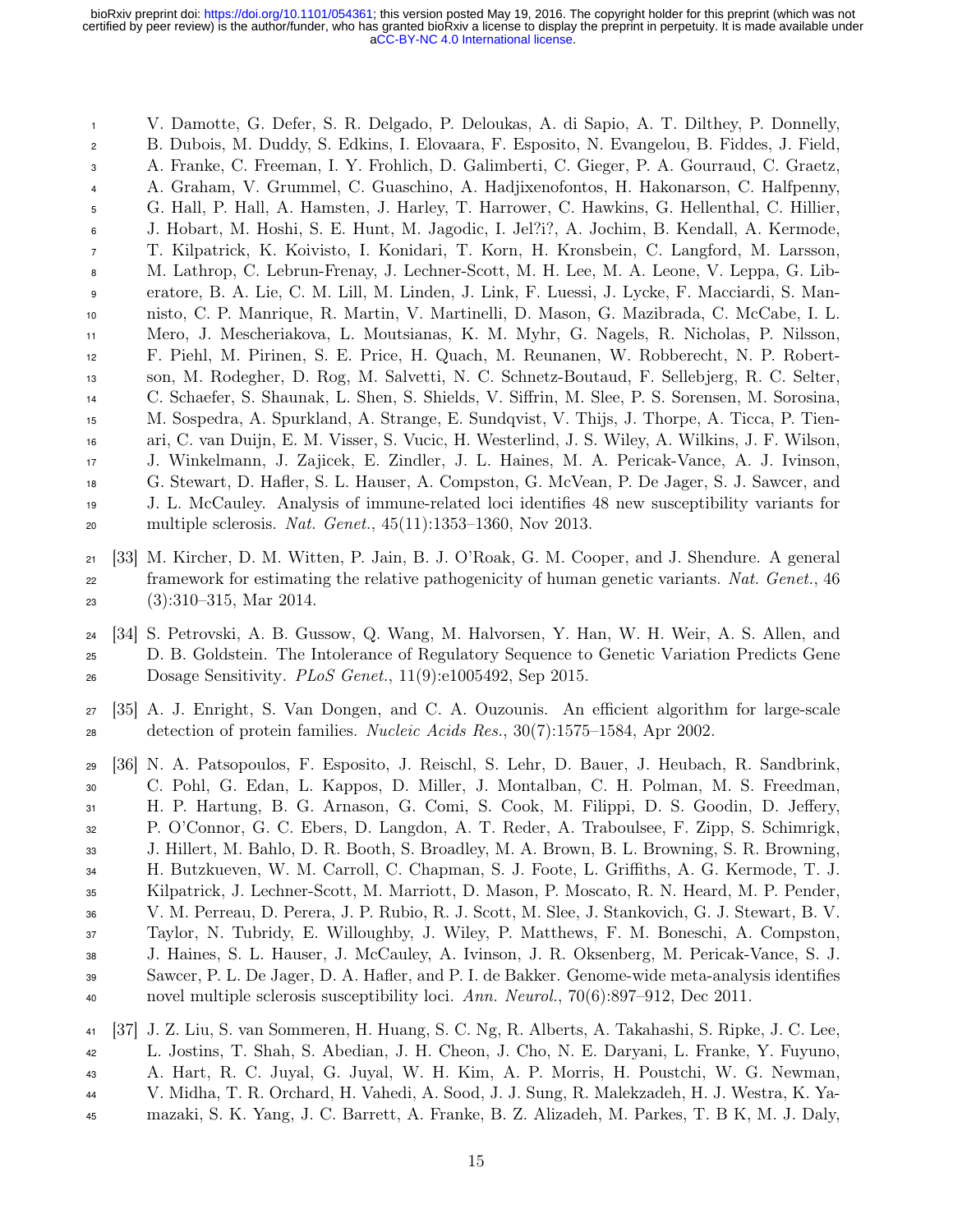M. Kubo, C. A. Anderson, R. K. Weersma, S. Abedian, C. Abraham, J. P. Achkar, T. Ahmad, R. Alberts, B. Alizadeh, L. Amininejad, A. N. Anathakrishnan, V. Andersen, C. A. Anderson, J. M. Andrews, V. Annese, G. Aumais, L. Baidoo, R. N. Baldassano, T. Balschun, P. A. Bamp- ton, M. Barclay, J. C. Barrett, T. M. Bayless, J. Bethge, C. Bewshea, J. C. Bis, A. Bitton, T. B K, G. Boucher, O. Brain, S. Brand, S. R. Brant, C. Buning, J. H. Cheon, A. Chew, J. H. Cho, I. Cleynen, A. Cohain, R. Cooney, A. Croft, M. J. Daly, M. D'Amato, S. Danese, N. E. Daryani, D. De Jong, K. M. de Lange, M. De Vos, G. Denapiene, L. A. Denson, K. L. Devaney, O. Dewit, R. D'Inca, H. E. Drummond, M. Dubinsky, R. H. Duerr, C. Edwards, D. Ellinghaus, M. Esaki, J. Essers, L. R. Ferguson, E. A. Festen, P. Fleshner, T. Florin, D. Franchimont, A. Franke, K. Fransen, Y. Fuyano, R. Gearry, M. Georges, C. Gieger, J. Glas, P. Goyette, T. Green, A. M. Griffiths, S. L. Guthery, H. Hakonarson, J. Halfvarson, K. Hanigan, T. Har- itunians, A. Hart, C. Hawkey, N. K. Hayward, M. Hedl, P. Henderson, G. L. Hold, X. Hu, H. Huang, K. Y. Hui, M. Imielinski, A. Ippoliti, O. Jazayeri, L. Jonaitis, L. Jostins, G. Juyal, R. C. Juyal, R. Kalla, T. H. Karlsen, T. Kawaguchi, N. A. Kennedy, M. A. Khan, W. H. Kim, T. Kitazono, G. Kiudelis, M. Kubo, S. Kugathasan, L. Kupcinskas, C. A. Lamb, A. Latiano, D. Laukens, I. C. Lawrance, J. C. Lee, C. W. Lees, M. Leja, N. Lewis, J. Van Limbergen, P. Li- onetti, J. Z. Liu, E. Louis, Y. Luo, G. Mahy, M. M. Malekzadeh, R. Malekzadeh, J. Mansfield, S. Marriott, D. Massey, C. G. Mathew, T. Matsui, D. P. McGovern, V. Midha, R. Milgrom, S. Mirzaei, M. Mitrovic, G. W. Montgomery, S. Motoya, C. Mowat, W. G. Newman, A. Ng, S. C. Ng, S. M. Ng, S. Nikolaus, E. R. Nimmo, K. Ning, M. Nothen, I. Oikonomou, T. R. Orchard, O. Palmieri, M. Parkes, A. Phillips, C. Y. Ponsioen, U. Potocnik, H. Poustchi, N. J. Prescott, D. D. Proctor, G. Radford-Smith, J. F. Rahier, S. Raychaudhuri, M. Regueiro, F. Rieder, J. D. Rioux, S. Ripke, R. Roberts, R. K. Russell, J. D. Sanderson, M. Sans, J. Satsangi, E. E. Schadt, S. Schreiber, L. P. Schumm, R. Scott, M. Seielstad, T. Shah, Y. Sharma, M. S. Sil- verberg, A. Simmons, L. A. Simms, A. Singh, J. Skieceviciene, A. Sood, S. L. Spain, A. H. Steinhart, J. M. Stempak, L. Stronati, J. J. Sung, Y. Suzuki, J. Sventoraityte, A. Takahashi, M. Takazoe, H. Tanaka, K. M. Taylor, A. ter Velde, E. Theatre, L. Torkvist, M. Tremelling, H. H. Uhlig, H. Vahedi, A. van der Meulen, S. van Sommeren, E. Vasiliauskas, N. T. Ventham, S. Vermeire, H. W. Verspaget, T. Walters, K. Wang, M. H. Wang, R. K. Weersma, Z. Wei, D. Whiteman, C. Wijmenga, D. C. Wilson, J. Winkelmann, R. J. Xavier, T. Yamada, K. Ya- mazaki, S. Zeissig, B. Zhang, C. K. Zhang, H. Zhang, W. Zhang, H. Zhao, and Z. Z. Zhao. Association analyses identify 38 susceptibility loci for inflammatory bowel disease and highlight shared genetic risk across populations. Nat. Genet., 47(9):979–986, Sep 2015.

<span id="page-15-0"></span> [38] W. Huber, V. J. Carey, R. Gentleman, S. Anders, M. Carlson, B. S. Carvalho, H. C. Bravo, S. Davis, L. Gatto, T. Girke, R. Gottardo, F. Hahne, K. D. Hansen, R. A. Irizarry, M. Lawrence, M. I. Love, J. MacDonald, V. Obenchain, A. K. Ole?, H. Pages, A. Reyes, P. Shannon, G. K. Smyth, D. Tenenbaum, L. Waldron, and M. Morgan. Orchestrating high-throughput genomic analysis with Bioconductor. Nat. Methods, 12(2):115–121, Feb 2015.

<span id="page-15-1"></span> [39] J. D. Cooper, M. J. Simmonds, N. M. Walker, O. Burren, O. J. Brand, H. Guo, C. Wallace, H. Stevens, G. Coleman, J. A. Franklyn, J. A. Todd, S. C. Gough, J. Aerts, T. Ahmad, H. Arbury, A. Attwood, A. Auton, S. G. Ball, A. J. Balmforth, C. Barnes, J. C. Barrett, I. Barroso, A. Barton, A. J. Bennett, S. Bhaskar, K. Blaszczyk, J. Bowes, O. J. Brand, P. S. Braund, F. Bredin, G. Breen, M. J. Brown, I. N. Bruce, J. Bull, O. S. Burren, J. Burton, J. Byrnes, S. Caesar, N. Cardin, C. M. Clee, A. J. Coffey, J. M. Connell, D. F. Conrad, J. D. Cooper, A. F. Dominiczak, K. Downes, H. E. Drummond, D. Dudakia, A. Dunham, B. Ebbs, D. Eccles, S. Edkins, C. Edwards, A. Elliot, P. Emery, D. M. Evans, G. Evans, S. Eyre,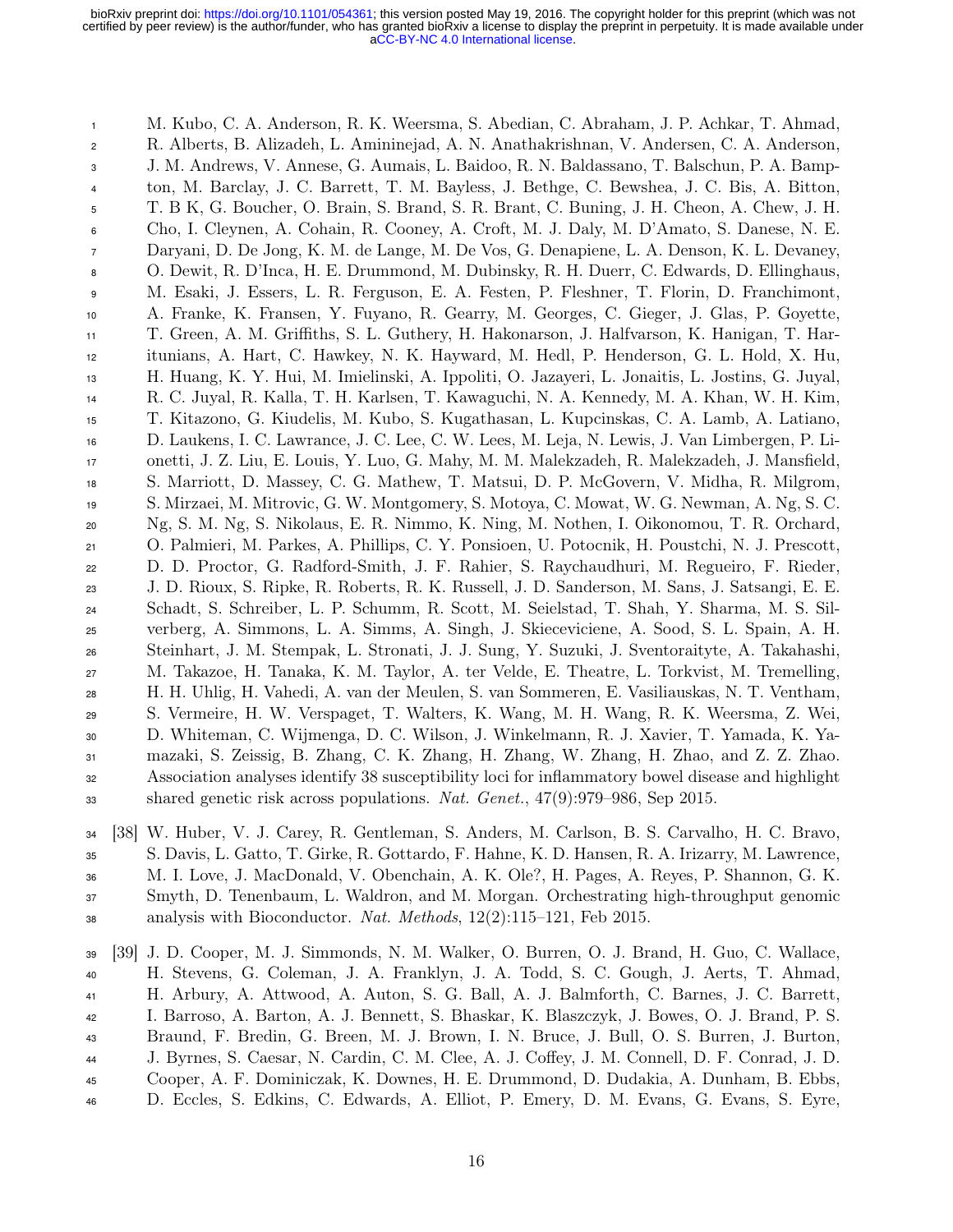A. Farmer, I. N. Ferrier, E. Flynn, A. Forbes, L. Forty, J. A. Franklyn, T. M. Frayling, R. M. Freathy, E. Giannoulatou, P. Gibbs, P. Gilbert, K. Gordon-Smith, E. Gray, E. Green, C. J. Groves, D. Grozeva, R. Gwilliam, A. Hall, N. Hammond, M. Hardy, P. Harrison, N. Hassanali, H. Hebaishi, S. Hines, A. Hinks, G. A. Hitman, L. Hocking, C. Holmes, E. Howard, P. Howard, J. M. Howson, D. Hughes, S. Hunt, J. D. Isaacs, M. Jain, D. P. Jewell, T. Johnson, J. D. Jolley, I. R. Jones, L. A. Jones, G. Kirov, C. F. Langford, H. Lango-Allen, G. M. Lathrop, J. Lee, K. L. Lee, C. Lees, K. Lewis, C. M. Lindgren, M. Maisuria-Armer, J. Maller, J. Mansfield, J. L. Marchini, P. Martin, D. C. Massey, W. L. McArdle, P. McGuffin, K. E. McLay, G. McVean, A. Mentzer, M. L. Mimmack, A. E. Morgan, A. P. Morris, C. Mowat, P. B. Munroe, S. Myers, W. Newman, E. R. Nimmo, M. C. O'Donovan, A. Onipinla, N. R. Ovington, M. J. Owen, K. Palin, A. Palotie, K. Parnell, R. Pearson, D. Pernet, J. R. Perry, A. Phillips, V. Plagnol, N. J. Prescott, I. Prokopenko, M. A. Quail, S. Rafelt, N. W. Rayner, D. M. Reid, A. Renwick, S. M. Ring, N. Robertson, S. Robson, E. Russell, D. St Clair, J. G. Sambrook, J. D. Sanderson, S. J. Sawcer, H. Schuilenburg, C. E. Scott, R. Scott, S. Seal, S. Shaw-Hawkins, B. M. Shields, M. J. Simmonds, D. J. Smyth, E. Somaskantharajah, K. Spanova, S. Steer, J. Stephens, H. E. Stevens, K. Stirrups, M. A. Stone, D. P. Strachan, Z. Su, D. P. Symmons, J. R. Thompson, W. Thomson, M. D. Tobin, M. E. Travers, C. Turnbull, D. Vukcevic, L. V. Wain, M. Walker, N. M. Walker, C. Wallace, M. Warren-Perry, N. A. Watkins, J. Webster, M. N. Weedon, A. G. Wilson, M. Woodburn, B. P. Wordsworth, C. Yau, A. H. Young, E. Zeggini, M. A. Brown, P. R. Burton, M. J. Caulfield, A. Compston, M. Farrall, S. C. Gough, A. S. Hall, A. T. Hattersley, A. V. Hill, C. G. Mathew, M. Pembrey, J. Satsangi, M. R. Stratton, J. Worthington, M. E. Hurles, A. Duncanson, W. H. Ouwehand, M. Parkes, N. Rahman, J. A. Todd, N. J. Samani, D. P. Kwiatkowski, M. I. McCarthy, N. Craddock, P. Deloukas, and P. Donnelly. Seven newly <sup>24</sup> identified loci for autoimmune thyroid disease. Hum. Mol. Genet., 21(23):5202–5208, Dec 2012.

<span id="page-16-0"></span> [40] G. Trynka, K. A. Hunt, N. A. Bockett, J. Romanos, V. Mistry, A. Szperl, S. F. Bakker, M. T. Bardella, L. Bhaw-Rosun, G. Castillejo, E. G. de la Concha, R. C. de Almeida, K. R. Dias, C. C. van Diemen, P. C. Dubois, R. H. Duerr, S. Edkins, L. Franke, K. Fransen, J. Gutierrez, G. A. Heap, B. Hrdlickova, S. Hunt, L. Plaza Izurieta, V. Izzo, L. A. Joosten, C. Lang- ford, M. C. Mazzilli, C. A. Mein, V. Midah, M. Mitrovic, B. Mora, M. Morelli, S. Nutland, C. Nunez, S. Onengut-Gumuscu, K. Pearce, M. Platteel, I. Polanco, S. Potter, C. Ribes- Koninckx, I. Ricano-Ponce, S. S. Rich, A. Rybak, J. L. Santiago, S. Senapati, A. Sood, H. Sza- jewska, R. Troncone, J. Varade, C. Wallace, V. M. Wolters, A. Zhernakova, B. K. Thelma, B. Cukrowska, E. Urcelay, J. R. Bilbao, M. L. Mearin, D. Barisani, J. C. Barrett, V. Plagnol, P. Deloukas, C. Wijmenga, and D. A. van Heel. Dense genotyping identifies and localizes multiple common and rare variant association signals in celiac disease. Nat. Genet., 43(12): 1193–1201, Dec 2011.

<span id="page-16-1"></span> [41] L. Jostins, S. Ripke, R. K. Weersma, R. H. Duerr, D. P. McGovern, K. Y. Hui, J. C. Lee, L. P. Schumm, Y. Sharma, C. A. Anderson, J. Essers, M. Mitrovic, K. Ning, I. Cleynen, E. Theatre, S. L. Spain, S. Raychaudhuri, P. Goyette, Z. Wei, C. Abraham, J. P. Achkar, T. Ahmad, L. Amininejad, A. N. Ananthakrishnan, V. Andersen, J. M. Andrews, L. Baidoo, T. Balschun, P. A. Bampton, A. Bitton, G. Boucher, S. Brand, C. Buning, A. Cohain, S. Ci- chon, M. D'Amato, D. De Jong, K. L. Devaney, M. Dubinsky, C. Edwards, D. Ellinghaus, L. R. Ferguson, D. Franchimont, K. Fransen, R. Gearry, M. Georges, C. Gieger, J. Glas, T. Haritu- nians, A. Hart, C. Hawkey, M. Hedl, X. Hu, T. H. Karlsen, L. Kupcinskas, S. Kugathasan, A. Latiano, D. Laukens, I. C. Lawrance, C. W. Lees, E. Louis, G. Mahy, J. Mansfield, A. R. Morgan, C. Mowat, W. Newman, O. Palmieri, C. Y. Ponsioen, U. Potocnik, N. J. Prescott,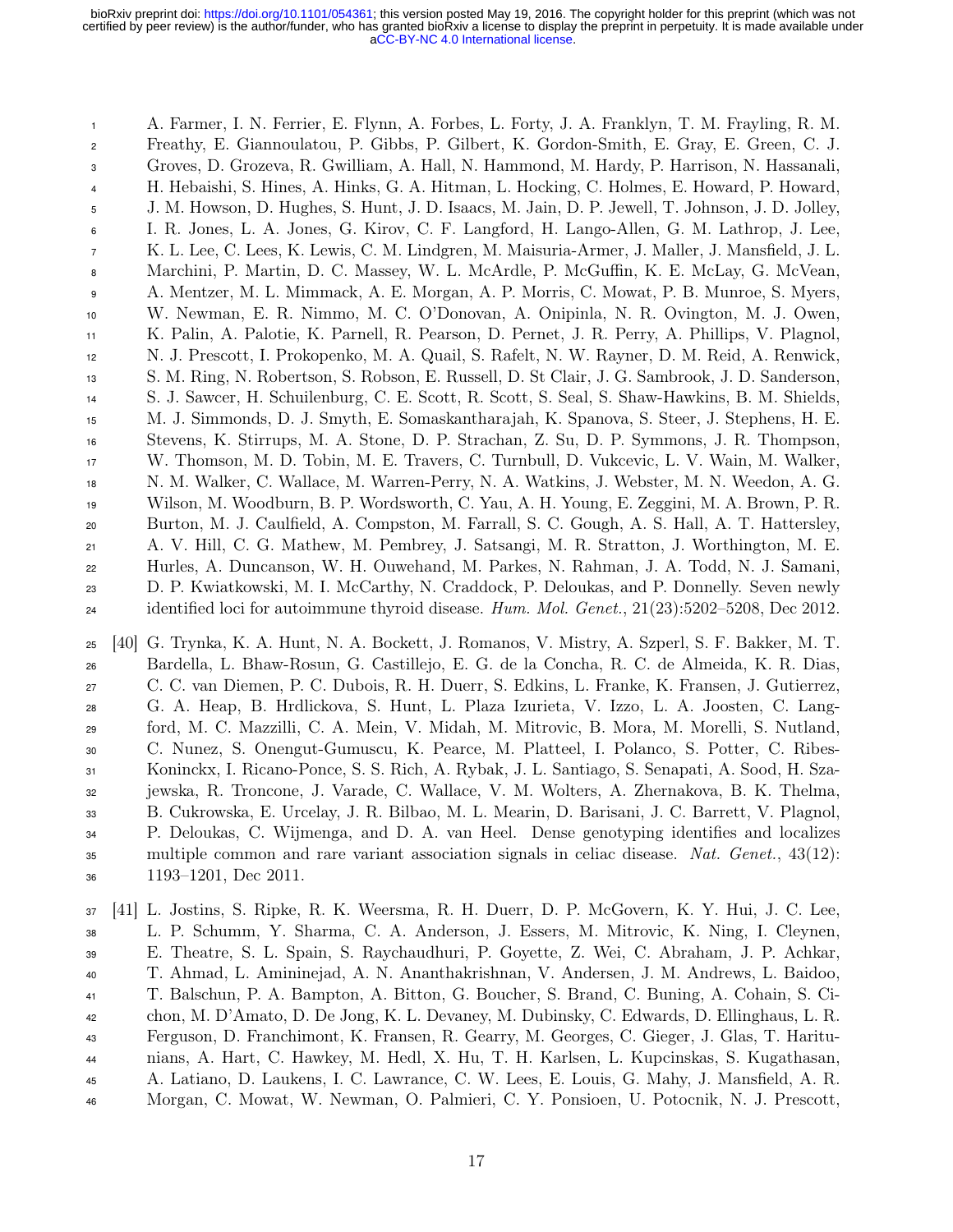M. Regueiro, J. I. Rotter, R. K. Russell, J. D. Sanderson, M. Sans, J. Satsangi, S. Schreiber, L. A. Simms, J. Sventoraityte, S. R. Targan, K. D. Taylor, M. Tremelling, H. W. Verspaget, M. De Vos, C. Wijmenga, D. C. Wilson, J. Winkelmann, R. J. Xavier, S. Zeissig, B. Zhang, C. K. Zhang, H. Zhao, M. S. Silverberg, V. Annese, H. Hakonarson, S. R. Brant, G. Radford-Smith, C. G. Mathew, J. D. Rioux, E. E. Schadt, M. J. Daly, A. Franke, M. Parkes, S. Vermeire, J. C. Barrett, J. H. Cho, M. Barclay, L. Peyrin-Biroulet, M. Chamaillard, J. F. Colombel, M. Cottone, A. Croft, R. D'Inca, J. Halfvarson, K. Hanigan, P. Henderson, J. P. Hugot, A. Karban, N. A. Kennedy, M. A. Khan, M. Lemann, A. Levine, D. Massey, M. Milla, G. W. Montgomery, S. M. Ng, I. Oikonomou, H. Peeters, D. D. Proctor, J. F. Rahier, R. Roberts, P. Rutgeerts, F. Seibold, L. Stronati, K. M. Taylor, L. Torkvist, K. Ublick, J. Van Limber- gen, A. Van Gossum, M. H. Vatn, H. Zhang, W. Zhang, J. M. Andrews, P. A. Bampton, M. Barclay, T. H. Florin, R. Gearry, K. Krishnaprasad, I. C. Lawrance, G. Mahy, G. W. Mont- gomery, G. Radford-Smith, R. L. Roberts, L. A. Simms, L. Amininijad, I. Cleynen, O. Dewit, D. Franchimont, M. Georges, D. Laukens, H. Peeters, J. F. Rahier, P. Rutgeerts, E. Theatre, A. Van Gossum, S. Vermeire, G. Aumais, L. Baidoo, A. M. Barrie, K. Beck, E. J. Bernard, D. G. Binion, A. Bitton, S. R. Brant, J. H. Cho, A. Cohen, K. Croitoru, M. J. Daly, L. W. Datta, C. Deslandres, R. H. Duerr, D. Dutridge, J. Ferguson, J. Fultz, P. Goyette, G. R. Green- berg, T. Haritunians, G. Jobin, S. Katz, R. G. Lahaie, D. P. McGovern, L. Nelson, S. M. Ng, K. Ning, I. Oikonomou, P. Pare, D. D. Proctor, M. D. Regueiro, J. D. Rioux, E. Ruggiero, L. Schumm, M. Schwartz, R. Scott, Y. Sharma, M. S. Silverberg, D. Spears, A. Steinhart, J. M. Stempak, J. M. Swoger, C. Tsagarelis, W. Zhang, C. Zhang, H. Zhao, J. Aerts, T. Ah- mad, H. Arbury, A. Attwood, A. Auton, S. G. Ball, A. J. Balmforth, C. Barnes, J. C. Barrett, I. Barroso, A. Barton, A. J. Bennett, S. Bhaskar, K. Blaszczyk, J. Bowes, O. J. Brand, P. S. Braund, F. Bredin, G. Breen, M. J. Brown, I. N. Bruce, J. Bull, O. S. Burren, J. Burton, J. Byrnes, S. Caesar, N. Cardin, C. M. Clee, A. J. Coffey, J. M. Connell, D. F. Conrad, J. D. Cooper, A. F. Dominiczak, K. Downes, H. E. Drummond, D. Dudakia, A. Dunham, B. Ebbs, D. Eccles, S. Edkins, C. Edwards, A. Elliot, P. Emery, D. M. Evans, G. Evans, S. Eyre, A. Farmer, I. N. Ferrier, E. Flynn, A. Forbes, L. Forty, J. A. Franklyn, T. M. Frayling, R. M. Freathy, E. Giannoulatou, P. Gibbs, P. Gilbert, K. Gordon-Smith, E. Gray, E. Green, C. J. Groves, D. Grozeva, R. Gwilliam, A. Hall, N. Hammond, M. Hardy, P. Harrison, N. Hassanali, H. Hebaishi, S. Hines, A. Hinks, G. A. Hitman, L. Hocking, C. Holmes, E. Howard, P. Howard, J. M. Howson, D. Hughes, S. Hunt, J. D. Isaacs, M. Jain, D. P. Jewell, T. Johnson, J. D. Jolley, I. R. Jones, L. A. Jones, G. Kirov, C. F. Langford, H. Lango-Allen, G. M. Lathrop, J. Lee, K. L. Lee, C. Lees, K. Lewis, C. M. Lindgren, M. Maisuria-Armer, J. Maller, J. Mansfield, J. L. Marchini, P. Martin, D. C. Massey, W. L. McArdle, P. McGuffin, K. E. McLay, G. McVean, A. Mentzer, M. L. Mimmack, A. E. Morgan, A. P. Morris, C. Mowat, P. B. Munroe, S. Myers, W. Newman, E. R. Nimmo, M. C. O'Donovan, A. Onipinla, N. R. Ovington, M. J. Owen, K. Palin, A. Palotie, K. Parnell, R. Pearson, D. Pernet, J. R. Perry, A. Phillips, V. Plagnol, N. J. Prescott, I. Prokopenko, M. A. Quail, S. Rafelt, N. W. Rayner, D. M. Reid, A. Renwick, S. M. Ring, N. Robertson, S. Robson, E. Russell, D. St Clair, J. G. Sambrook, J. D. Sanderson, S. J. Sawcer, H. Schuilenburg, C. E. Scott, R. Scott, S. Seal, S. Shaw-Hawkins, B. M. Shields, M. J. Simmonds, D. J. Smyth, E. Somaskantharajah, K. Spanova, S. Steer, J. Stephens, H. E. Stevens, K. Stirrups, M. A. Stone, D. P. Strachan, Z. Su, D. P. Symmons, J. R. Thompson, W. Thomson, M. D. Tobin, M. E. Travers, C. Turnbull, D. Vukcevic, L. V. Wain, M. Walker, N. M. Walker, C. Wallace, M. Warren-Perry, N. A. Watkins, J. Webster, M. N. Weedon, A. G. Wilson, M. Woodburn, B. P. Wordsworth, C. Yau, A. H. Young, E. Zeggini, M. A. Brown, P. R. Burton, M. J. Caulfield, A. Compston, M. Farrall, S. C. Gough, A. S. Hall, A. T. Hat-tersley, A. V. Hill, C. G. Mathew, M. Pembrey, J. Satsangi, M. R. Stratton, J. Worthington,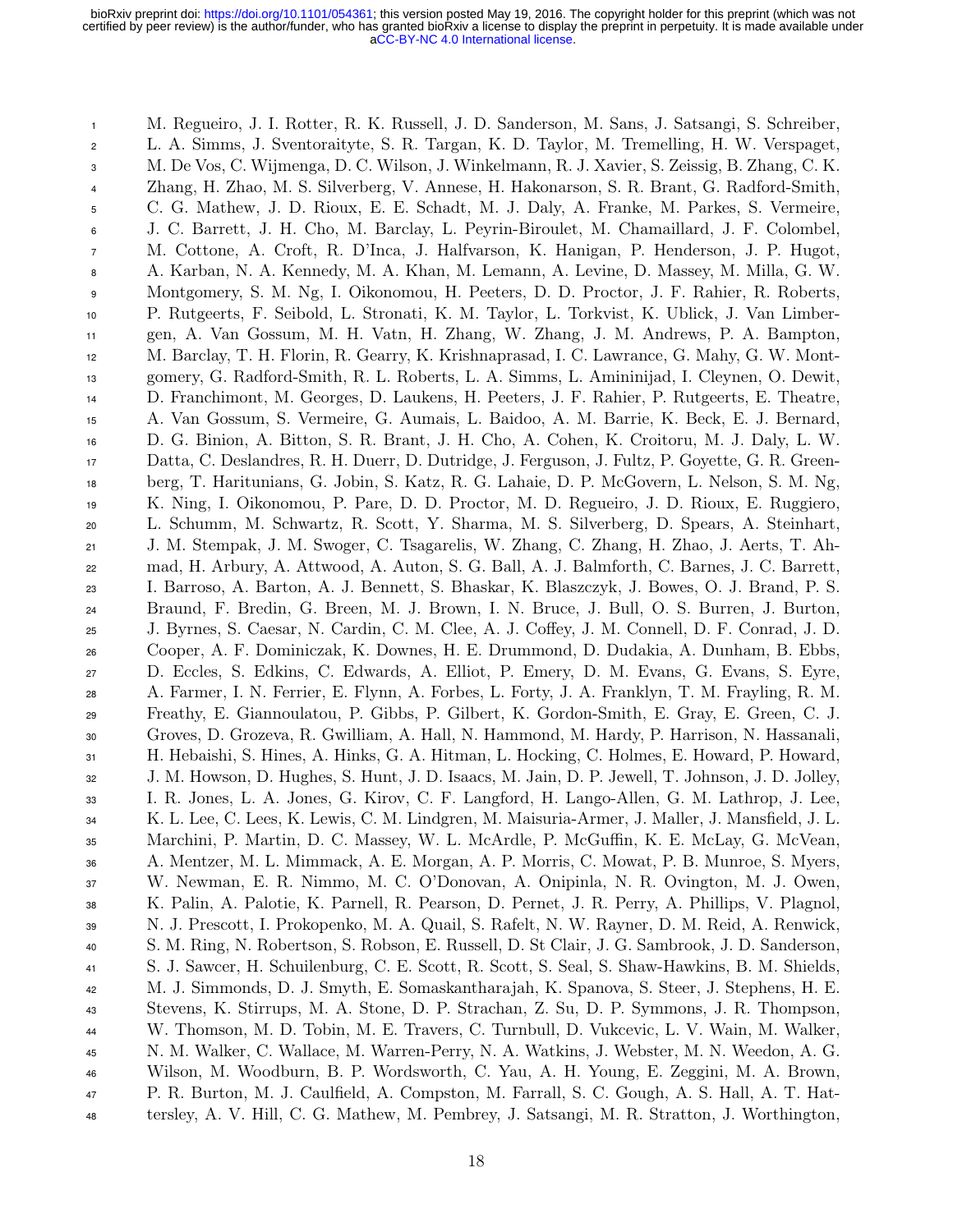M. E. Hurles, A. Duncanson, W. H. Ouwehand, M. Parkes, N. Rahman, J. A. Todd, N. J. Samani, D. P. Kwiatkowski, M. I. McCarthy, N. Craddock, P. Deloukas, P. Donnelly, J. M. Blackwell, E. Bramon, J. P. Casas, A. Corvin, J. Jankowski, H. S. Markus, C. N. Palmer, R. Plomin, A. Rautanen, R. C. Trembath, A. C. Viswanathan, N. W. Wood, C. C. Spencer, G. Band, C. Bellenguez, C. Freeman, G. Hellenthal, E. Giannoulatou, M. Pirinen, R. Pearson, A. Strange, H. Blackburn, S. J. Bumpstead, S. Dronov, M. Gillman, A. Jayakumar, O. T. Mc- Cann, J. Liddle, S. C. Potter, R. Ravindrarajah, M. Ricketts, M. Waller, P. Weston, S. Widaa, and P. Whittaker. Host-microbe interactions have shaped the genetic architecture of inflam-9 matory bowel disease. *Nature*,  $491(7422):119-124$ , Nov 2012.

<span id="page-18-0"></span> [42] A. Hinks, J. Cobb, M. C. Marion, S. Prahalad, M. Sudman, J. Bowes, P. Martin, M. E. Comeau, S. Sajuthi, R. Andrews, M. Brown, W. M. Chen, P. Concannon, P. Deloukas, S. Edkins, S. Eyre, P. M. Gaffney, S. L. Guthery, J. M. Guthridge, S. E. Hunt, J. A. James, M. Keddache, K. L. Moser, P. A. Nigrovic, S. Onengut-Gumuscu, M. L. Onslow, C. D. Rose, S. S. Rich, K. J. Steel, E. K. Wakeland, C. A. Wallace, L. R. Wedderburn, P. Woo, J. F. Bohnsack, J. P. Haas, D. N. Glass, C. D. Langefeld, W. Thomson, and S. D. Thompson. Dense genotyping of immune- related disease regions identifies 14 new susceptibility loci for juvenile idiopathic arthritis. Nat. Genet., 45(6):664–669, Jun 2013.

<span id="page-18-1"></span> [43] J. Z. Liu, M. A. Almarri, D. J. Gaffney, G. F. Mells, L. Jostins, H. J. Cordell, S. J. Ducker, D. B. Day, M. A. Heneghan, J. M. Neuberger, P. T. Donaldson, A. J. Bathgate, A. Burroughs, M. H. Davies, D. E. Jones, G. J. Alexander, J. C. Barrett, R. N. Sandford, C. A. Anderson, G. Alexander, A. Bathgate, A. Burroughs, H. Cordell, M. Davies, P. Donaldson, M. Heneghan, D. Jones, G. Mells, J. Neuberger, C. Thain, R. Sandford, B. Street, C. Lye, C. Lai, T. Yapp, R. Sturgess, C. Healey, M. Czajkowski, S. Peter, J. Thornton, S. Mann, K. Kapur, R. Marley, G. Foster, J. Ramage, R. Harvey, N. MacDougall, C. J. Shorrock, G. Lipscomb, P. Southern, N. Parnell, J. Tibble, D. Gorard, G. Mells, M. Dawwas, R. Aspinall, S. Dolwani, M. Fox- ton, H. Mitchison, I. Gooding, M. Patel, R. Ede, A. Austin, R. Dawood, J. Sayer, C. Hovell, N. Fisher, M. Carter, K. Koss, A. Piotrowicz, D. Banait, D. Neal, G. Lim, A. Ala, A. Saeed, J. Brown, S. Thomas, M. Wilkinson, J. Ridpath, T. Ngatchu, S. Levi, R. Ransford, R. Dick- inson, R. Shidrawi, G. Abouda, I. Rees, I. Salam, F. Ali, M. Narain, A. Brown, S. Khakoo, S. Williams, M. Williams, A. Chilton, R. Westbrook, M. Heneghan, C. Rodrigues, M. Davies, M. Aldersley, C. Millson, S. Sen, G. Bird, L. Smith, K. Yoong, N. Rajendran, R. Mathew, G. MacFaul, A. Shah, C. Evans, S. Saha, P. Bramley, A. Fraser, P. Mills, T. Shallcross, D. de Las Heras, C. Sheen, R. Crofton, A. Prach, A. Shepherd, H. Kennedy, S. Rushbrook, R. Przemioslo, C. McDonald, B. Javaid, B. Chaudhury, J. Metcalf, D. Ramanaden, J. Gasem, R. Evans, U. Shmueli, A. Naqvi, J. Collier, H. Klass, M. Ninkovic, M. Cramp, P. Goggin, B. Hoeroldt, G. Lipscomb, E. Williams, H. Hussaini, R. Devon, R. Ayres, J. Makanyanga, A. Burroughs, P. Richardson, M. Lombard, D. Robertson, M. Farrant, A. Tanner, S. Singhal, S. Babu, D. Gleeson, J. Butterworth, K. George, H. Curtis, A. McNair, I. Nasr, A. Dou- glas, J. Shearman, K. Nash, M. Wright, G. Bray, J. Mclindon, D. Das, G. Whatley, S. Lean, N. Sivaramakrishnan, S. Ducker, D. Jones, D. Preston, A. Douds, M. Brookes, V. S. Wong, S. Pereira, M. Carbone, J. Neuberger, G. Watts, F. Gordon, E. Unitt, A. Grant, M. Cox, S. Whalley, J. Fraser, A. Li, A. Bell, H. Gordon, A. Singhal, I. Ahmad, L. NHS, Y. Ang, J. Gotto, A. Turnbull, C. A. Anderson, J. C. Barrett, J. A. Floyd, C. S, R. McGinnis, N. So- ranzo, J. Sambrook, J. Stephens, W. H. Ouwehand, W. L. McArdle, S. M. Ring, D. P. Strachan, G. Alexander, J. C. Barrett, C. M. Bulik, P. J. Conlon, A. Dominiczak, A. Duncanson, A. Hill, G. Lord, A. P. Maxwell, L. Morgan, L. Peltonen, R. N, N. Sheerin, N. Soranzo, F. O. Vannberg,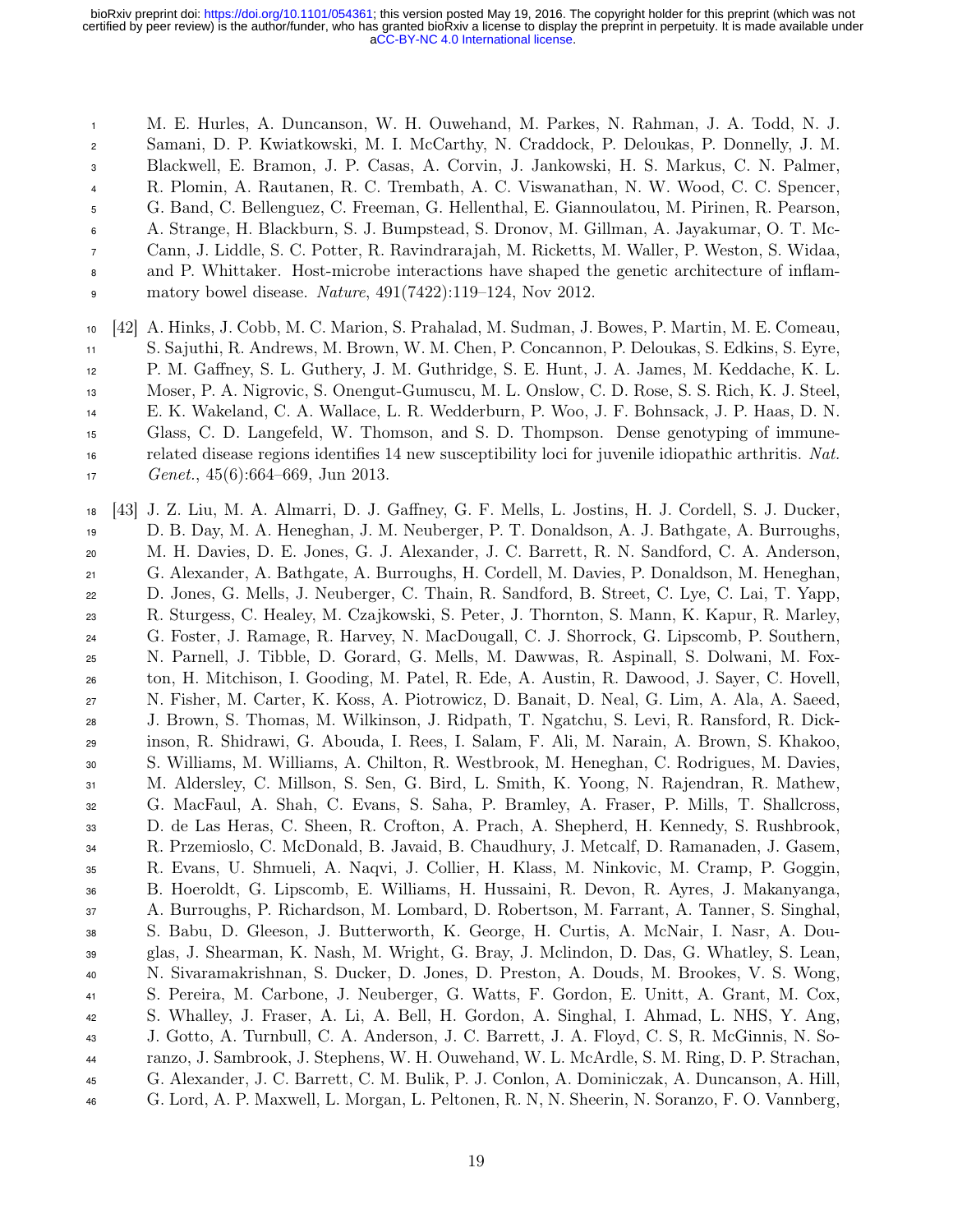J. C. Barrett, P. Concannon, E. Gray, S. E. Hunt, C. Langford, S. Potter, S. Rich, and D. Simp-kin. Dense fine-mapping study identifies new susceptibility loci for primary biliary cirrhosis.

<span id="page-19-0"></span> [44] L. C. Tsoi, S. L. Spain, J. Knight, E. Ellinghaus, P. E. Stuart, F. Capon, J. Ding, Y. Li, T. Te- jasvi, J. E. Gudjonsson, H. M. Kang, M. H. Allen, R. McManus, G. Novelli, L. Samuelsson, J. Schalkwijk, M. Stahle, A. D. Burden, C. H. Smith, M. J. Cork, X. Estivill, A. M. Bowcock, G. G. Krueger, W. Weger, J. Worthington, R. Tazi-Ahnini, F. O. Nestle, A. Hayday, P. Hoff- mann, J. Winkelmann, C. Wijmenga, C. Langford, S. Edkins, R. Andrews, H. Blackburn, A. Strange, G. Band, R. D. Pearson, D. Vukcevic, C. C. Spencer, P. Deloukas, U. Mrowietz, S. Schreiber, S. Weidinger, S. Koks, K. Kingo, T. Esko, A. Metspalu, H. W. Lim, J. J. Voorhees, M. Weichenthal, H. E. Wichmann, V. Chandran, C. F. Rosen, P. Rahman, D. D. Gladman, C. E. Griffiths, A. Reis, J. Kere, R. P. Nair, A. Franke, J. N. Barker, G. R. Abecasis, J. T. Elder, R. C. Trembath, K. C. Duffin, C. Helms, D. Goldgar, Y. Li, J. Paschall, M. J. Malloy, C. R. Pullinger, J. P. Kane, J. Gardner, A. Perlmutter, A. Miner, B. J. Feng, R. Hiremagalore, R. W. Ike, E. Christophers, T. Henseler, A. Ruether, S. J. Schrodi, S. Prahalad, S. L. Guthery, J. Fischer, W. Liao, P. Kwok, A. Menter, G. M. Lathrop, C. Wise, A. B. Begovich, A. Onoufri- adis, M. E. Weale, A. Hofer, W. Salmhofer, P. Wolf, K. Kainu, U. Saarialho-Kere, S. Suomela, P. Badorf, U. Huffmeier, W. Kurrat, W. Kuster, J. Lascorz, R. Mossner, F. Schurmeier-Horst, M. Stander, H. Traupe, J. G. Bergboer, M. den Heijer, P. C. van de Kerkhof, P. L. Zeeuwen, L. Barnes, L. E. Campbell, C. Cusack, C. Coleman, J. Conroy, S. Ennis, O. Fitzgerald, P. Gal- lagher, A. D. Irvine, B. Kirby, T. Markham, W. H. McLean, J. McPartlin, S. F. Rogers, A. W. Ryan, A. Zawirska, E. Giardina, T. Lepre, C. Perricone, G. Martin-Ezquerra, R. M. Pujol, E. Riveira-Munoz, A. Inerot, A. T. Naluai, L. Mallbris, K. Wolk, J. Leman, A. Barton, R. B. Warren, H. S. Young, I. Ricano-Ponce, G. Trynka, F. J. Pellett, A. Henschel, M. Aurand, B. Bebo, C. Gieger, T. Illig, S. Moebus, K. H. Jockel, R. Erbel, P. Donnelly, L. Peltonen, J. M. Blackwell, E. Bramon, M. A. Brown, J. P. Casas, A. Corvin, N. Craddock, A. Duncan- son, J. Jankowski, H. S. Markus, C. G. Mathew, M. I. McCarthy, C. N. Palmer, R. Plomin, A. Rautanen, S. J. Sawcer, N. Samani, A. C. Viswanathan, N. W. Wood, C. Bellenguez, C. Freeman, G. Hellenthal, E. Giannoulatou, M. Pirinen, Z. Su, S. E. Hunt, R. Gwilliam, S. J. Bumpstead, S. Dronov, M. Gillman, E. Gray, N. Hammond, A. Jayakumar, O. T. McCann, J. Liddle, M. L. Perez, S. C. Potter, R. Ravindrarajah, M. Ricketts, M. Waller, P. Weston, S. Widaa, and P. Whittaker. Identification of 15 new psoriasis susceptibility loci highlights the 33 role of innate immunity. *Nat. Genet.*,  $44(12):1341-1348$ , Dec 2012.

<span id="page-19-1"></span> [45] Y. Okada, D. Wu, G. Trynka, T. Raj, C. Terao, K. Ikari, Y. Kochi, K. Ohmura, A. Suzuki, S. Yoshida, R. R. Graham, A. Manoharan, W. Ortmann, T. Bhangale, J. C. Denny, R. J. Car- roll, A. E. Eyler, J. D. Greenberg, J. M. Kremer, D. A. Pappas, L. Jiang, J. Yin, L. Ye, D. F. Su, J. Yang, G. Xie, E. Keystone, H. J. Westra, T. Esko, A. Metspalu, X. Zhou, N. Gupta, D. Mirel, E. A. Stahl, D. Diogo, J. Cui, K. Liao, M. H. Guo, K. Myouzen, T. Kawaguchi, M. J. Coenen, P. L. van Riel, M. A. van de Laar, H. J. Guchelaar, T. W. Huizinga, P. Dieude, X. Mariette, S. L. Bridges, A. Zhernakova, R. E. Toes, P. P. Tak, C. Miceli-Richard, S. Y. Bang, H. S. Lee, J. Martin, M. A. Gonzalez-Gay, L. Rodriguez-Rodriguez, S. Rantapaa-Dahlqvist, L. Arlestig, H. K. Choi, Y. Kamatani, P. Galan, M. Lathrop, S. Eyre, J. Bowes, A. Bar- ton, N. de Vries, L. W. Moreland, L. A. Criswell, E. W. Karlson, A. Taniguchi, R. Yamada, M. Kubo, J. S. Liu, S. C. Bae, J. Worthington, L. Padyukov, L. Klareskog, P. K. Gregersen, S. Raychaudhuri, B. E. Stranger, P. L. De Jager, L. Franke, P. M. Visscher, M. A. Brown, H. Yamanaka, T. Mimori, A. Takahashi, H. Xu, T. W. Behrens, K. A. Siminovitch, S. Momo-

*Nat. Genet.*,  $44(10):1137-1141$ , Oct 2012.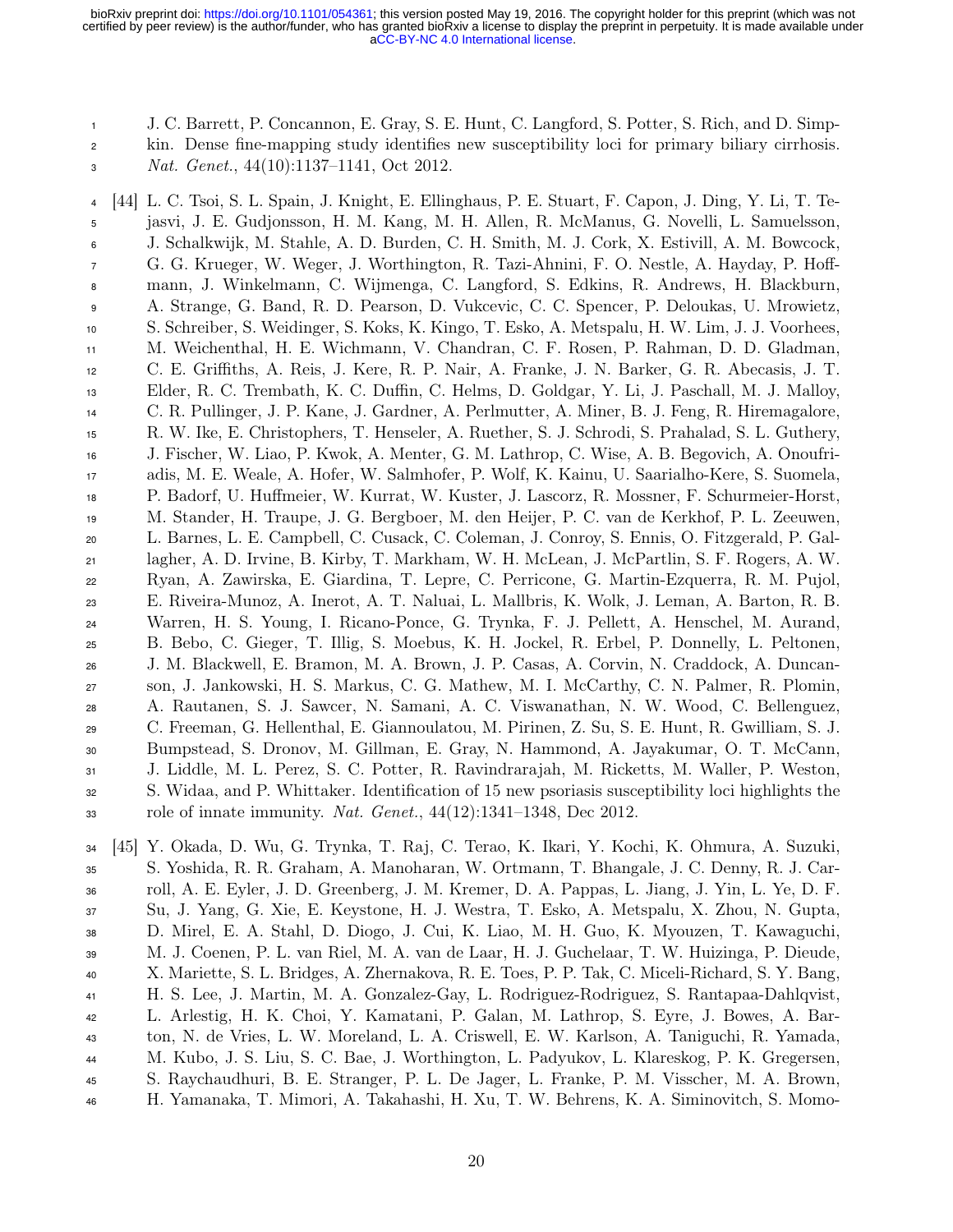hara, F. Matsuda, K. Yamamoto, R. M. Plenge, S. Eyre, J. Bowes, D. Diogo, A. Lee, A. Barton, P. Martin, A. Zhernakova, E. Stahl, S. Viatte, K. McAllister, C. I. Amos, L. Padyukov, R. E. Toes, T. W. Huizinga, C. Wijmenga, G. Trynka, L. Franke, H. J. Westra, L. Alfredsson, X. Hu, C. Sandor, P. I. de Bakker, S. Davila, C. C. Khor, K. K. Heng, R. Andrews, S. Edkins, S. E. Hunt, C. Langford, D. Symmons, P. Concannon, S. Onengut-Gumuscu, S. S. Rich, P. Deloukas, M. A. Gonzalez-Gay, L. Rodriguez-Rodriguez, L. Arlsetig, J. Martin, S. Rantapaa-Dahlqvist, R. M. Plenge, S. Raychaudhuri, L. Klareskog, P. K. Gregersen, J. Worthington, Y. Okada, C. Terao, K. Ikari, Y. Kochi, K. Ohmura, A. Suzuki, T. Kawaguchi, E. Stahl, F. Kurreman, N. Nishida, H. Ohmiya, K. Myouzen, M. Takahashi, T. Sawada, Y. Nishioka, M. Yukioka, T. Matsubara, S. Wakitani, R. Teshima, S. Tohma, K. Takasugi, K. Shimada, A. Murasawa, S. Honjo, K. Matsuo, H. Tanaka, K. Tajima, T. Suzuki, T. Iwamoto, Y. Kawamura, H. Tanii, Y. Okazaki, T. Sasaki, P. K. Gregersen, L. Padyukov, J. Worthington, K. A. Siminovitch, M. Lathrop, A. Taniguchi, A. Takahashi, K. Tokunaga, M. Kubo, Y. Nakamura, N. Kamatani, T. Mimori, R. M. Plenge, H. Yamanaka, S. Momohara, R. Yamada, F. Matsuda, and K. Ya-15 mamoto. Genetics of rheumatoid arthritis contributes to biology and drug discovery. Nature, 506(7488):376–381, Feb 2014.

<span id="page-20-0"></span> [46] S. Onengut-Gumuscu, W. M. Chen, O. Burren, N. J. Cooper, A. R. Quinlan, J. C. My- chaleckyj, E. Farber, J. K. Bonnie, M. Szpak, E. Schofield, P. Achuthan, H. Guo, M. D. Fortune, H. Stevens, N. M. Walker, L. D. Ward, A. Kundaje, M. Kellis, M. J. Daly, J. C. Barrett, J. D. Cooper, P. Deloukas, J. A. Todd, C. Wallace, P. Concannon, S. S. Rich, T. Baskerville, N. Bautista, E. Bhatia, V. Bhatia, K. Bin Hasan, F. Bonnici, T. Brodnicki, B. Browning, F. Cameron, K. Chaichanwatanakul, P. T. Cheung, P. Colman, A. Cotterill, J. Couper, P. Crock, R. Cutfield, T. Davis, P. Dixon, K. Donaghue, K. Dowling, P. Drury, S. Dye, S. Gellert, R. A. Ghani, R. Greer, X. Han, L. Harrison, N. Homatopoulos, L. Ji, T. Jones, L. K. Yin, N. A. Kamaruddin, U. Kanga, A. Kanungo, G. Kaur, B. Kek, S. Knowles, J. Krebs, N. Kumar, Y. J. Lee, X. Li, S. Liktimaskul, M. Lloyd, A. Loth, A. Louey, N. Mehra, T. Merriman, L. Min, G. Morahan, R. Moses, G. Mraz, R. Murphy, I. Nicholson, A. Pan- elo, P. Poh, G. Price, N. Ratnam, C. Sanjeevi, S. Sedimbi, S. Shen, G. Siok Ying, B. Tait, N. Tandon, A. Thomas, M. Varney, P. Weerakulwattana, J. Willis, E. A. Akwo, L. Albret, F. Ampudia-Blasco, J. Argente, M. Avbelj, G. Babadjanova, K. Badenhoop, T. Battelino, G. Beilhack, R. Bergholdt, P. Bingley, B. Boehm, J. Bolidson, K. Brismar, C. Brorsson, J. Carl- son, L. Castano, K. Chandler, V. Cherubini, O. Cinek, E. Cipponeri, R. Corripio Collado, A. de Leiva, I. Dzivite, A. Fagulha, M. Fernandez Balcells, B. Garcia Cuartero, C. Garcia La- calle, C. Guja, P. Gutierrez, A. Hamou, E. Hatziagelaki, S. Heath, K. Heilman, W. Helmberg, O. Hermon, M. Hernandez, I. Holzheu, N. Hosszufalusi, J. Ilonen, C. Ionescu-Tirgoviste, J. Jo- hannesen, C. Julier, H. Kahles, I. Kinalska, M. Knip, I. Kockum, E. Kojo, O. Kordonouri, A. Kretowski, D. Krikovszky, A. Kurkhaus, M. Kuzmicki, E. Lavant, A. Long, J. Ludvigs- son, L. Madacsy, K. Maliszewska, M. Marga, M. P. Martinez, D. Mauricio, G. Mazurkievicz, J. Nerup, A. Norkus, F. J. Novoa Mogollon, A. Okruszko, C. Pettinari, M. Phillip, V. Pirags, F. Pociot, P. Pozzilli, R. Racasan, K. Raile, R. Rappner, M. J. Rodriguez Troyano, B. O. Roep, S. Rokni, S. Rosinger, O. Rubio-Cabezas, C. Ruckgaber, I. Satman, E. Schober, J. Seufert, R. Sing, J. Skrha, E. Sobngwi, M. Somerville, G. Spinas, Z. Sumnik, V. Tilmann, D. Undlien, V. Urbanavicius, B. Van der Auwera, F. Vasquez San Miguel, A. Vazeo-Gerasimidi, D. Velick- iene, A. Wagner, M. Walter, A. Williams, A. Ziegler, M. Agleham, A. Aldrich, R. Alemzadeh, C. Alper, T. Aly, D. Anastassiou, S. Arora, A. Austin, D. Becker, C. Benoist, N. Berka, S. Bhatia, P. Bonella, N. Bottini, S. Boyle, J. Braden, B. Brady, W. Brickman, R. Christensen, P. Concannon, R. Couch, D. Counts, J. Crandall, M. Daniels, L. Dolan, D. Donaldson, A. Doria,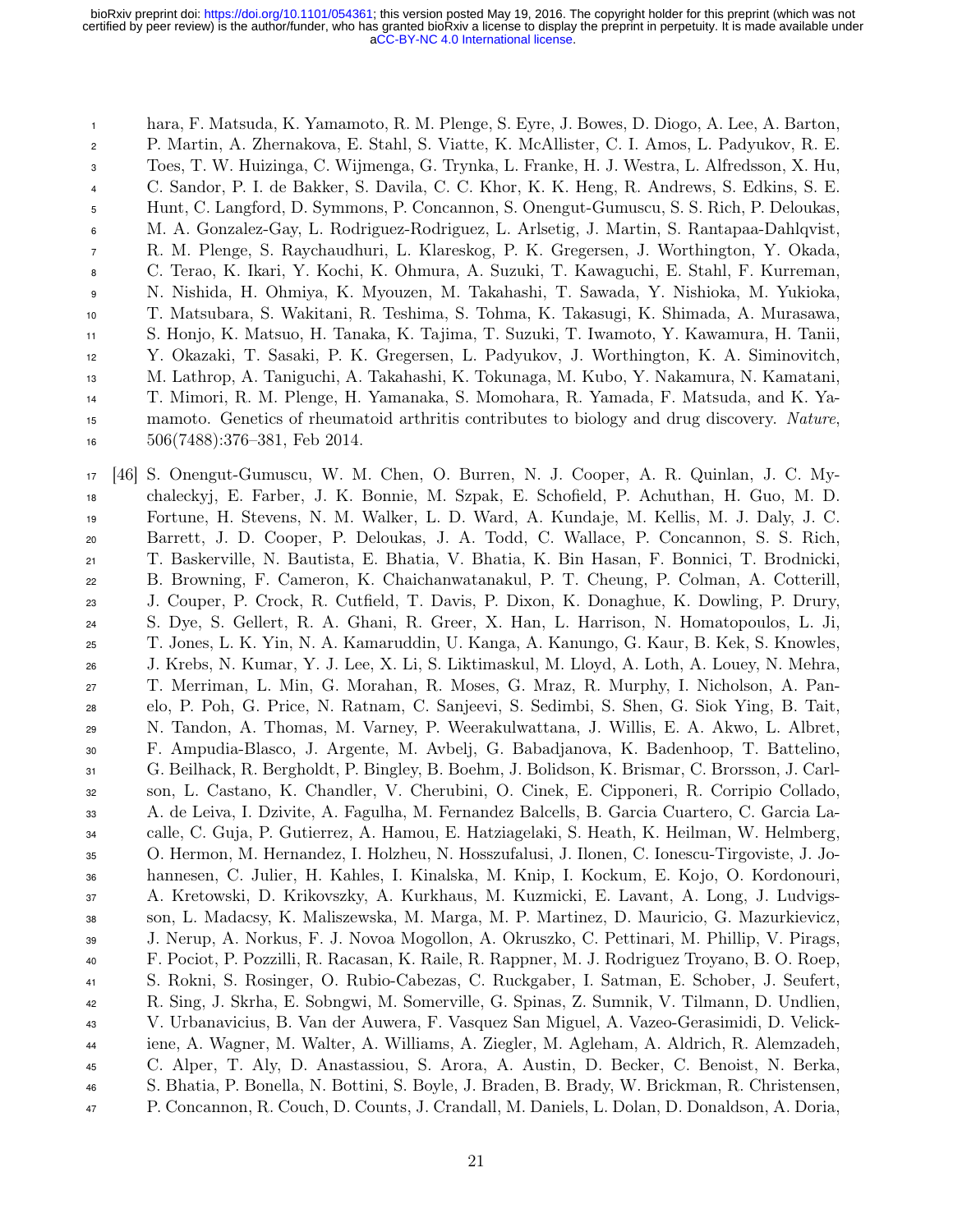G. Eisenbarth, J. Elder, R. El-Hajj, H. Erlich, P. Fain, A. L. Fear, R. Ferry, R. Fiallo-Scharer, D. Geraghty, S. Ghosh, S. Gitelman, M. Godwin, R. Goland, N. Goodman, G. Goodwin, J. Gravely, C. Greenbaum, C. Gudgeon, F. Gunville, W. Hagopian, H. Hakonarson, J. Hansen, K. Harrington, J. Hassing, W. Hilliker, R. Hoffman, E. Hulbert, R. Izquierdo, N. Jospe, K. Kaiserman, F. Kaufman, S. Kim, E. Kloos, R. Kosoy, J. Lane, J. Lane, J. Lawrence, C. Lev- etan, P. Levin, R. Lipton, J. Lonsdale, V. Magnuson, J. Marks, B. Mayer-Davis, R. McEvoy, R. McIndoe, L. Merkle, D. Metzger, D. Miao, E. Mickelson, P. Moonsamy, W. Moore, A. Moran, J. Noble, G. Olsem, S. Onengut-Gumuscu, T. Orban, C. Orlowski, A. Paterson, M. Pietropaolo, C. Pihoker, C. Polychronakos, J. Post, D. Postellon, A. Pugliese, H. Qu, T. Quattrin, M. Rappa- port, P. Raskin, H. Risbeck, H. Rodriguez, L. Rodriguez, M. Rogers, L. Rubalcava, B. Russell, D. Schatz, C. Scott, J. X. She, H. Shilling, D. Shulman, L. Soyka, P. Speiser, H. Starkman, A. Steck, S. Stender, L. Stratton, D. Sur, S. Taback, K. Thrailkill, E. Toth, P. Trymbiski, E. Tsalikian, K. Vertachnik, J. Wahlen, X. Wang, S. Weber, D. Wherrett, S. Willi, D. Wil- son, J. Youkey, N. Young, L. Yu, L. P. Zhao, D. Zimmerman, E. Adlem, J. Allen, J. Barrett, J. Brown, O. Burren, P. Clarke, D. Clayton, G. Coleman, J. Cooper, F. Cucca, L. Davi- son, K. Downes, S. Duley, D. Dunger, L. Esposito, V. Everett, S. Field, J. Hafler, M. Hardy, D. Harrison, I. Harrison, S. Hawkins, B. Healy, S. Hood, S. Howell, J. Howson, M. Maisuria, W. Meadows, T. Mistry, S. Nezhenstsev, S. Nutland, N. Ovington, V. Plagnol, D. Rainbow, K. Rainbow, S. Raj, H. Schuilenburg, A. Simpson, L. Smink, D. Smyth, H. Stevens, N. Taylor, J. Todd, J. Tuomilehto, N. Walker, L. Wicker, B. Widmer, M. Wilson, H. Withers, J. Yang, M. Brown, W. M. Chen, A. Crews, J. Griffin, M. Hall, T. Harnish, J. Hepler, J. Hilner, N. King, K. Lohman, L. Lu, J. Mychaleckyj, J. Nail, L. Perdue, J. Pierce, D. Reboussin, S. Rich, S. Rushing, M. Sale, E. Sides, B. Snively, H. Teuschler, G. Theil, L. Wagenknecht, D. Williams, B. Akolkar, C. McKeon, C. Nierras, E. Thomson, D. Altshuler, K. Au, S. Bain, L. Barcellos, S. Barral, T. Becker, F. Briggs, P. Bronson, M. Daly, P. de Bakker, P. Deloukas, B. Devlin, M. C. Eike, L. Field, S. Gabriel, N. Garge, S. Gaudieri, B. Goldstein, C. Gorodezky, S. Hamon, C. He, J. Howson, K. Humphreys, I. James, M. Lathrop, B. A. Lie, D. Li, S. Mack, R. McGinnis, E. McKinnon, W. McLaren, D. Nolan, M. Olsson, J. Ott, D. Owerbach, C. Pat- terson, R. Podolsky, P. Ramsay, V. Rangantah, N. Risch, K. S. Ronningen, X. Shao, R. Single, M. Steffes, G. Thomson, A. M. Valdes, C. Vandiedonck, P. Whittaker, and Q. Zhang. Fine mapping of type 1 diabetes susceptibility loci and evidence for colocalization of causal variants with lymphoid gene enhancers. Nat. Genet., 47(4):381–386, Apr 2015.

<span id="page-21-0"></span> [47] H. J. Cordell, Y. Han, G. F. Mells, Y. Li, G. M. Hirschfield, C. S. Greene, G. Xie, B. D. Juran, D. Zhu, D. C. Qian, J. A. Floyd, K. I. Morley, D. Prati, A. Lleo, D. Cusi, M. E. Gershwin, C. A. Anderson, K. N. Lazaridis, P. Invernizzi, M. F. Seldin, R. N. Sandford, C. I. Amos, K. A. Siminovitch, E. M. Schlicht, C. Lammert, E. J. Atkinson, L. L. Chan, M. de Andrade, T. Balschun, A. L. Mason, R. P. Myers, J. Zhang, P. Milkiewicz, J. Qu, J. A. Odin, V. A. Luketic, B. R. Bacon, H. C. Bodenheimer, V. Liakina, C. Vincent, C. Levy, P. K. Gregersen, P. L. Almasio, D. Alvaro, P. Andreone, A. Andriulli, C. Barlassina, P. M. Battezzati, A. Benedetti, F. Bernuzzi, I. Bianchi, M. C. Bragazzi, M. Brunetto, S. Bruno, G. Casella, B. Coco, A. Colli, M. Colombo, S. Colombo, C. Cursaro, L. S. Croce, A. Crosig- nani, M. F. Donato, G. Elia, L. Fabris, C. Ferrari, A. Floreani, B. Foglieni, R. Fontana, A. Galli, R. Lazzari, F. Macaluso, F. Malinverno, F. Marra, M. Marzioni, A. Mattalia, R. Montanari, L. Morini, F. Morisco, M. Hani S, L. Muratori, P. Muratori, G. A. Niro, V. O. Palmieri, A. Picciotto, M. Podda, P. Portincasa, V. Ronca, F. Rosina, S. Rossi, I. Sogno, G. Spinzi, M. Spreafico, M. Strazzabosco, S. Tarallo, M. Tarocchi, C. Tiribelli, P. Toniutto, M. Vinci, M. Zuin, C. L. Ch'ng, M. Rahman, T. Yapp, R. Sturgess, C. Healey, M. Czajkowski, A. Gu-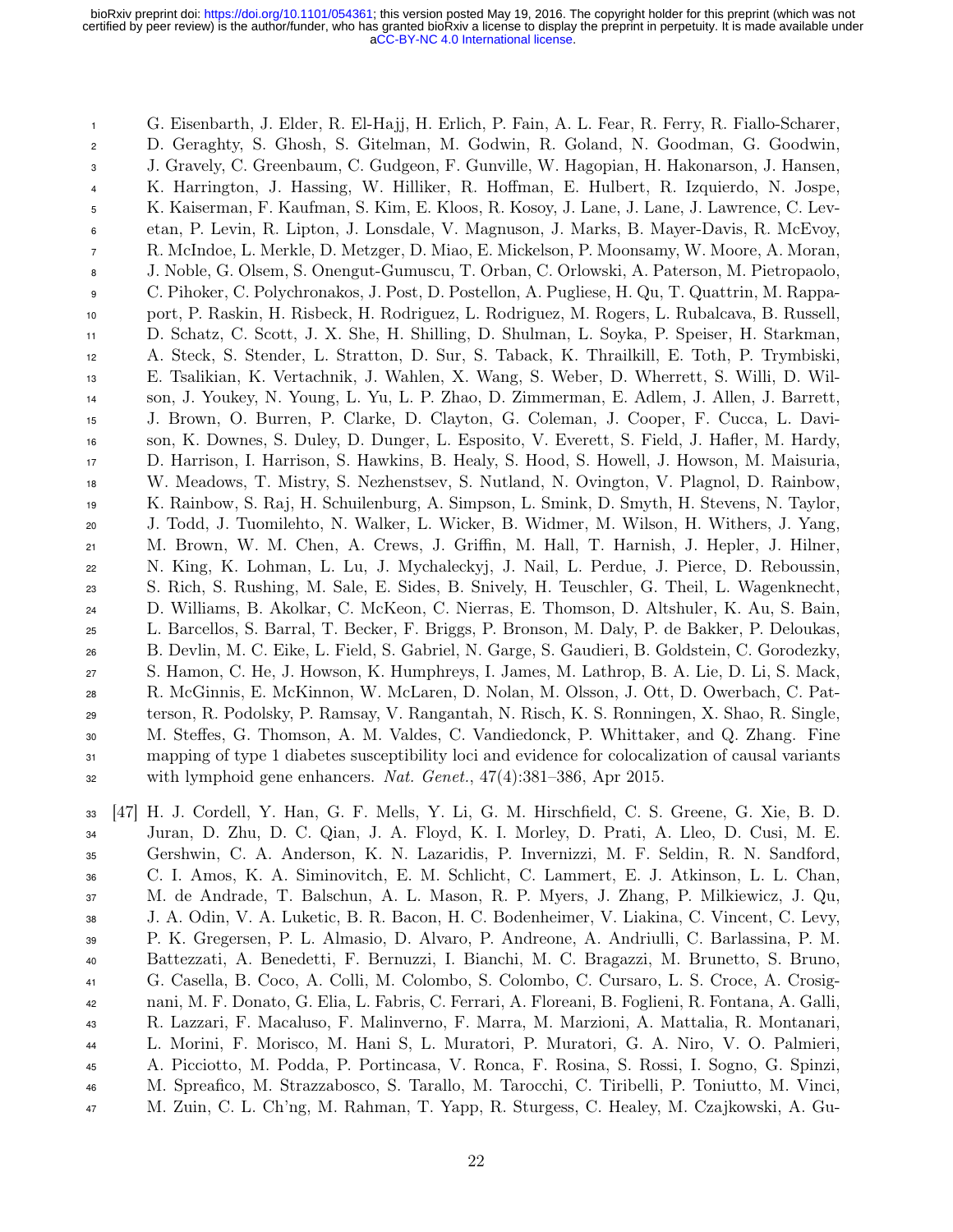nasekera, P. Gyawali, P. Premchand, K. Kapur, R. Marley, G. Foster, A. Watson, A. Dias, J. Subhani, R. Harvey, R. McCorry, D. Ramanaden, J. Gasem, R. Evans, T. Mathialahan, C. Shorrock, G. Lipscomb, P. Southern, J. Tibble, D. Gorard, A. Palegwala, S. Jones, M. Car- bone, M. Dawwas, G. Alexander, S. Dolwani, M. Prince, M. Foxton, D. Elphick, H. Mitchison, I. Gooding, M. Karmo, S. Saksena, M. Mendall, M. Patel, R. Ede, A. Austin, J. Sayer, L. Han- key, C. Hovell, N. Fisher, M. Carter, K. Koss, A. Piotrowicz, C. Grimley, D. Neal, G. Lim, S. Levi, A. Ala, A. Broad, A. Saeed, G. Wood, J. Brown, M. Wilkinson, H. Gordon, J. Ram- age, J. Ridpath, T. Ngatchu, B. Grover, S. Shaukat, R. Shidrawi, G. Abouda, F. Ali, I. Rees, I. Salam, M. Narain, A. Brown, S. Taylor-Robinson, S. Williams, L. Grellier, P. Banim, D. Das, A. Chilton, M. Heneghan, H. Curtis, M. Gess, I. Drake, M. Aldersley, M. Davies, R. Jones, A. McNair, R. Srirajaskanthan, M. Pitcher, S. Sen, G. Bird, A. Barnardo, P. Kitchen, K. Yoong, O. Chirag, N. Sivaramakrishnan, G. MacFaul, D. Jones, A. Shah, C. Evans, S. Saha, K. Pollock, P. Bramley, A. Mukhopadhya, A. Fraser, P. Mills, C. Shallcross, S. Campbell, A. Bathgate, A. Shepherd, J. Dillon, S. Rushbrook, R. Przemioslo, C. Macdonald, J. Metcalf, U. Shmueli, A. Davis, A. Naqvi, T. Lee, S. D. Ryder, J. Collier, H. Klass, M. Ninkovic, M. Cramp, N. Sharer, R. Aspinall, P. Goggin, D. Ghosh, A. Douds, B. Hoeroldt, J. Booth, E. Williams, H. Hussaini, W. Stableforth, R. Ayres, D. Thorburn, E. Marshall, A. Burroughs, S. Mann, M. Lombard, P. Richardson, I. Patanwala, J. Maltby, M. Brookes, R. Mathew, S. Vyas, S. Singhal, D. Glee- son, S. Misra, J. Butterworth, K. George, T. Harding, A. Douglass, S. Panter, J. Shearman, G. Bray, G. Butcher, D. Forton, J. Mclindon, M. Cowan, G. Whatley, A. Mandal, H. Gupta, P. Sanghi, S. Jain, S. Pereira, G. Prasad, G. Watts, M. Wright, J. Neuberger, F. Gordon, E. Unitt, A. Grant, T. Delahooke, A. Higham, A. Brind, M. Cox, S. Ramakrishnan, A. King, C. Collins, S. Whalley, A. Li, J. Fraser, A. Bell, V. S. Wong, A. Singhal, I. Gee, Y. Ang, R. Rans- ford, J. Gotto, C. Millson, J. Bowles, C. Thomas, M. Harrison, R. Galaska, J. Kendall, J. White- man, C. Lawlor, C. Gray, K. Elliott, C. Mulvaney-Jones, L. Hobson, G. Van Duyvenvoorde, A. Loftus, K. Seward, R. Penn, J. Maiden, R. Damant, J. Hails, R. Cloudsdale, V. Silvestre, S. Glenn, E. Dungca, N. Wheatley, H. Doyle, M. Kent, C. Hamilton, D. Braim, H. Wooldridge, R. Abrahams, A. Paton, N. Lancaster, A. Gibbins, K. Hogben, P. Desousa, F. Muscariu, J. Musselwhite, A. McKay, L. Tan, C. Foale, J. Brighton, K. Flahive, E. Nambela, P. Town- shend, C. Ford, S. Holder, C. Palmer, J. Featherstone, M. Nasseri, J. Sadeghian, B. Williams, C. Thomas, S. A. Rolls, A. Hynes, C. Duggan, S. Jones, M. Crossey, G. Stansfield, C. MacNicol, J. Wilkins, E. Wilhelmsen, P. Raymode, H. J. Lee, E. Durant, R. Bishop, N. Ncube, S. Tripoli, R. Casey, C. Cowley, R. Miller, K. Houghton, S. Ducker, F. Wright, B. Bird, G. Baxter, J. Keg- gans, M. Hughes, E. Grieve, K. Young, D. Williams, K. Ocker, F. Hines, K. Martin, C. Innes, T. Valliani, H. Fairlamb, S. Thornthwaite, A. Eastick, E. Tanqueray, J. Morrison, B. Holbrook, J. Browning, K. Walker, S. Congreave, J. Verheyden, S. Slininger, L. Stafford, D. O'Donnell, M. Ainsworth, S. Lord, L. Kent, L. March, C. Dickson, D. Simpson, B. Longhurst, M. Hayes, E. Shpuza, N. White, S. Besley, S. Pearson, A. Wright, L. Jones, E. Gunter, H. Dewhurst, A. Fouracres, L. Farrington, L. Graves, S. Marriott, M. Leoni, D. Tyrer, K. Martin, L. Dali- Kemmery, V. Lambourne, M. Green, D. Sirdefield, K. Amor, J. Colley, B. Shinder, J. Jones, M. Mills, M. Carnahan, N. Taylor, K. Boulton, J. Tregonning, C. Brown, G. Clifford, E. Archer, M. Hamilton, J. Curtis, T. Shewan, S. Walsh, K. Warner, K. Netherton, M. Mupudzi, B. Gun- son, J. Gitahi, D. Gocher, S. Batham, H. Pateman, S. Desmennu, J. Conder, D. Clement, S. Gallagher, J. Orpe, P. Chan, L. Currie, L. O'Donohoe, M. Oblak, L. Morgan, M. Quinn, I. Amey, Y. Baird, D. Cotterill, L. Cumlat, L. Winter, S. Greer, K. Spurdle, J. Allison, S. Dyer, H. Sweeting, and J. Kordula. International genome-wide meta-analysis identifies new primary 47 biliary cirrhosis risk loci and targetable pathogenic pathways. Nat Commun, 6:8019, 2015.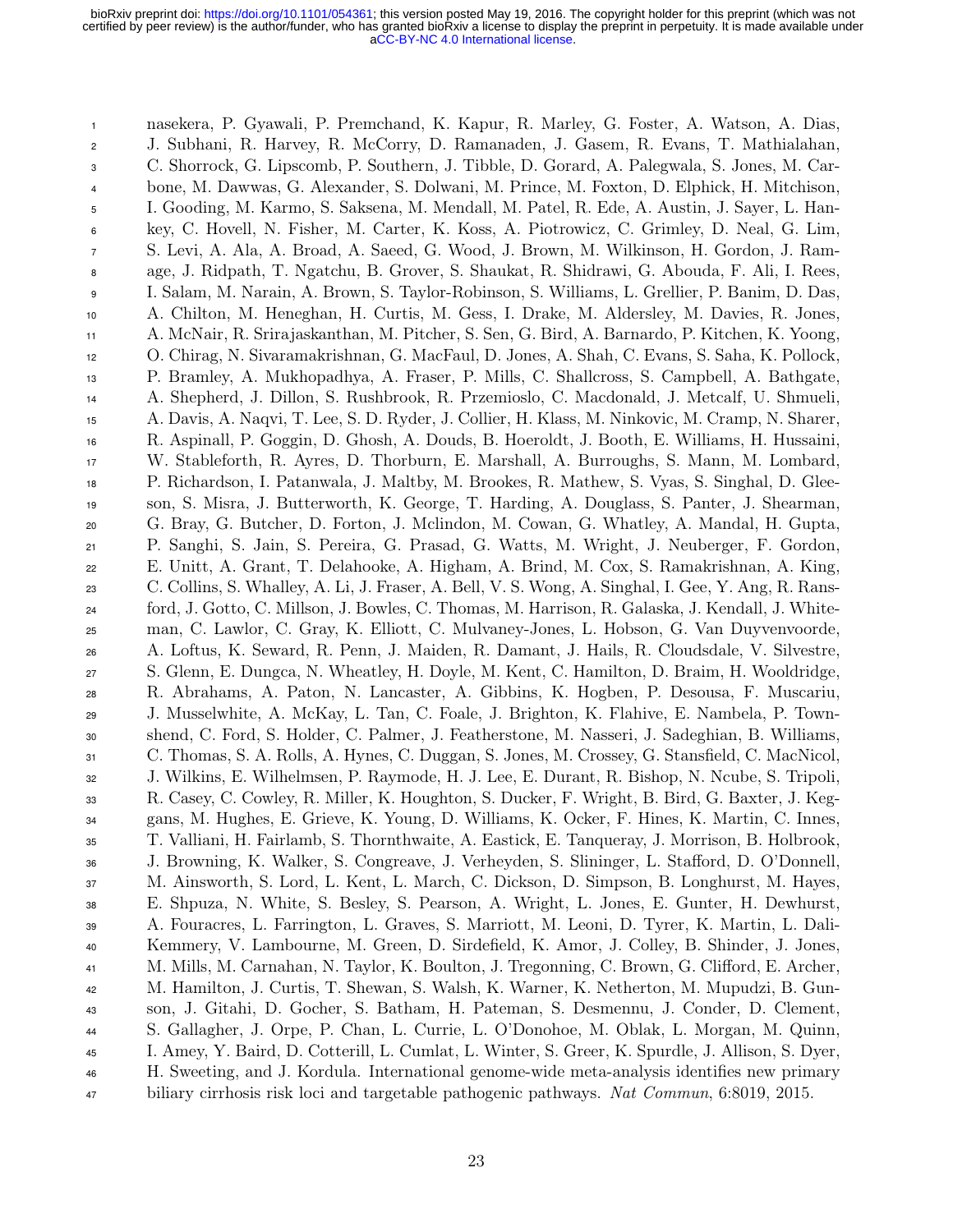<span id="page-23-0"></span> [48] G. R. Abecasis, D. Altshuler, A. Auton, L. D. Brooks, R. M. Durbin, R. A. Gibbs, M. E. Hurles, G. A. McVean, D. Altshuler, R. M. Durbin, G. R. Abecasis, D. R. Bentley, A. Chakravarti, A. G. Clark, F. S. Collins, F. M. De La Vega, P. Donnelly, M. Egholm, P. Flicek, S. B. Gabriel, R. A. Gibbs, B. M. Knoppers, E. S. Lander, H. Lehrach, E. R. Mardis, G. A. McVean, D. A. Nickerson, L. Peltonen, A. J. Schafer, S. T. Sherry, J. Wang, R. Wilson, R. A. Gibbs, D. Deiros, M. Metzker, D. Muzny, J. Reid, D. Wheeler, J. Wang, J. Li, M. Jian, G. Li, R. Li, H. Liang, G. Tian, B. Wang, J. Wang, W. Wang, H. Yang, X. Zhang, H. Zheng, E. S. Lander, D. L. Alt- shuler, L. Ambrogio, T. Bloom, K. Cibulskis, T. J. Fennell, S. B. Gabriel, D. B. Jaffe, E. Shefler, C. L. Sougnez, D. R. Bentley, N. Gormley, S. Humphray, Z. Kingsbury, P. Kokko-Gonzales, J. Stone, K. J. McKernan, G. L. Costa, J. K. Ichikawa, C. C. Lee, R. Sudbrak, H. Lehrach, T. A. Borodina, A. Dahl, A. N. Davydov, P. Marquardt, F. Mertes, W. Nietfeld, P. Rosen- stiel, S. Schreiber, A. V. Soldatov, B. Timmermann, M. Tolzmann, M. Egholm, J. Affourtit, D. Ashworth, S. Attiya, M. Bachorski, E. Buglione, A. Burke, A. Caprio, C. Celone, S. Clark, D. Conners, B. Desany, L. Gu, L. Guccione, K. Kao, J. Kebbler, J. Knowlton, M. Labrecque, L. McDade, C. Mealmaker, M. Minderman, A. Nawrocki, F. Niazi, K. Pareja, R. Ramenani, D. Riches, W. Song, C. Turcotte, S. Wang, E. R. Mardis, R. K. Wilson, D. Dooling, L. Fulton, R. Fulton, G. Weinstock, R. M. Durbin, J. Burton, D. M. Carter, C. Churcher, A. Coffey, A. Cox, A. Palotie, M. Quail, T. Skelly, J. Stalker, H. P. Swerdlow, D. Turner, A. De Witte, S. Giles, R. A. Gibbs, D. Wheeler, M. Bainbridge, D. Challis, A. Sabo, F. Yu, J. Yu, J. Wang, X. Fang, X. Guo, R. Li, Y. Li, R. Luo, S. Tai, H. Wu, H. Zheng, X. Zheng, Y. Zhou, G. Li, J. Wang, H. Yang, G. T. Marth, E. P. Garrison, W. Huang, A. Indap, D. Kural, W. P. Lee, W. F. Leong, A. R. Quinlan, C. Stewart, M. P. Stromberg, A. N. Ward, J. Wu, C. Lee, R. E. Mills, X. Shi, M. J. Daly, M. A. DePristo, D. L. Altshuler, A. D. Ball, E. Banks, T. Bloom, B. L. Browning, K. Cibulskis, T. J. Fennell, K. V. Garimella, S. R. Grossman, R. E. Hand- saker, M. Hanna, C. Hartl, D. B. Jaffe, A. M. Kernytsky, J. M. Korn, H. Li, J. R. Maguire, S. A. McCarroll, A. McKenna, J. C. Nemesh, A. A. Philippakis, R. E. Poplin, A. Price, M. A. Rivas, P. C. Sabeti, S. F. Schaffner, E. Shefler, I. A. Shlyakhter, D. N. Cooper, E. V. Ball, M. Mort, A. D. Phillips, P. D. Stenson, J. Sebat, V. Makarov, K. Ye, S. C. Yoon, C. D. Busta- mante, A. G. Clark, A. Boyko, J. Degenhardt, S. Gravel, R. N. Gutenkunst, M. Kaganovich, A. Keinan, P. Lacroute, X. Ma, A. Reynolds, L. Clarke, P. Flicek, F. Cunningham, J. Herrero, S. Keenen, E. Kulesha, R. Leinonen, W. M. McLaren, R. Radhakrishnan, R. E. Smith, V. Za- lunin, X. Zheng-Bradley, J. O. Korbel, A. M. Stutz, S. Humphray, M. Bauer, R. K. Cheetham, T. Cox, M. Eberle, T. James, S. Kahn, L. Murray, A. Chakravarti, K. Ye, F. M. De La Vega, Y. Fu, F. C. Hyland, J. M. Manning, S. F. McLaughlin, H. E. Peckham, O. Sakarya, Y. A. Sun, E. F. Tsung, M. A. Batzer, M. K. Konkel, J. A. Walker, R. Sudbrak, M. W. Albrecht, V. S. Amstislavskiy, R. Herwig, D. V. Parkhomchuk, S. T. Sherry, R. Agarwala, H. M. Khouri, A. O. Morgulis, J. E. Paschall, L. D. Phan, K. E. Rotmistrovsky, R. D. Sanders, M. F. Shumway, C. Xiao, G. A. McVean, A. Auton, Z. Iqbal, G. Lunter, J. L. Marchini, L. Moutsianas, S. My- ers, A. Tumian, B. Desany, J. Knight, R. Winer, D. W. Craig, S. M. Beckstrom-Sternberg, A. Christoforides, A. A. Kurdoglu, J. V. Pearson, S. A. Sinari, W. D. Tembe, D. Haussler, A. S. Hinrichs, S. J. Katzman, A. Kern, R. M. Kuhn, M. Przeworski, R. D. Hernandez, B. Howie, J. L. Kelley, S. C. Melton, G. R. Abecasis, Y. Li, P. Anderson, T. Blackwell, W. Chen, W. O. Cookson, J. Ding, H. M. Kang, M. Lathrop, L. Liang, M. F. Moffatt, P. Scheet, C. Sidore, M. Snyder, X. Zhan, S. Zollner, P. Awadalla, F. Casals, Y. Idaghdour, J. Keebler, E. A. Stone, M. Zilversmit, L. Jorde, J. Xing, E. E. Eichler, G. Aksay, C. Alkan, I. Hajirasouliha, F. Hor- mozdiari, J. M. Kidd, S. C. Sahinalp, P. H. Sudmant, E. R. Mardis, K. Chen, A. Chinwalla, L. Ding, D. C. Koboldt, M. D. McLellan, D. Dooling, G. Weinstock, J. W. Wallis, M. C. Wendl, Q. Zhang, R. M. Durbin, C. A. Albers, Q. Ayub, S. Balasubramaniam, J. C. Barrett, D. M.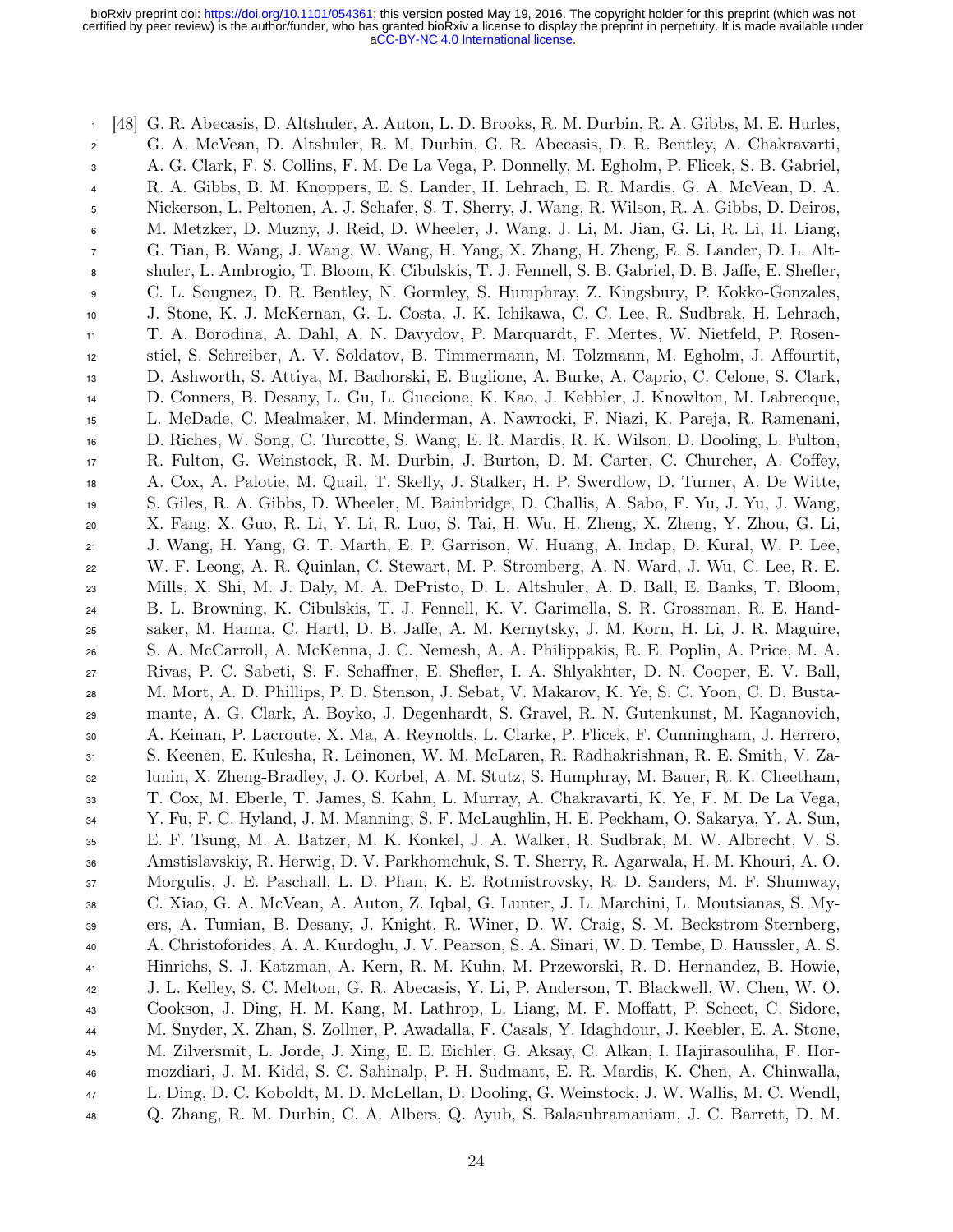Carter, Y. Chen, D. F. Conrad, P. Danecek, E. T. Dermitzakis, M. Hu, N. Huang, M. E. Hurles, H. Jin, L. Jostins, T. M. Keane, S. Q. Le, S. Lindsay, Q. Long, D. G. MacArthur, S. B. Mont- gomery, L. Parts, J. Stalker, C. Tyler-Smith, K. Walter, Y. Zhang, M. B. Gerstein, M. Snyder, A. Abyzov, S. Balasubramanian, R. Bjornson, J. Du, F. Grubert, L. Habegger, R. Haraksingh, J. Jee, E. Khurana, H. Y. Lam, J. Leng, X. J. Mu, A. E. Urban, Z. Zhang, Y. Li, R. Luo, G. T. Marth, E. P. Garrison, D. Kural, A. R. Quinlan, C. Stewart, M. P. Stromberg, A. N. Ward, J. Wu, C. Lee, R. E. Mills, X. Shi, S. A. McCarroll, E. Banks, M. A. DePristo, R. E. Handsaker, C. Hartl, J. M. Korn, H. Li, J. C. Nemesh, J. Sebat, V. Makarov, K. Ye, S. C. Yoon, J. Degenhardt, M. Kaganovich, L. Clarke, R. E. Smith, X. Zheng-Bradley, J. O. Korbel, S. Humphray, R. K. Cheetham, M. Eberle, S. Kahn, L. Murray, K. Ye, F. M. De La Vega, Y. Fu, H. E. Peckham, Y. A. Sun, M. A. Batzer, M. K. Konkel, J. A. Walker, C. Xiao, Z. Iqbal, B. Desany, T. Blackwell, M. Snyder, J. Xing, E. E. Eichler, G. Aksay, C. Alkan, I. Hajira- souliha, F. Hormozdiari, J. M. Kidd, K. Chen, A. Chinwalla, L. Ding, M. D. McLellan, J. W. Wallis, M. E. Hurles, D. F. Conrad, K. Walter, Y. Zhang, M. B. Gerstein, M. Snyder, A. Aby- zov, J. Du, F. Grubert, R. Haraksingh, J. Jee, E. Khurana, H. Y. Lam, J. Leng, X. J. Mu, A. E. Urban, Z. Zhang, R. A. Gibbs, M. Bainbridge, D. Challis, C. Coafra, H. Dinh, C. Kovar, S. Lee, D. Muzny, L. Nazareth, J. Reid, A. Sabo, F. Yu, J. Yu, G. T. Marth, E. P. Garrison, A. Indap, W. F. Leong, A. R. Quinlan, C. Stewart, A. N. Ward, J. Wu, K. Cibulskis, T. J. Fennell, S. B. Gabriel, K. V. Garimella, C. Hartl, E. Shefler, C. L. Sougnez, J. Wilkinson, A. G. Clark, S. Gravel, F. Grubert, L. Clarke, P. Flicek, R. E. Smith, X. Zheng-Bradley, S. T. Sherry, H. M. Khouri, J. E. Paschall, M. F. Shumway, C. Xiao, G. A. McVean, S. J. Katzman, G. R. Abecasis, E. R. Mardis, D. Dooling, L. Fulton, R. Fulton, D. C. Koboldt, R. M. Durbin, S. Bal- asubramaniam, A. Coffey, T. M. Keane, D. G. MacArthur, A. Palotie, C. Scott, J. Stalker, C. Tyler-Smith, M. B. Gerstein, S. Balasubramanian, A. Chakravarti, B. M. Knoppers, G. R. Abecasis, C. D. Bustamante, N. Gharani, R. A. Gibbs, L. Jorde, J. S. Kaye, A. Kent, T. Li, A. L. McGuire, G. A. McVean, P. N. Ossorio, C. N. Rotimi, Y. Su, L. H. Toji, C. Tyler-Smith, L. D. Brooks, A. L. Felsenfeld, J. E. McEwen, A. Abdallah, C. R. Juenger, N. C. Clemm, F. S. Collins, A. Duncanson, E. D. Green, M. S. Guyer, J. L. Peterson, A. J. Schafer, Y. Xue, and R. A. Cartwright. A map of human genome variation from population-scale sequencing. Nature, 467(7319):1061–1073, Oct 2010.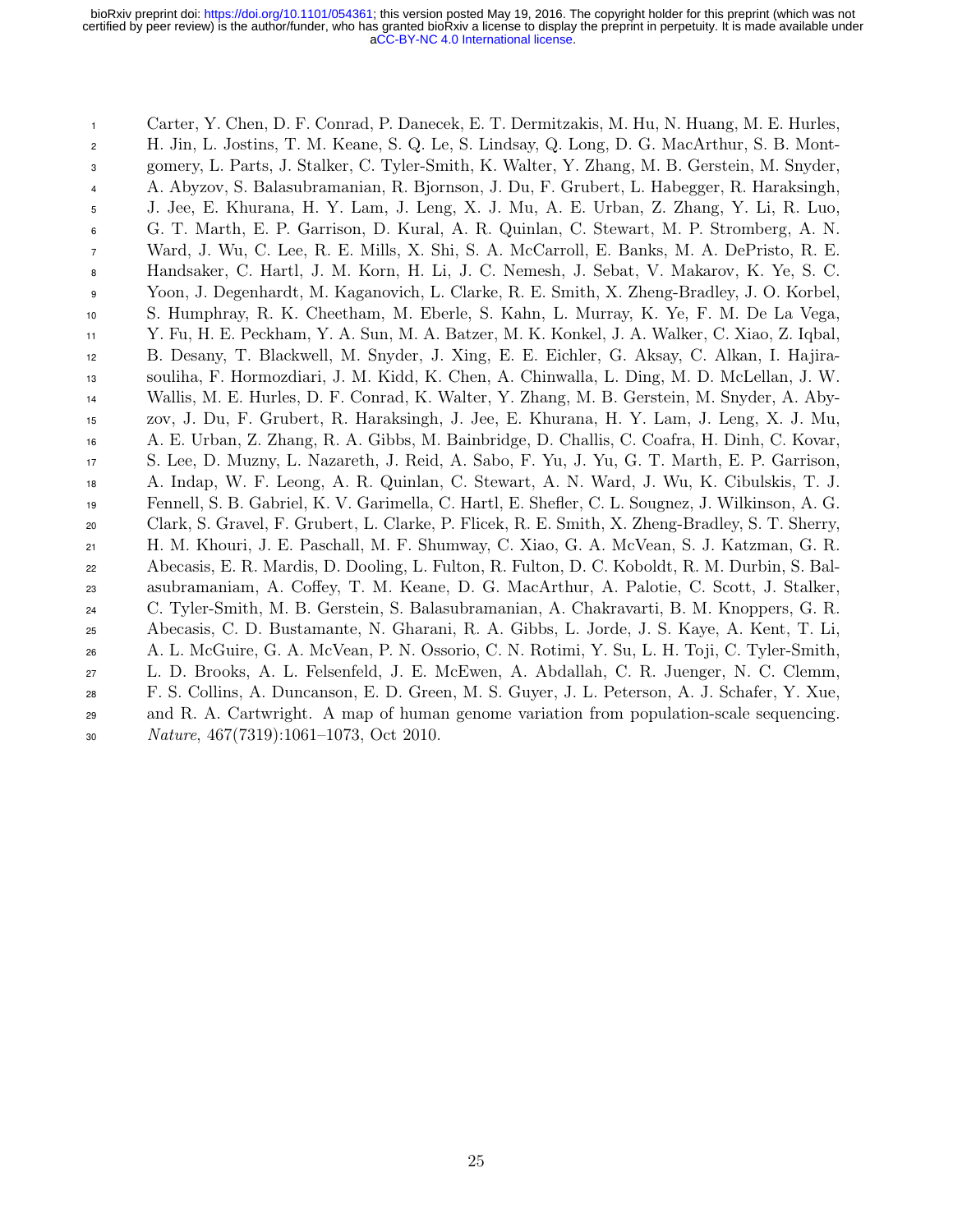

Figure 1: evidence that disease risk is driven by perturbation to specific gene regulatory regions in 301 loci across nine autoimmune diseases. By integrating disease association and DNse I hypersensitivity site (DHS) clusters in a posterior probability framework, we find that  $132/301$  (44%) of loci have  $> 25\%$  probability of risk being mediated by variants on specific regulatory sequences (53/301, 18% have >50% probability). Our framework is able to substantially resolve many autoimmune and inflammatory disease loci from (A) a median of 822 DHS clusters to 4; and (B) from a median of 14 genes to 3. (C) A substantial fraction of the total posterior probability of association in each locus (regulatory potential) localizes to DHS clusters;  $132/301$  (44%) have  $>25\%$  regulatory potential, making them reasonable candidate loci for regulatory effects. (D) This regulatory potential can be attributed to limited number of genes in each locus. The genes with the most regulatory potential, shown here, often account for the majority of signal in the locus making them the only plausible candidate for disease causality in that region. (E) Credible interval variants that localize to DHS clusters are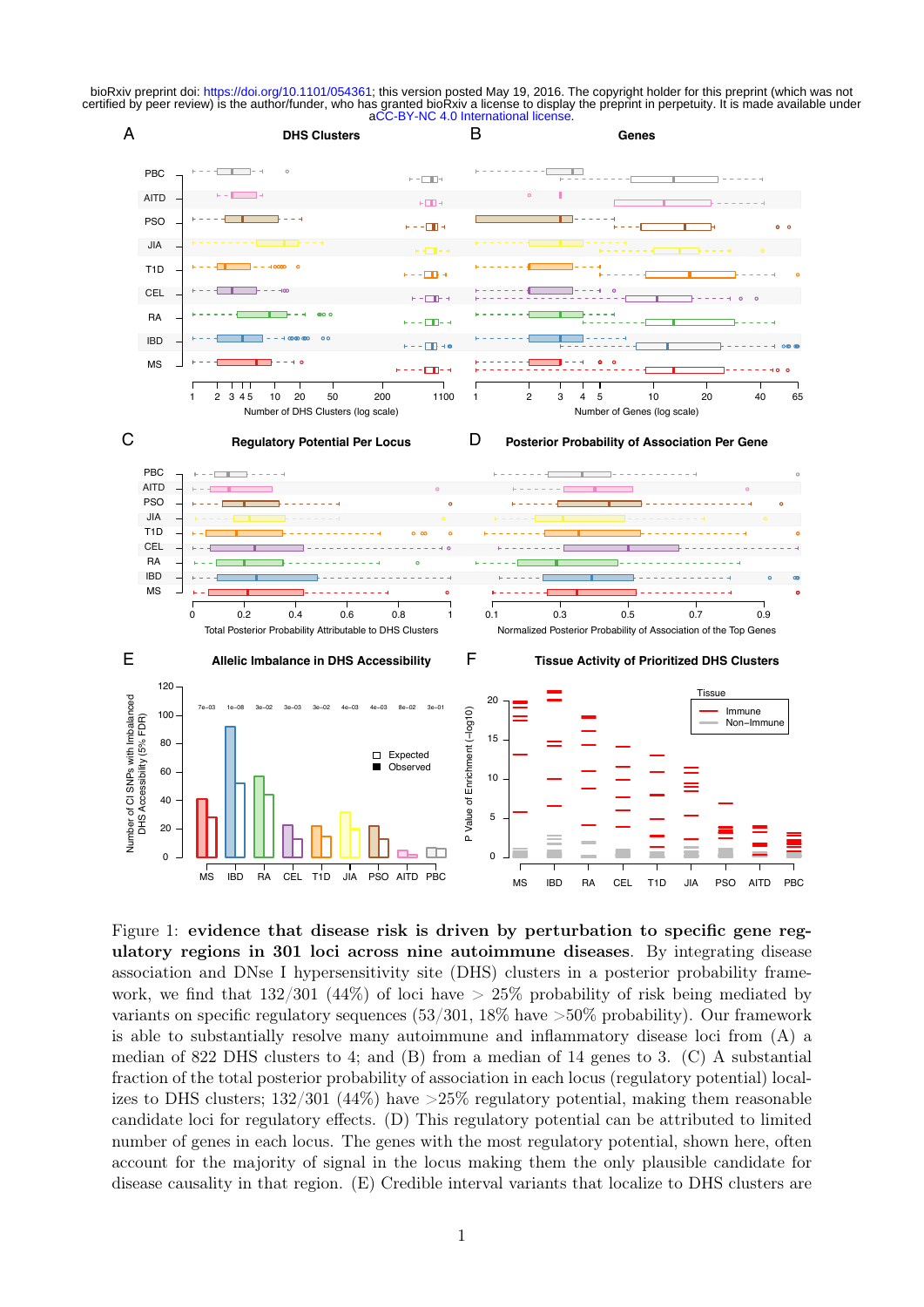more likely to alter DHS accessibility than expected by chance, indicating a functional role. (F) DHS clusters with high regulatory potential are preferentially accessible in immune cell types. [aCC-BY-NC 4.0 International license.](http://creativecommons.org/licenses/by-nc/4.0/) certified by peer review) is the author/funder, who has granted bioRxiv a license to display the preprint in perpetuity. It is made available under bioRxiv preprint doi: [https://doi.org/10.1101/054361;](https://doi.org/10.1101/054361) this version posted May 19, 2016. The copyright holder for this preprint (which was not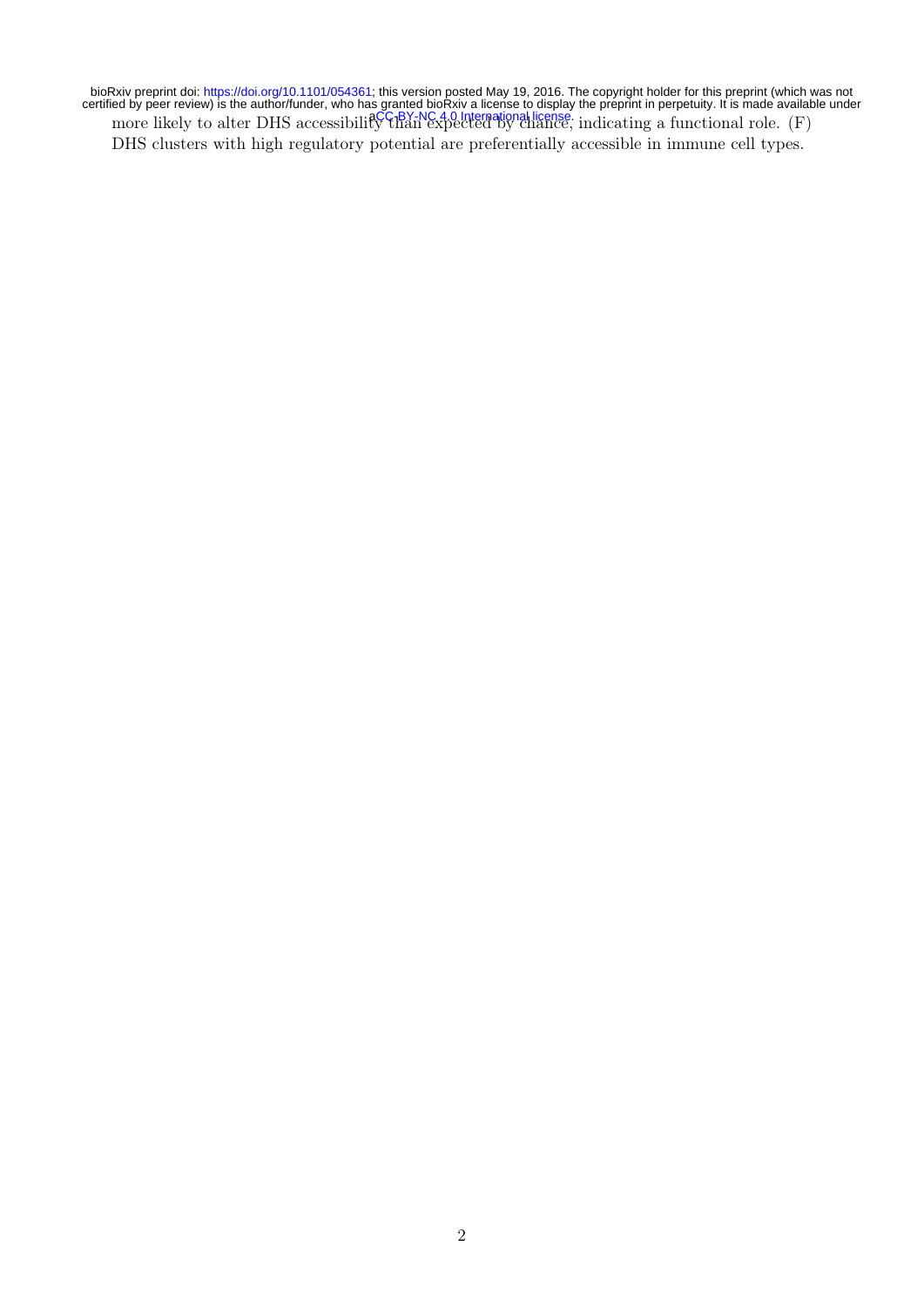

Figure 2: Two DHS clusters identify changes to CD58 regulation as mediating multiple sclerosis risk on chromosome 1. (A) A strong association peak on chromosome 1 localizes to the CD58 locus. (B) Credible interval mapping identifies two DHS clusters explaining a total of 98.8% of the posterior probability of association. (C) The accessibility of these DHS clusters is correlated to expression levels of several genes in the region. By partitioning the posterior probability of association attributable to each DHS cluster by the strength of this correlation, we find that  $48.2\%$  can be attributed to  $CD58$ , with the next-highest scoring genes MAB21L3 and CD2 being attributed 27.2% and 12% respectively. (D) Note that the correlation between DHS1 accessibility and CD58 expression level is particularly strong across tissues.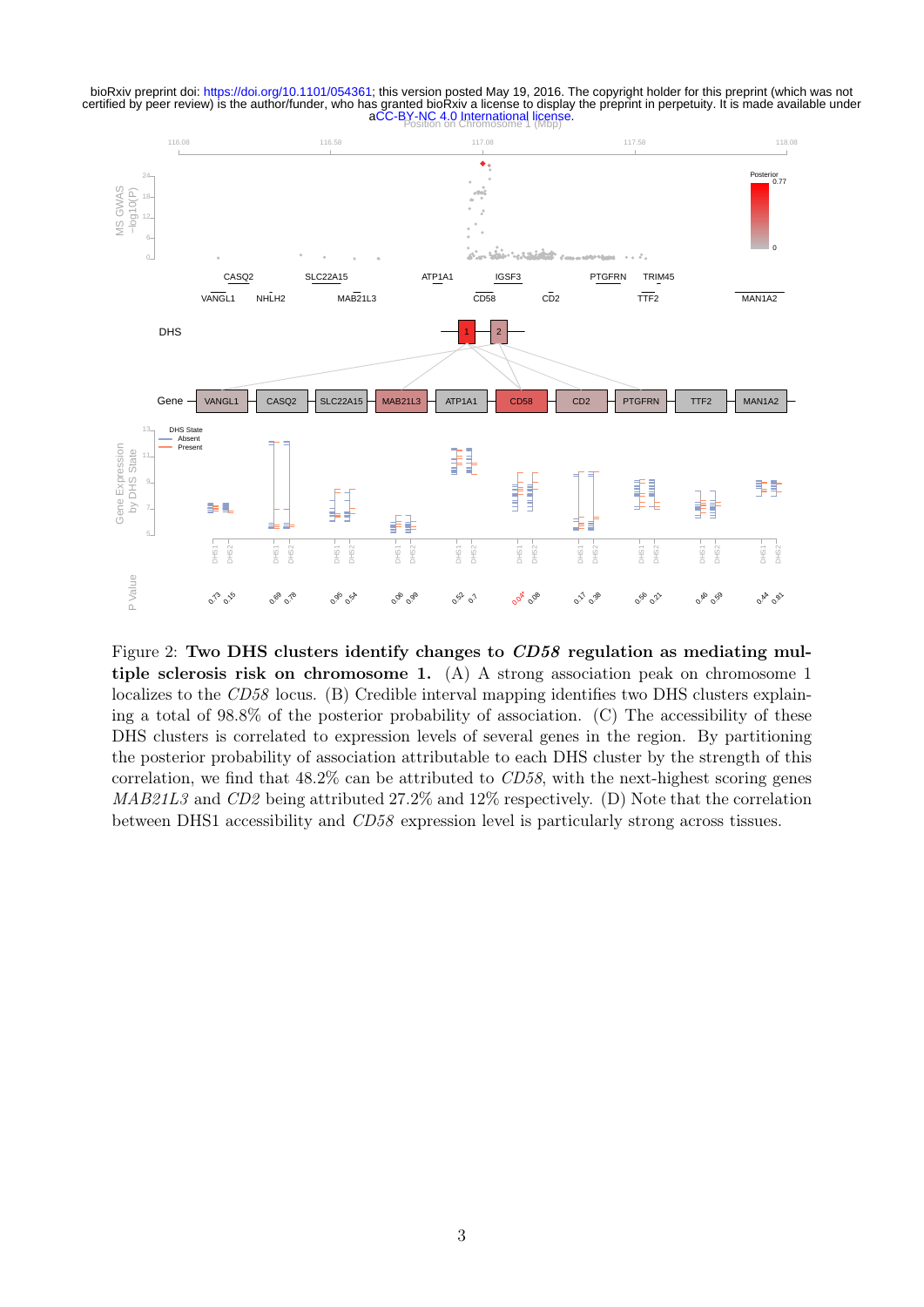A B<sup>POSIDON</sup> ON CRIMINAL CONSUMER SANCE A REPORT OF A REPORT OF A REPORT OF A REPORT OF A REPORT OF A REPORT OF A REPORT OF A REPORT OF A REPORT OF A REPORT OF A REPORT OF A REPORT OF A REPORT OF A REPORT OF A REPORT OF A certified by peer review) is the author/funder, who has granted bioRxiv a license to display the preprint in perpetuity. It is made available under bioRxiv preprint doi: [https://doi.org/10.1101/054361;](https://doi.org/10.1101/054361) this version posted May 19, 2016. The copyright holder for this preprint (which was not



Figure 3: A locus on chromosome 6 harboring association to five diseases identifies MDN1, not BACH2, as driving risk to autoimmune thyroid disease, multiple sclerosis and type 1 diabetes. Association to (A) autoimmune thyroid disease; (B) celiac diease; (C) inflammatory bowel disease; (D) multiple sclerosis; and (E) type 1 diabetes localizes over the coding region of BACH2. However, we can attribute the majority of regulatory potential to a single DHS cluster (DHS12) in  $(A)$ ,  $(D)$  and  $(E)$ , which is correlated to the expression of *MDN1*, encoded  $>$  500kb from the most associated variant. We find a much weaker correlation to  $BACH2$ expression. In celiac disease, DHS12 receives the second–highest  $\rho$  in the locus, but  $GABBR2$ receives a higher overall posterior ( $\gamma_{MDN1} = 0.074$  and  $\gamma_{GABBR2} = 0.134$ , respectively). In contrast, the strongest IBD posterior is attributed to DHS9, which implicates  $MAP3K7$ . (F) These differences are consistent with differing LD levels between the most associated SNPs for each disease in the region.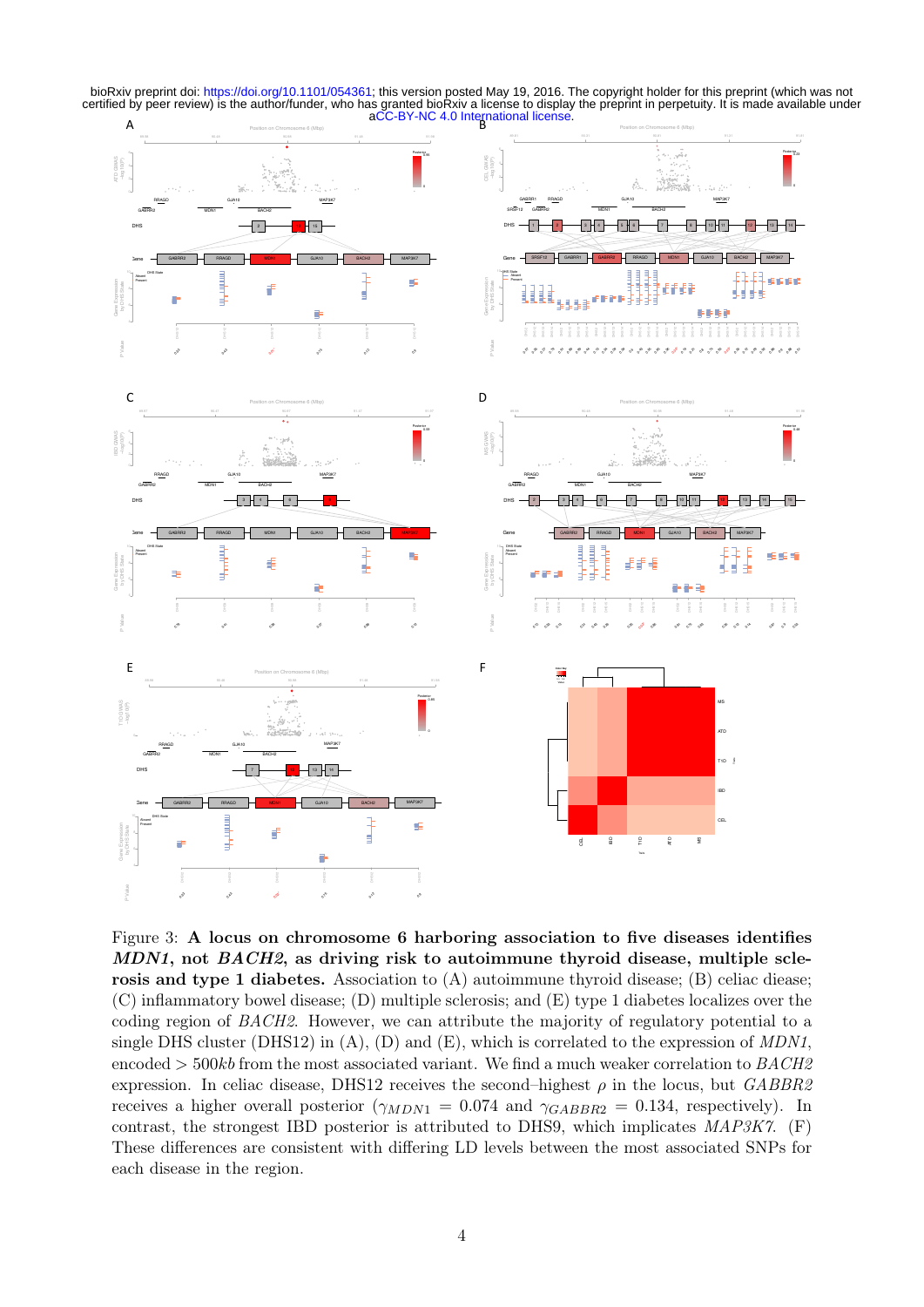|                                  |                            | Dense Immunochip loci                  |                            |                            | Regulatory fine-mapping   |                            |
|----------------------------------|----------------------------|----------------------------------------|----------------------------|----------------------------|---------------------------|----------------------------|
| <b>Disease</b>                   | Genome-wide<br>significant | >1 credible<br>SNP in a<br>DHS cluster | Posterior on<br>DHS > 0.25 | DHS (genes)<br>prioritized | Posterior on<br>DHS > 0.5 | DHS (genes)<br>prioritized |
| Autoimmune thyroid<br>disease    | 8                          | 6                                      | $\overline{2}$             | 6(5)                       | $\mathbf 1$               | 3(2)                       |
| Celiac disease                   | 31                         | 28                                     | 14                         | 68 (42)                    | 3                         | 13(9)                      |
| Inflammatory bowel<br>disease    | 125                        | 97                                     | 48                         | 263 (153)                  | 24                        | 101 (78)                   |
| Juvenila idiopathic<br>arthritis | 22                         | 17                                     | 7                          | 110(19)                    | $\overline{2}$            | 19(6)                      |
| Multiple sclerosis               | 54                         | 48                                     | 23                         | 177 (68)                   | 8                         | 56 (24)                    |
| Primary biliary<br>sclerosis     | 15                         | 12                                     | $\mathbf{1}$               | 3(4)                       | 0                         | 0(0)                       |
| <b>Psoriasis</b>                 | 24                         | 19                                     | 9                          | 64 (29)                    | $\overline{2}$            | 5(6)                       |
| Rheumatoid arthritis             | 47                         | 40                                     | 16                         | 193 (43)                   | 6                         | 21(17)                     |
| Type 1 diabetes                  | 45                         | 34                                     | 12                         | 62 (34)                    | 7                         | 29(19)                     |

Table 1: regulatory fine mapping resolves 132/301 loci to DHS clusters and 104/132 to single genes across nine autoimmune and inflammatory diseases. We find a substantial proportion of the posterior probability of disease association localizes to DHS clusters in 132/301 (44%) loci. In 104/132 (79%) of these we can prioritize a single gene controlled by the risk-mediating DHS.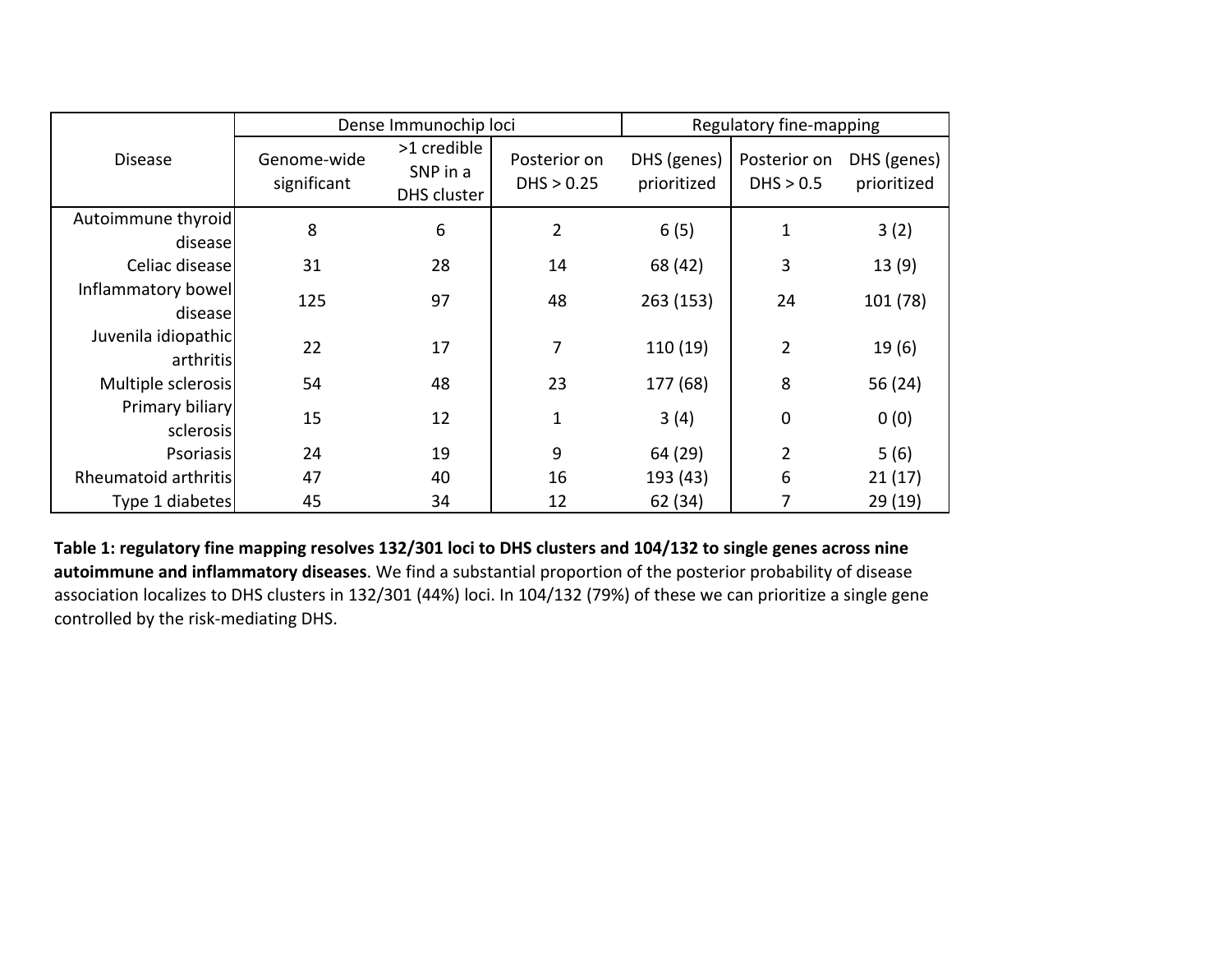| Immunochip locus <sup>a</sup>    |                       |                |                      |                        |                                                  |                  | <b>Regulatory fine-mapping</b> |                |                          |                                            |                                                                                                                     |  |
|----------------------------------|-----------------------|----------------|----------------------|------------------------|--------------------------------------------------|------------------|--------------------------------|----------------|--------------------------|--------------------------------------------|---------------------------------------------------------------------------------------------------------------------|--|
| <b>Disease</b>                   | Lead SNP <sup>b</sup> | Chr            | <b>Position</b>      | <b>Closest</b><br>gene | <b>Distance</b><br>from lead<br>SNP <sup>c</sup> | SNPs in<br>locus | <b>DHS</b> in<br>locus         | <b>SNPs</b>    | 99% CI CI SNPs<br>on DHS | <b>Posterior</b><br>attributable<br>to DHS | Genes correlated to DHS (proportion of locus<br>regulatory potential attributable to gene)                          |  |
| Autoimmune<br>thyroid<br>disease | rs72928038            | 6              | 90,976,768 BACH2     |                        | 29,693                                           | 742              | 695                            | 13             | 4                        | 0.95                                       | MDN1 (0.852), BACH2 (0.144)                                                                                         |  |
|                                  | rs55743914            | 6              | 128,293,562 C6orf58  |                        | 380,600                                          | 1,879            | 482                            | 3              | 3                        | 0.994                                      | RSPO3 (0.567), RNF146 (0.287)                                                                                       |  |
| Celiac disease                   | rs182429              | 6              | 159,469,574 TAGAP    |                        | 3.390                                            | 1.602            | 893                            | $\overline{4}$ | 3                        | 0.968                                      | WTAP (0.302), GTF2H5 (0.232), SERAC1 (0.13),<br>RP3 (0.122), PNLDC1 (0.117)                                         |  |
|                                  | rs58911644            | 21             | 45,629,121 ICOSLG    |                        | 13.752                                           | 2.024            | 1.127                          | 14             | 9                        | 0.634                                      | AP001053.11 (0.118), RRP1 (0.104)                                                                                   |  |
|                                  | rs3024505             | $\mathbf 1$    | 206,939,904 IL10     |                        | 1,042                                            | 1,395            | 712                            | 3              | 3                        | $\mathbf{1}$                               | IL19 (0.241), CR2 (0.175), FCAMR (0.173),                                                                           |  |
|                                  | rs4409764             | 10             | 101,284,237 NKX2     |                        | 8,452                                            | 2,930            | 521                            | 1              | $\mathbf{1}$             | 0.994                                      | IKBKE (0.132)<br>BLOC1S2 (0.342), PKD2L1 (0.273), HPSE2                                                             |  |
|                                  | rs11230563            | 11             | 60,776,209 CD6       |                        | 11.640                                           | 2,408            | 895                            | 1              | $\mathbf{1}$             | 0.994                                      | (0.223). WNT8B (0.161)<br>BEST1 (0.191), MS4A8B (0.185), CD5 (0.17),<br>FTH1 (0.159), MS4A14 (0.15), SDHAF2 (0.144) |  |
|                                  | rs13300483            | 9              | 117,643,362 TNFSF8   |                        | 21.761                                           | 1,597            | 842                            | $\overline{7}$ | 5                        | 0.981                                      | TNC (0.539), AKNA (0.113)                                                                                           |  |
|                                  | rs7954567             | 12             | 6,491,125 LTBR       |                        | 2,073                                            | 2,279            | 865                            | 3              | $\mathbf{1}$             | 0.943                                      | ENO2 (0.249), LTBR (0.221)                                                                                          |  |
|                                  | rs2024092             | 19             | 1,124,031 SBNO2      |                        | 16,398                                           | 2,668            | 999                            | 4              | $\overline{2}$           | 0.941                                      | BSG (0.257), PALM (0.125), CIRBP (0.102)                                                                            |  |
|                                  | rs3851228             | 6              | 111,848,191 TRAF3IP2 |                        | 29.465                                           | 2.117            | 940                            | 20             | 9                        | 0.834                                      | CDK19 (0.197), AMD1 (0.18), GTF3C6 (0.155),<br>LAMA4 (0.115), WISP3 (0.103)                                         |  |
|                                  | rs4728142             | 7              | 128,573,967 IRF5     |                        | 4,303                                            | 2,539            | 768                            | 22             | 4                        | 0.792                                      | UBE2H (0.361), RBM28 (0.287), SND1 (0.28)                                                                           |  |
|                                  | rs2111485             | 2              | 163,110,536 *FAP     |                        | 10,491                                           | 883              | 440                            | 5              | $\overline{2}$           | 0.791                                      | FAP (0.537), PSMD14 (0.253), GCG (0.204)                                                                            |  |
|                                  | rs12627970            | 22             | 39,721,745 SYNGR1    |                        | 24,255                                           | 3,906            | 965                            | 2              | 1                        | 0.772                                      | CBY1 (0.425), APOBEC3A (0.203), DDX17                                                                               |  |
|                                  | rs2413583             | 22             | 39,659,773 PDGFB     |                        | 19,017                                           | 3,538            | 980                            | 2              | $\mathbf{1}$             | 0.771                                      | (0.149). TOMM22 (0.102)<br>CBY1 (0.41), APOBEC3A (0.211), DDX17<br>(0.152). TOMM22 (0.105)                          |  |
| Inflammatory                     | rs1456896             | $\overline{7}$ | 50,304,461 IKZF1     |                        | 39,916                                           | 4,787            | 622                            | 8              | 6                        | 0.718                                      | VWC2 (0.305), DDC (0.269), COBL (0.226)                                                                             |  |
| bowel disease                    | rs11150589            | 16             | 30,482,494 ITGAL     |                        | 1,484                                            | 2,384            | 779                            | 51             | 13                       | 0.681                                      | SEPT1 (0.15)                                                                                                        |  |
|                                  | rs6920220             | 6              | 138,006,504 TNFAIP3  |                        | 182,076                                          | 1,056            | 875                            | $\overline{7}$ | 4                        | 0.664                                      | PERP (0.209), IFNGR1 (0.202), OLIG3 (0.182),                                                                        |  |
|                                  | rs17293632            | 15             | 67,442,596 AAGAB     |                        | 50.774                                           | 1.660            | 923                            | 3              | $\overline{2}$           | 0.647                                      | IL20RA (0.154). PEX7 (0.145)<br>MAP2K5 (0.515), SMAD6 (0.238), DIS3L (0.142),                                       |  |
|                                  | rs10185424            | 2              | 102,662,888 IL1R2    |                        | 17,882                                           | 4.293            | 879                            | 10             | 3                        | 0.641                                      | RPL4 (0.104)<br>CREG2 (0.398), IL1R2 (0.24), IL1R1 (0.232),                                                         |  |
|                                  | rs1505992             | 5              | 40,498,577 PTGER4    |                        | 181,022                                          | 3,986            | 507                            | 6              | 4                        | 0.631                                      | MFSD9 (0.129)<br>CARD6 (0.342), TTC33 (0.273), HEATR7B2                                                             |  |
|                                  | rs194749              | 14             | 69,273,905 ZFP36L1   |                        | 13,948                                           | 2,039            | 1,285                          | 20             | 10                       | 0.605                                      | (0.255)<br>DCAF5 (0.288), RAD51B (0.187), SLC10A1<br>(0.119). SRSF5 (0.102)                                         |  |
|                                  | rs1847472             | 6              | 90.973.159 BACH2     |                        | 33,302                                           | 1,092            | 692                            | 9              | 3                        | 0.594                                      | MAP3K7 (0.998)                                                                                                      |  |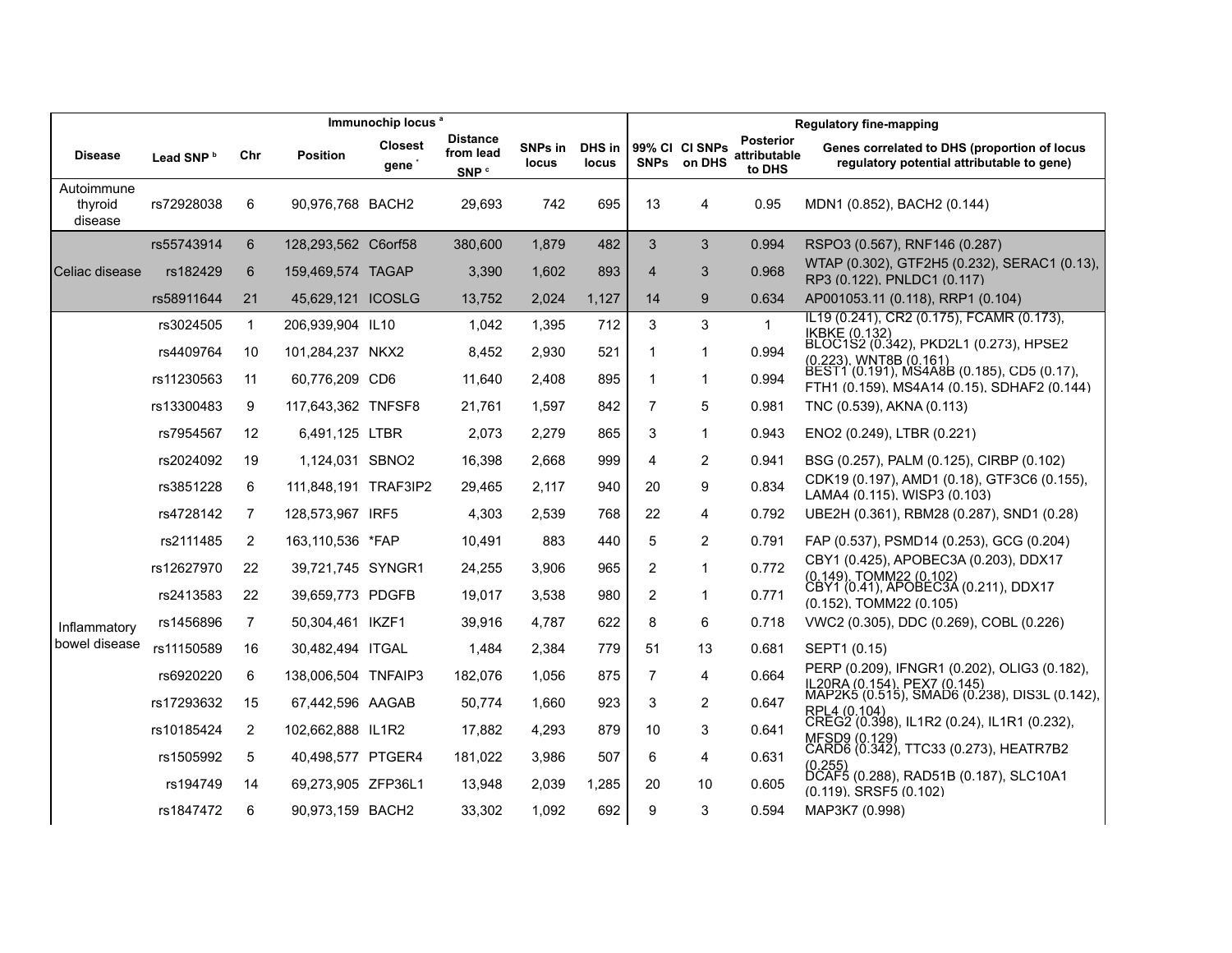| rs4246905<br>rs6740462                | 9<br>$\overline{2}$<br>$\overline{7}$ | 117,553,249 TNFSF15<br>65,667,272 SPRED2 | 1,650  | 1,477 | 854   |                |                |              |                                                                                   |
|---------------------------------------|---------------------------------------|------------------------------------------|--------|-------|-------|----------------|----------------|--------------|-----------------------------------------------------------------------------------|
|                                       |                                       |                                          |        |       |       | 5              | $\overline{2}$ | 0.58         | KIF12 (0.54), TNFSF15 (0.128), C9orf91 (0.105)                                    |
|                                       |                                       |                                          | 7,961  | 1,007 | 827   | 5              | $\overline{2}$ | 0.579        | SERTAD2 (0.998)                                                                   |
| rs864745                              |                                       | 28,180,556 JAZF1                         | 39,806 | 2,018 | 1,036 | 12             | 5              | 0.525        | CPVL (0.469), HOXA13 (0.156), TAX1BP1<br>(0.135), HOXA5 (0.114)                   |
| rs7282490                             | 21                                    | 45,615,741 ICOSLG                        | 27,132 | 2,788 | 1,127 | 13             | 6              | 0.506        | AGPAT3 (0.447), LRRC3 (0.18), ICOSLG (0.14),<br>ITGB2 (0.123)                     |
| Juvenile<br>rs71624119                | 5                                     | 55,440,730 ANKRD55                       | 45,224 | 1,508 | 809   | 3              | $\overline{2}$ | 0.973        | SLC38A9 (0.724), SETD9 (0.244)                                                    |
| idiopathic<br>rs12434551<br>arthritis | 14                                    | 69,253,364 ZFP36L1                       | 1,014  | 1,633 | 1,284 | 28             | 16             | 0.569        | RAD51B (0.308), SRSF5 (0.195), SLC39A9<br>(0.134). DCAF5 (0.118)                  |
| rs6677309                             | $\mathbf{1}$                          | 117,080,166 *CD58                        | 23,010 | 1,060 | 925   | 3              | $\overline{2}$ | 0.988        | CD58 (0.488), MAB21L3 (0.275), CD2 (0.121)                                        |
| rs2163226                             | $\overline{2}$                        | 43.361.256 ZFP36L2                       | 88.284 | 3.253 | 969   | 30             | 13             | 0.759        | DYNC2LI1 (0.694)                                                                  |
| rs34383631                            | 11                                    | 60,793,330 CD6                           | 5,481  | 2,186 | 902   | $\overline{2}$ | $\mathbf{1}$   | 0.759        | FADS2 (0.281), MS4A10 (0.203), MS4A15 (0.15),<br>CD5 (0.117). CD6 (0.115)         |
| rs6498184<br>Multiple                 | 16                                    | 11,435,990 RMI2                          | 3,297  | 4,128 | 1,094 | 31             | 14             | 0.751        | ATF7IP2 (0.434), RMI2 (0.336)                                                     |
| sclerosis<br>rs72928038               | 6                                     | 90,976,768 BACH2                         | 29,693 | 977   | 695   | 42             | 11             | 0.599        | MDN1 (0.699), BACH2 (0.147), GABRR2 (0.139)                                       |
| rs1359062                             | $\mathbf{1}$                          | 192,541,472 RGS1                         | 3,384  | 755   | 463   | 18             | 6              | 0.519        | UCHL5 (0.304), B3GALT2 (0.16), RGS1 (0.141),<br>GLRX2 (0.119), RGS18 (0.102)      |
| rs17785991                            | 20                                    | 48,438,761 SLC9A8                        | 9,344  | 1,792 | 1,142 | 32             | 12             | 0.503        | KCNB1 (0.382), PARD6B (0.127)                                                     |
| rs74796499                            | 14                                    | 88,432,328 GALC                          | 27,681 | 1,152 | 441   | 37             | 3              | 0.501        | KCNK10 (0.657), TTC8 (0.138), ZC3H14 (0.124)                                      |
| rs33980500<br><b>Psoriasis</b>        | $6^{\circ}$                           | 111,913,262 TRAF3IP2                     | 14,187 | 1,625 | 924   | $\mathbf{1}$   | $\mathbf{1}$   | $\mathbf{1}$ | SLC16A10 (0.327), AMD1 (0.214), GTF3C6<br>(0.184). RPF2 (0.135). KIAA1919 (0.101) |
| rs963986                              | 17                                    | 40,561,579 PTRF                          | 7,112  | 3,018 | 952   | 24             | 6              | 0.568        | AOC3 (0.754)                                                                      |
| rs624988                              | $\mathbf{1}$                          | 117,263,790 CD2                          | 33,216 | 974   | 951   | 12             | 4              | 0.873        | MAN1A2 (0.589), NHLH2 (0.164)                                                     |
| rs11574914                            | 9                                     | 34,710,338 CCL21                         | 217    | 3,199 | 664   | 4              | $\overline{2}$ | 0.725        | ENHO (0.512)                                                                      |
| rs3778753<br>Rheumatoid               | $\overline{7}$                        | 128,580,042 IRF5                         | 1,772  | 2,131 | 767   | 25             | 4              | 0.72         | AHCYL2 (0.285), FAM71F1 (0.2), KCP (0.171),<br>IRF5 (0.171)                       |
| arthritis<br>rs3087243                | $\overline{2}$                        | 204,738,919 *CTLA4                       | 236    | 581   | 659   | 46             | 8              | 0.682        | CTLA4 (0.378), ICOS (0.333), RAPH1 (0.271)                                        |
| rs947474                              | 10                                    | 6,390,450 PRKCQ                          | 78,654 | 1.854 | 925   | 13             | 3              | 0.57         | NET1 (0.314), RBM17 (0.235), IL15RA (0.204),<br>FBXO18 (0.198)                    |
| rs4239702                             | 20                                    | 44,749,251 *CD40                         | 2,341  | 2,590 | 668   | 12             | 3              | 0.569        | CD40 (0.197), SPINLW1 (0.135), ZNF334 (0.12)                                      |
| rs35667974                            | $\overline{2}$                        | 163,124,637 IFIH1                        | 1,049  | 572   | 440   | $\mathbf{1}$   | $\mathbf{1}$   | $\mathbf{1}$ | FAP (0.537), PSMD14 (0.254), GCG (0.209)                                          |
| rs3024505                             | $\mathbf{1}$                          | 206,939,904 IL10                         | 1,042  | 1,188 | 712   | 5              | 3              | 0.903        | IKBKE (0.209), CR2 (0.189), IL19 (0.158),<br>FCAMR (0.125)                        |
| rs61839660                            | 10                                    | 6,094,697 IL2RA                          | 9,591  | 2,037 | 858   | 5              | 2              | 0.891        | IL15RA (0.33), UCN3 (0.237), CALML5 (0.111)                                       |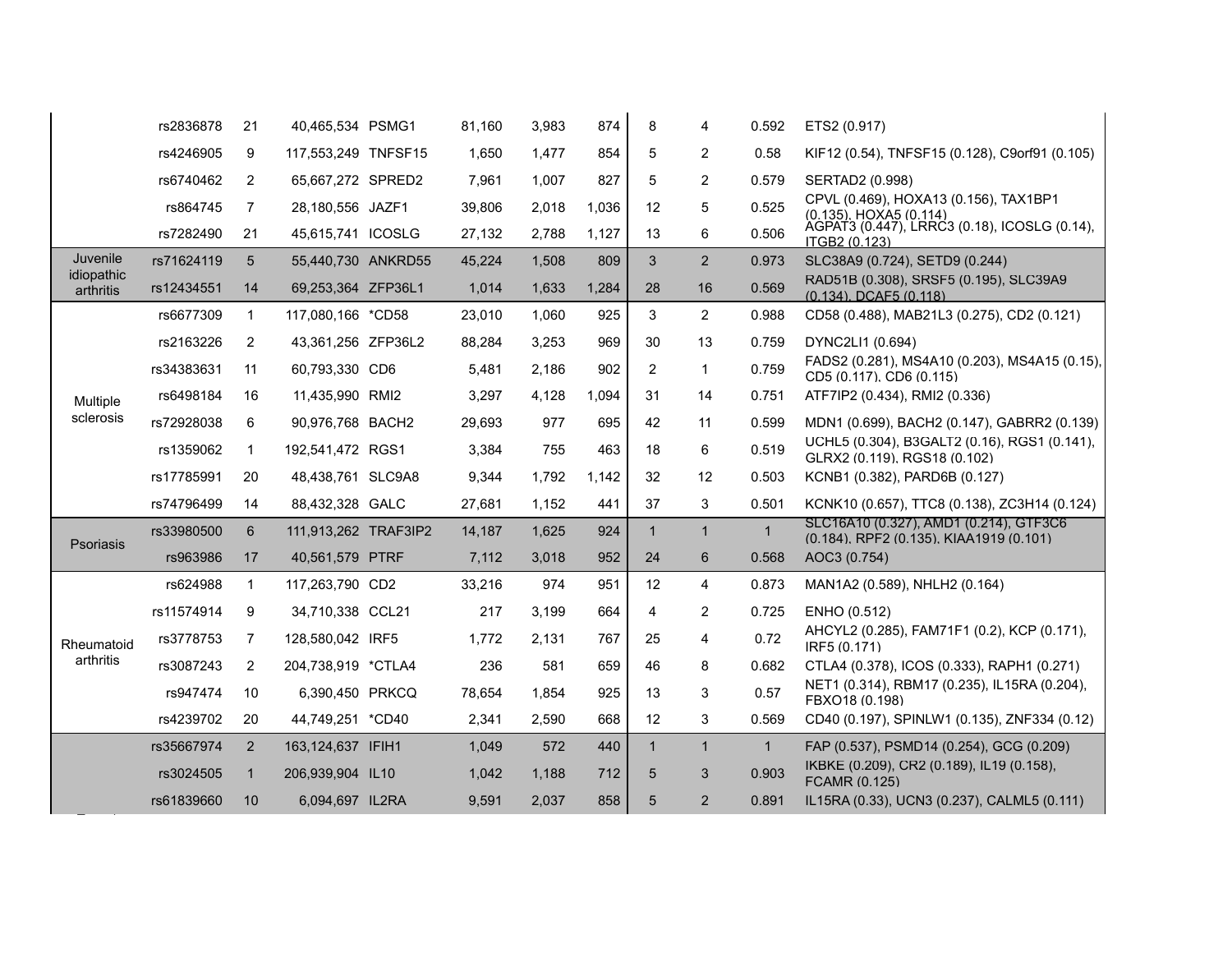| Type 1<br>diabetes | rs72928038 |    | 90.976.768 BACH2  |                  | 29.693  | 963   | 695   | 30 |                | 0.857 | MDN1 (0.847), BACH2 (0.151)                        |
|--------------------|------------|----|-------------------|------------------|---------|-------|-------|----|----------------|-------|----------------------------------------------------|
|                    | rs6518350  | 21 | 45.621.817 ICOSLG |                  | 21.056  | 2.358 | 1.125 | 15 | - 6            | 0.729 | AP001053.11 (0.148), RRP1 (0.132)                  |
|                    | rs56994090 | 14 | 101.306.447       | DLK <sub>1</sub> | 104.908 | 2,362 | 916   |    | $\overline{2}$ | 0.538 | EML1 (0.483), PPP2R5C (0.273), SLC25A47<br>(0.214) |
|                    | rs917911   | 12 | 9.905.851         | *CLECL1          | 19,956  | 2,282 | 515   | 49 | 11             | 0.505 | CLECL1 (0.582), A2M (0.362)                        |

Table 2: 53 risk loci with strong regulatory potential (p>0.5) in nine autoimmune diseases. We find that >50% of the posterior probability of association is attributed to SNPs in DHS clusters in 53/301 risk loci. In 19/53, we can attribute the majority (> 50%) of the locus regulatory potential to a single gene. CI: credible interval13, CHR: chromosome; DHS: DNase I hypersensitivity cluster. (a) We define loci as a 2Mb window around the lead SNP, which are (b) associated to disease risk at genome-wide significance in a large meta-analysis, overlap a densely genotyped region of the Immunochip, and are not in the Major Histocompatibility Locus. (c) distance measured between lead SNP and closest gene boundary. Stars indicate genes to which we attribute the highest posterior probability of association. Results for all loci are shown in Supplementary Table 2.